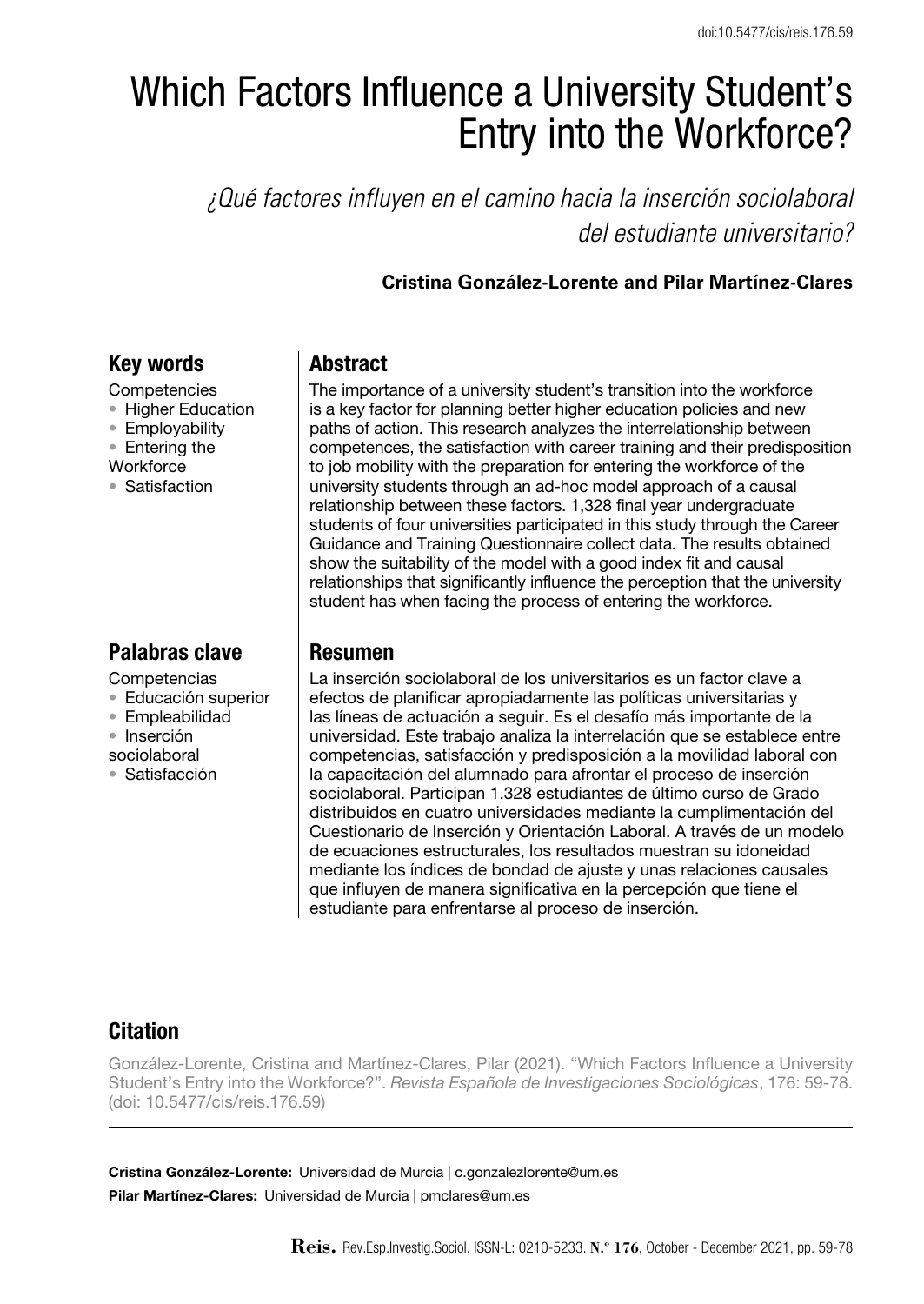# **INTRODUCTION**

The majority of young people born between the eighties and the beginning of the 21st century (also known as "Generation Y" or "Millenials") are currently experiencing major transitional changes in their professional, social and personal spheres. They are thus compelled to become actively involved in the new culture of lifelong learning and in enhancing their employability. Young people with a university education find the process of entering the workforce increasingly difficult, which results in an uncertain and confusing time for them, due to the contextual and sociostructural factors involved in the transition, and to variables linked to life factors that have an impact on young people's lives.

It is important to differentiate between two terms that refer to related concepts in the analysis of labour market entry: employability and workforce entry. Throughout this study, the concept of employability is used to refer to the macro-competence of graduate students that allows them to achieve career stability that is not limited to a specific job, and to remain active throughout their working life (Argos and Ezquerra, 2014; García-Gutiérrez, 2014). In contrast, workforce entry is understood, in general terms, as a process of searching for and gaining employment (Fernández-Salinero and García-Álvarez, 2020). In this process two aspects play an important role: the conditions of entry into the labour market (García-Blanco and Cárdenas-Sempértegui, 2018) and obtaining a job consistent with education, and remaining in it for a certain period of time. The process of workforce entry is directly related to the development of one's personal and professional identity, which is affected by numerous personal, academic and social factors.

Numerous studies have investigated graduates' entry into the workforce from different perspectives over the last decade (Römgens, Scoupe and Beausaert, 2019; Tomlinson, 2012). Most of these have been descriptive in nature, as in the case of the reports of the Spanish Ministry of Education and the different universities, generally focused on analysing the factors that influence the entry of graduates into the labour market between two and four years after completing their initial university education (Ruesga, Da Silva and Monsueto, 2014). This study also analyses those influential factors that are directly related to work experience after university, including data such as registration with the social security authorities, salary, suitability of the education completed, job satisfaction and periods of unemployment experienced by graduates.

In addition, fewer studies have analysed the effects derived from other variables such as socioeconomic differences (Pérez, 2018), the different attitudes and motivations for graduates to face their transition into the workforce (Rondón, Muñoz and Gómez, 2017), and the job search process (Albert and Davia, 2018; Dapía and Fernández, 2016). These studies have shown the importance of considering the students' individual differences and perceptions when conducting empirical studies in this field of research (Baquero and Ruesga, 2019). The goal of this study is to go further by giving a voice to university students who are starting this process. Their perspective is welcomed as an invitation to assess whether factors related to the development of employability skills, satisfaction with their education, and their willingness to move for work can influence their ability to meet the demands of entering the labour market. A review of the literature related to each of these factors is carried out in the next section. A causal relationship model will then be used to formulate the research hypotheses.

### Employability skills in higher education

In recent years, promoting employability and the acquisition of a set of key or transversal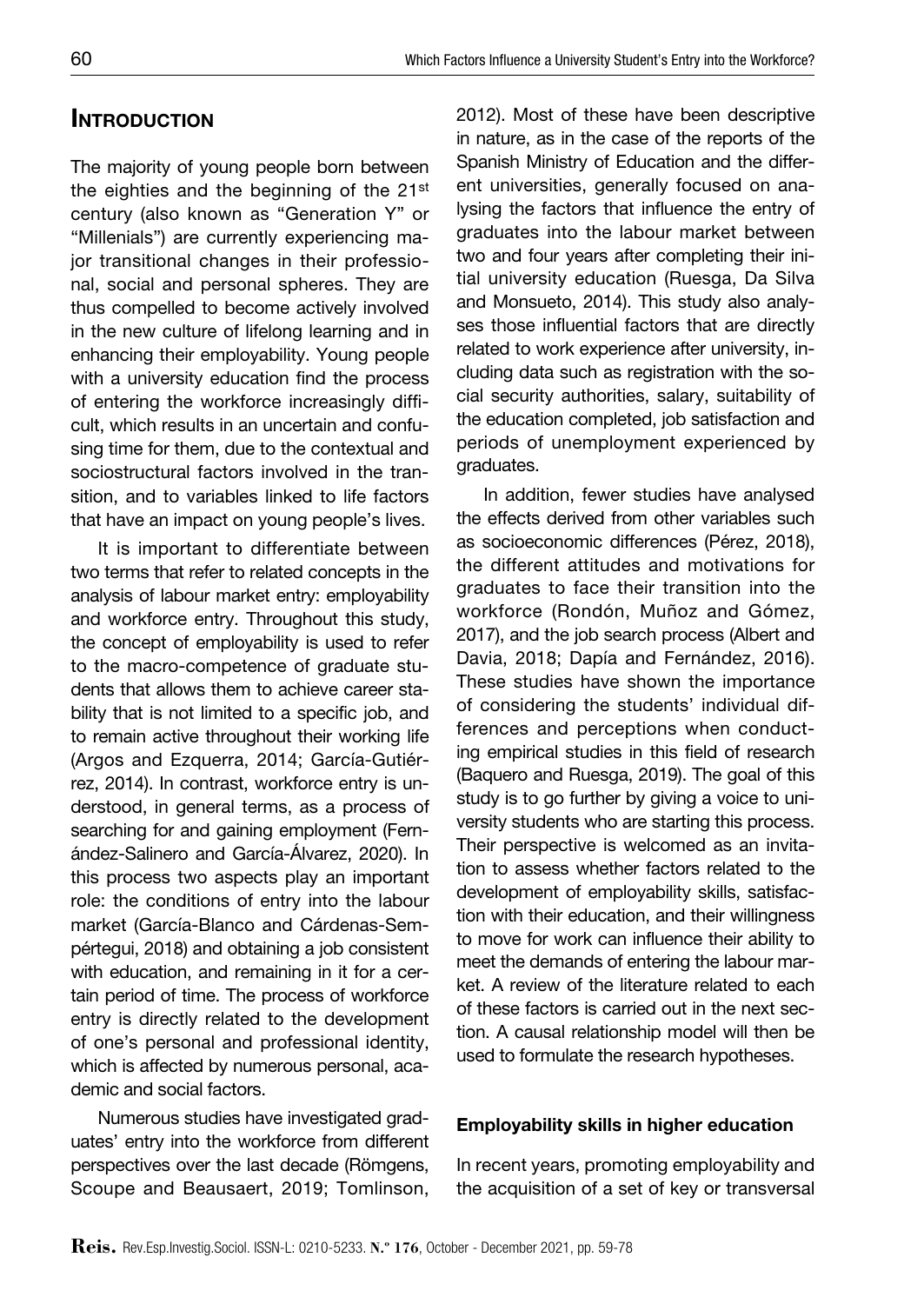skills have gained momentum in tackling the growing difficulties related to graduates' labour market entry and the mismatches between education and employment. There is an increasing number of experiences and research on the acquisition of skills in university education (Ruiz-Corbella, Bautista-Cerro and García-Blanco, 2019; Villardón-Gallego, 2015, among others) and their influence on students' employability and workforce entry (Michavila *et al*., 2018), which are now at the core of the teachinglearning process.

These publications include examples of studies that focus on the analysis of skills from the point of view of graduates and identify the direct relationship between skill acquisition and success in entering the labour market (Akkermans *et al*., 2013; Teijeiro, Rungo and Freire, 2013). Another group of studies focuses on the viewpoint of employers (Hendarman and Cantner, 2018). These revealed their low level of satisfaction with the competence level of university graduates. Some more recent analyses addressed the perspective of business tutors to assess the skill acquisition of university graduates (Riera-Prunera *et al*.2018), whereas others carried out comparative studies to contrast the perception of different agents, by combining the opinions of students, employers and academics (Alcañiz, Claveria and Riera-Prunera, 2014; Wesley, Jackson and Lee, 2017).

However, there are fewer examples in the literature that address the acquisition and usefulness of these skills for university students when they are still part of the education systems but are close to engaging in the transition to their working life. It is at this point that they begin to question and have concerns about their entry into the workforce. As Morley (2018) highlighted, students can be expected to demand and sometimes require learning experiences that reflect and enhance their way of living and functioning in today's world, based on transversal employability skills that are transferable to different contexts. In order to verify and assess skill acquisition in higher education, it is not sufficient to understand and contrast the vision of experts, employers, and graduates; it is also necessary to consider how education is perceived by students, in order to better comprehend the complex process of acquiring skills at university and the importance of these for entering the labour market.

#### Satisfaction with university education in terms of facing labour market entry

While student satisfaction can be defined as a short-term attitude resulting from the educational experience, it is nowadays conceived as an important indicator of quality in higher education (Ferrante, 2017; Naidu and Derani, 2016). Therefore, this variable should be understood and analysed regarding university students (Hernández-Herrera, 2019).

Student satisfaction is sometimes directly related to the teaching-learning process and other times linked to sociodemographic variables or extracurricular factors (Martín-González, Merhi and Martínez, 2018). There are many available studies that seek to find graduates' satisfaction with their bachelor's degree and whether this has helped them to enter the labour market (Blanco, Sánchez and Tallón, 2019; Sonlleva, Martínez and Monjas, 2019). However, there is a paucity of studies that work on this subject from the perspective of finalyear bachelor's degree students. The few analyses available measure graduates' satisfaction with the acquisition of conceptual, personal, and civic learning (e.g., Folgueiras, Luna and Puig, 2013), without establishing its possible usefulness and importance in their transition to working life.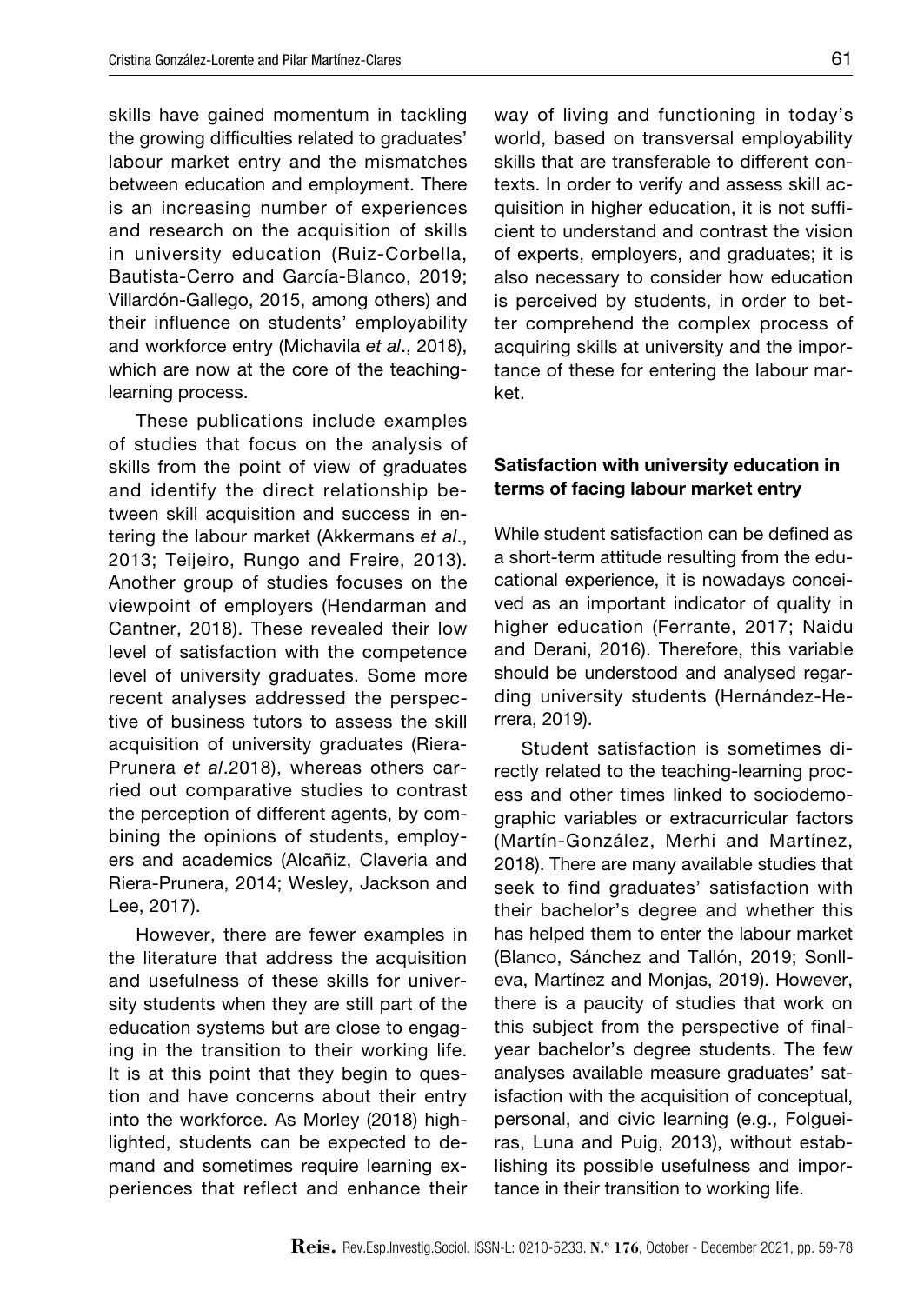In order to further explore these lines of research, this study considers that students' satisfaction with their education can have a favourable effect on how they assess the contribution made by the university to the acquisition of skills in terms of their entry into the labour market. Duque and Weeks (2010) and Wu, Tennyson and Hsia (2010) identified support resources, educational quality, faculty performance and learning outcomes (including skill acquisition) as factors that enhanced student satisfaction, based on a positive correlation. This is reason enough to broaden knowledge in this area and analyse which skills are currently focused on in higher education (Michavila *et al*., 2018); and to see whether they effectively meet the new education needs and expectations of "Generation Y" through a direct relationship with student satisfaction. This relates both to their education in general, and to the complex process of entering the labour market with a better match between education and employment, in particular.

## University students' subjective perception of their preparation to face their entry into the labour market

Long gone are the days when a person could move almost automatically from university into the labour market, in most cases into decent jobs with long-term prospects. Revolution 4.0 has blurred this scenario and changed the mindset of university students. Their expectations of having a successful transition to working life are influenced by multiple factors, while the process of entering the workforce is becoming ever more complex and uncertain for them. This now involves (re)considering their employability in the labour market and constantly assessing their self-perceived skills in relation to their professional expectations (Räty *et al*., 2019).

Skill acquisition at university can be a measure of students' assessment of their

employability and can therefore have an impact on their expectations of successfully entering the labour market (Komulainen *et al*., 2012; Tomlinson, 2012). Hernández-Fernaud (2011) proposed a 10-item rating scale to determine how university students experienced their transition to entering the labour market based on their beliefs about their likelihood of finding a job after they had completed their degree, their professional skills, and their job prospects. Although there are numerous studies that have addressed graduates' subjective perceptions about entering the labour market (Gowan, 2012; Magnano, Santisi y Zammitti, 2019), fewer studies have linked these perceptions to their actual preparation based on the skills they have acquired in university classrooms and their satisfaction with the education they have received.

This study explores this line of research in greater depth and furthers the studies initiated by authors such as Coetzee (2017), who related graduate employability to the acquisition of a set of transversal skills that will enable them to act proactively both at the start and throughout their career. It also aims to include as a study variable the importance that university students attach to these skills and how useful they consider them in order to take their first steps towards labour market entry. There is a new perspective of analysis put forward by Rodríguez *et al*. (2010), which argued that success in entering the labour market does not solely depend on the skills acquired by the person through their education and work experience, but must be complemented by how these skills and resources are presented to employers, and their importance according to the employment area of choice.

#### Willingness to relocate to find employment

Careers are increasingly defined by flexibility and mobility (Wood, 2011) and, as part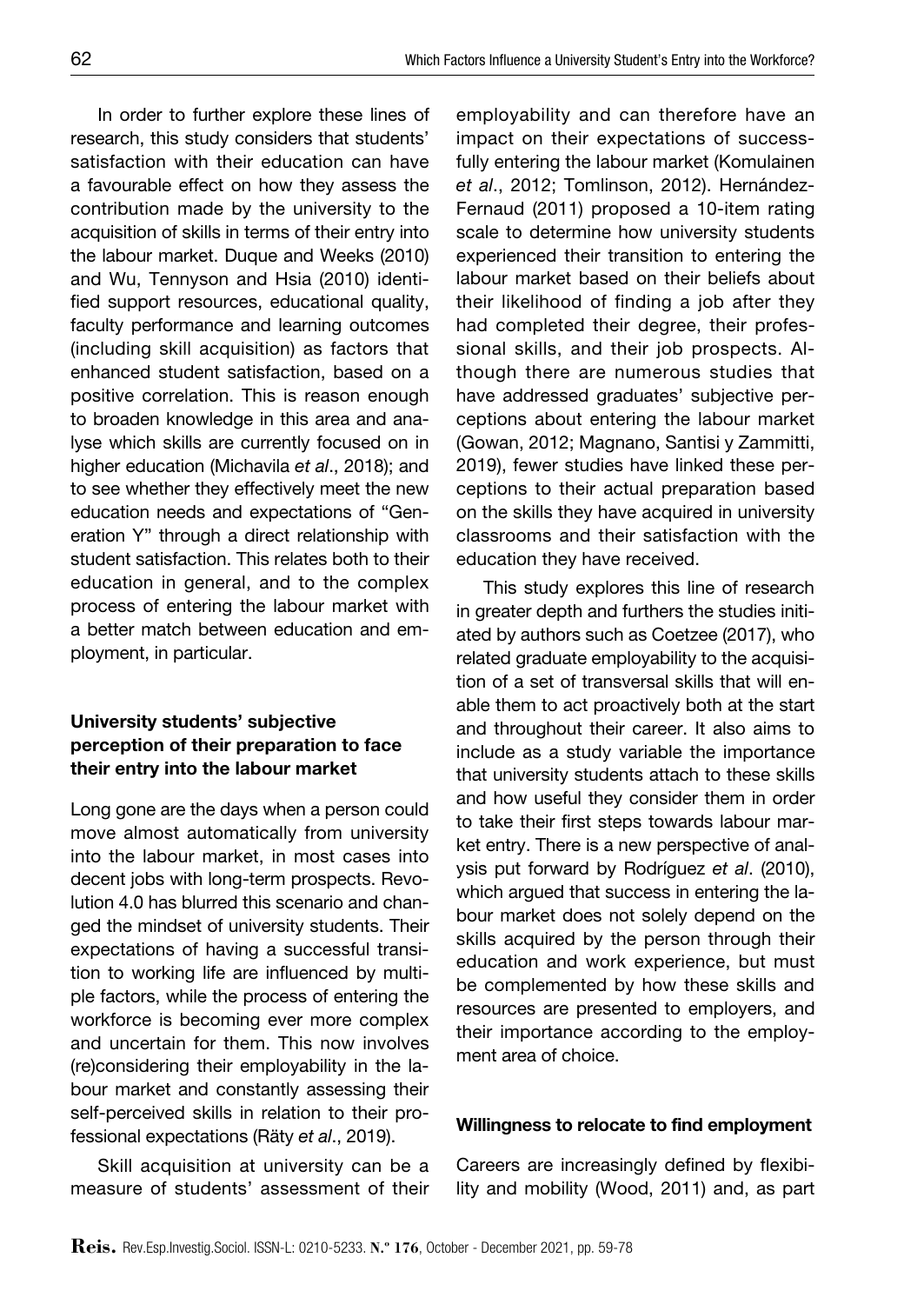of this growing trend, companies are increasing their demand for graduates who are willing to work in different environments and settings, including national and international travel. This was shown in the latest report published by the University of Murcia on employers' demands (COIE, 2019), which highlighted the current reluctance of many students to change the traditional mindset of seeking work within a limited area that is close to their place of residence.

Despite this apparent resistance on the part of students, there are many advantages to promoting relocation to find work, especially among the younger population, not only for acquiring language skills but also to acquire other important employability skills such as integration in multicultural groups, the promotion of independence, initiative, or autonomy, among many others (COIE, 2019; Räty *et al*., 2019). When it comes to entering a global labour market, mobility programmes such as ERASMUS+ and ILA scholarships can contribute to enhancing the start of students' professional careers (Iriondo-Múgica, 2017). Investing in them can also bring successful outcomes by acquiring different professional skills (Baquero and Ruesga, 2019).

Based on the scientific literature on the subject, this study considers that the lack of willingness to seek work beyond the student's place of residence may influence their assessment of their chances of successfully entering the labour market; therefore, it may be factor that influences their perception of being better or worse prepared to start this process.

# **METHOD**

### Objective, identification of hypotheses and proposed model

The objective of this study is to discover and analyse the influence that important factors related to skills training, satisfaction with training, and predisposition to relocate for work may have on having successful prospects in entering the workforce from the perspective of final-year undergraduate students. To determine the relationship between these factors, a series of multivariate causal research hypotheses were constructed (Martin and Bridgmon, 2012) composed of three independent variables or causes (DEVSKILLS, development of employability skills during the degree; SATISEDUC, satisfaction with their education in terms of facing labour market entry; MOVEMPLOY, willingness to seek employment in a search radius limited to city/ town or province), and a dependent variable or effect (PREPENTRY, preparation perceived by the students to face their entry into the labour market). On the basis of this approach, the following hypotheses are proposed:

- H1. The development of employability skills by university students has an impact on the way they face their transition from study to the labour market, both directly and indirectly.
- H2. Student satisfaction with their university education influences students' belief that they are better prepared to engage in the transition from study to the labour market.
- H3. Students' poor willingness to relocate for work has a direct impact on their assessment of their preparedness for entering the labour market.

Following the state-of-the-art review and the formulation of the research hypotheses, Figure 1 shows the causal model  $(M_T)$  that will be used in the analysis, in which each of the hypotheses with cause-effect relationships are clearly identified.

#### Sample

A total of 1,328 final-year undergraduate students from four different universities participated in this study. Three of these universities are located in Spain, namely,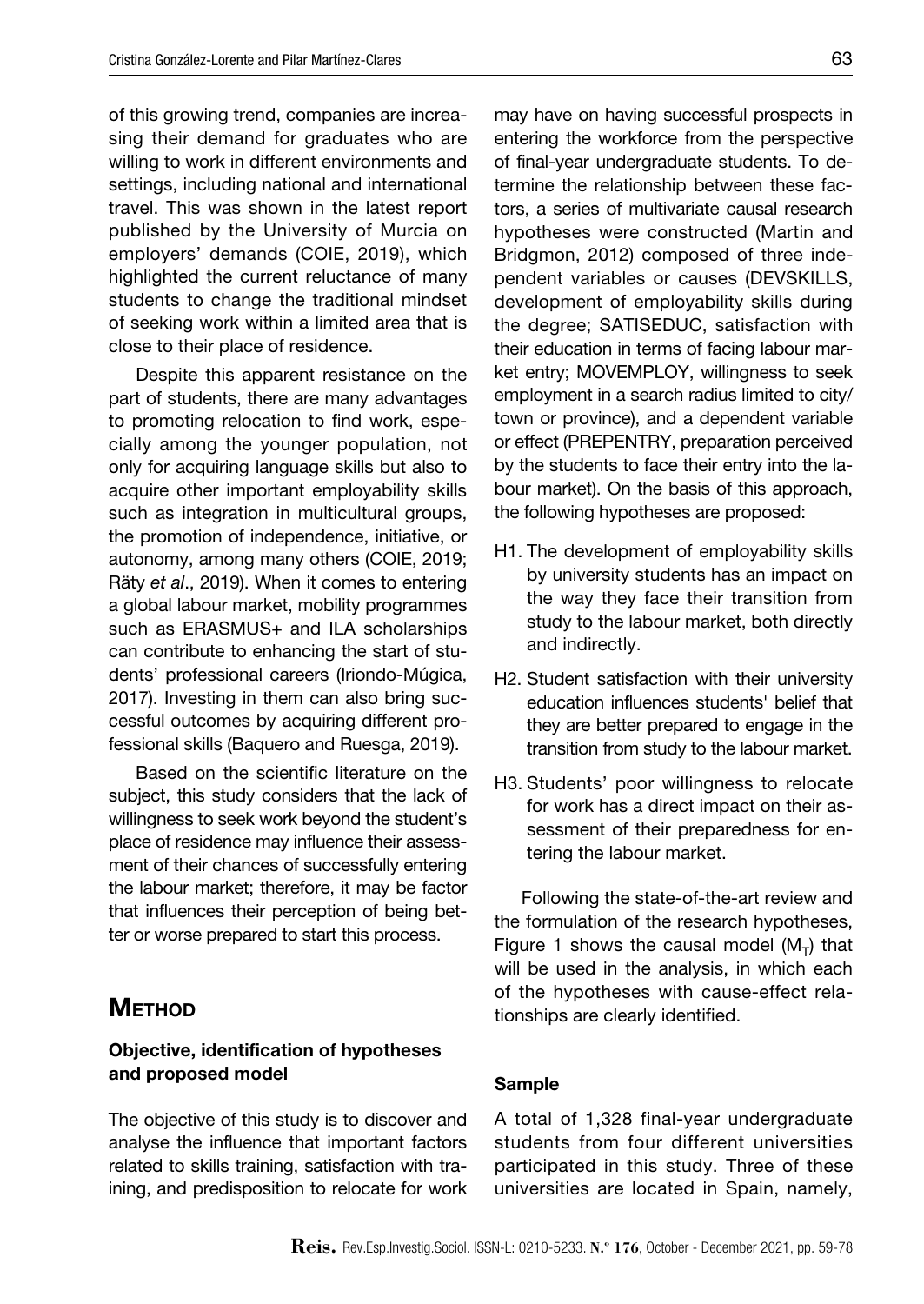

Figure 1. *Proposed model of causal relationship based on the theoretical background (MT)*

*Source:* Own source.

Universidad de Murcia (UM), Universidade da Coruña (UDC) and Universidad de Granada (UGR) and one of them is in the United States, the University of New Haven (UNH). In order to obtain a representative sample in all the degrees to which the researcher had access, the population under study was taken into account based on probability sampling by clusters, as shown in Table 1. The percentage of participation was obtained according to each of the populations distributed by branch of knowledge, degree, and university. In accordance with the contributions by Hernández, Fernández and Baptista (2014), Table 1 shows the formula (*Nh*) (*fh*) = *nh*, used to calculate the expected sample in each degree, where *nh* and *Nh* are the sample and population of each stratum and *fh* represents the constant fraction.

The sample was stratified by degree qualifications. In most cases it reached or was close to the expected percentage (41%), and even significantly exceeded it. However, in degrees such as Psychology and Chemistry this percentage dropped

to 12.7 and 23.8, respectively. Although it would have been ideal to increase these percentages until they were close to the recommended value for  $n = 1,328$ , where  $fh = 0.4109$ , despite this limitation, the overall sample was highly representative of the student population. Taking into account a population under study (N) of 3,232 students, it has a confidence level of 95% and a maximum acceptable error of 2.1%  $(p = q = 50\%).$ 

The sample was characterised by the high percentage of female representation, which reached  $72.8\%$  (n = 967), with a mean age of around 23 years old  $(X = 22.87; SD = 3,895)$ . Among all these participants, only 27% reported that they had done extracurricular internships during their degree, and nearly 70% were solely focused on their education and did not do any paid work. The latter percentage remained stable among the three Spanish universities analysed in this study, while in the case of participants from the UNH (USA) it dropped significantly to 45.11%.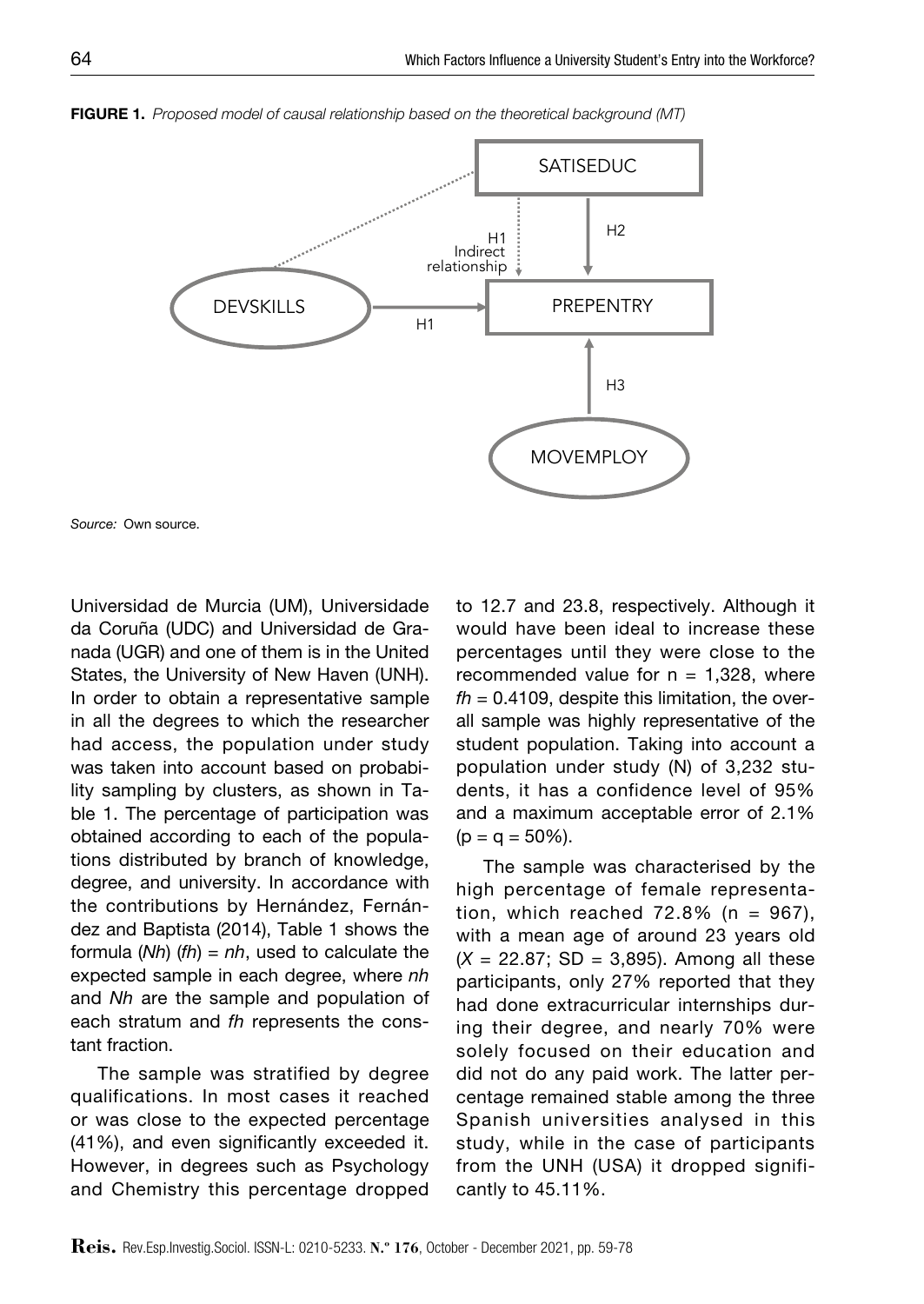|                                         | Univ.                                 | N                 | n (expected)<br>$fh = 0.41$ | n (reached)          | % sample reached<br>by degree (expected = $41\%$ ) |
|-----------------------------------------|---------------------------------------|-------------------|-----------------------------|----------------------|----------------------------------------------------|
| Primary Education                       | <b>UM</b><br><b>UGR</b><br><b>SVP</b> | 420<br>510<br>143 | 173<br>210<br>59            | 103<br>202<br>103    | 38.0                                               |
| Early Childhood Education               | <b>UM</b><br><b>UDC</b>               | 186<br>147        | 76<br>60                    | 125<br>91            | 64.8                                               |
| Pedagogy                                | <b>UM</b><br><b>UGR</b>               | 140<br>137        | 58<br>56                    | 92<br>32             | 44.7                                               |
| Social Education                        | <b>UM</b><br><b>UGR</b>               | 124<br>137        | 51<br>56                    | 41<br>41             | 31.4                                               |
| Labour Relations and<br>Human Resources | <b>UM</b>                             | 250               | 103                         | 59                   | 23.6                                               |
| Criminal Justice                        | <b>UNH</b>                            | 30                | 12                          | 11                   | 36.6                                               |
| Communication                           | <b>UNH</b>                            | 85                | 35                          | 39                   | 45.8                                               |
| Forensics Science                       | <b>UNH</b>                            | 64                | 26                          | 49                   | 76.5                                               |
| <b>English Studies</b>                  | <b>UM</b>                             | 140               | 58                          | 73                   | 52.1                                               |
| Computer Science                        | <b>UNH</b>                            | 76                | 31                          | 60                   | 78.9                                               |
| Mechanical<br>Engineering               | <b>UNH</b>                            | 40                | 16                          | 18                   | 45.0                                               |
| Speech Therapy                          | <b>UM</b>                             | 100               | 41                          | 44                   | 44.0                                               |
| Psychology                              | <b>UM</b><br><b>UNH</b>               | 190<br>53         | 78<br>22                    | 17<br>14             | 12.7                                               |
| <b>Pharmaceutical Studies</b>           | <b>UM</b>                             | 50                | 21                          | 38                   | 76.0                                               |
| Biology                                 | <b>UNH</b>                            | 35                | 14                          | 14                   | 41.0                                               |
| Biotechnology                           | <b>UM</b><br><b>UNH</b>               | 50<br>20          | 21<br>8                     | 34<br>3              | 52.8                                               |
| Chemistry                               | <b>UM</b><br><b>UNH</b>               | 70<br>35          | 29<br>14                    | 18<br>$\overline{7}$ | 23.8                                               |

| <b>TABLE 1.</b> Distribution of the sample by degree and university. Population and percentage of participants |  |  |
|----------------------------------------------------------------------------------------------------------------|--|--|
|----------------------------------------------------------------------------------------------------------------|--|--|

*Source:* Own source.

#### Data collection instrument

The data collection tool used was the Questionnaire on Workforce Entry and Career Guidance (QWECG) (*Cuestionario de Orientación e Inserción Laboral* [COIL]). This questionnaire is part of a broader research project of which this study is a part, which aims to analyse the process involved in entering the labour market faced by higher education students who are close to completing their initial education (specifically, in the last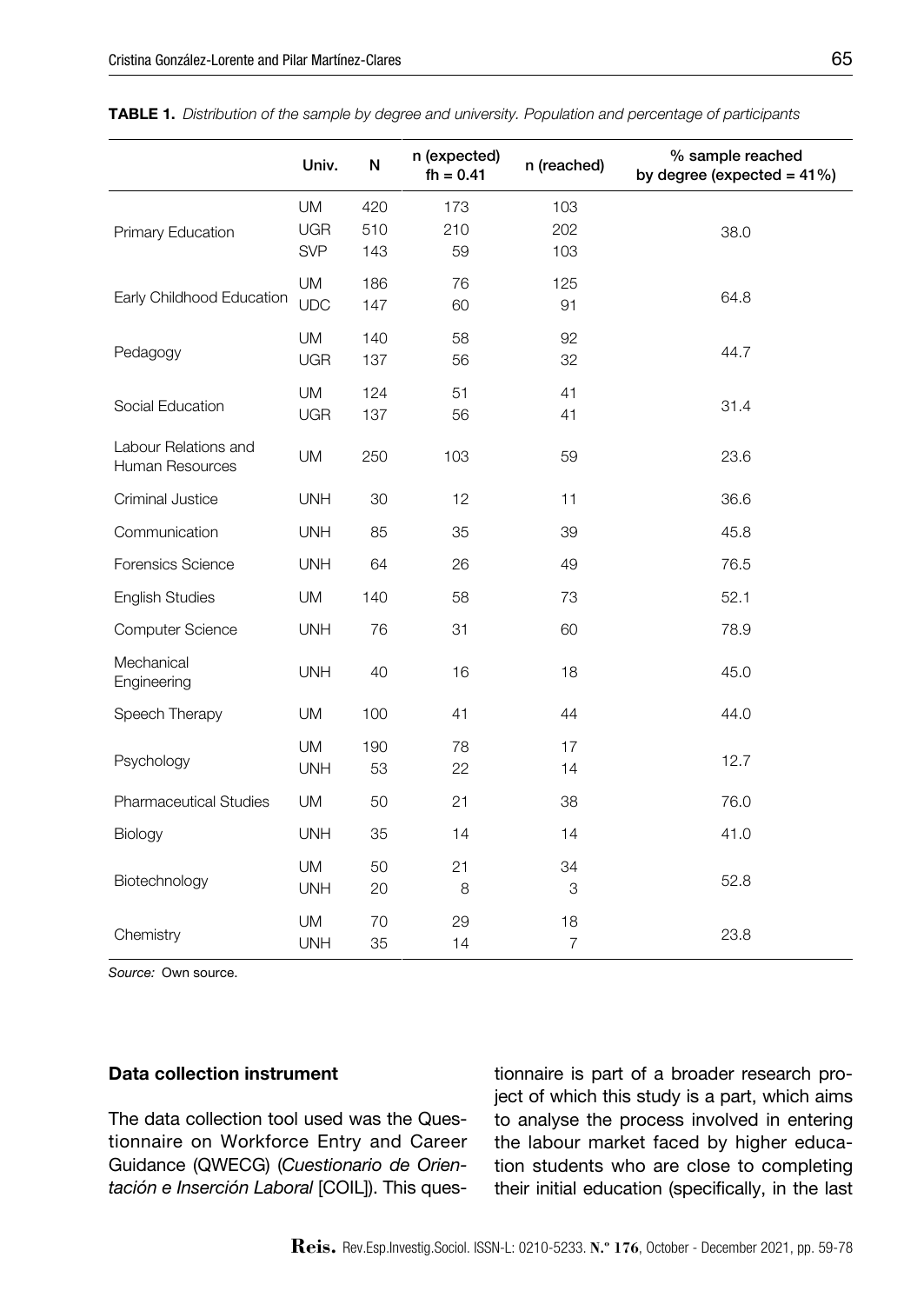year of their bachelor's degree). Previous studies have conducted a thorough content validation process of this tool through piloting and expert judgement, using the individual aggregate method (Martínez-Clares and González-Lorente, 2018, 2019). The general recommendations provided by the experts on the questionnaire were incorporated, in addition to the data collected after conduc-

ting an in-person pilot test with 35 university students with the same characteristics as the study population during the 2015-2016 academic year, to refine aspects related to the wording, understanding, and relevance of the items. The changes made to the initial proposal were thus outlined and the QWECG was finally structured into five main blocks, as summarised in Table 2.

| <b>Block</b> | Content                                                               | Variables                                                                                                                                                                                               |
|--------------|-----------------------------------------------------------------------|---------------------------------------------------------------------------------------------------------------------------------------------------------------------------------------------------------|
|              | Personal and academic data                                            | Sex, age, degree, university, average grade.                                                                                                                                                            |
| Ш            | Academic and professional experience                                  | Current employment situation, extracurricular in-<br>ternships, reason for choosing the degree pro-<br>gramme.                                                                                          |
| Ш            | Undergraduate training                                                | Further training, development and use of emplo-<br>vability skills, satisfaction with the education re-<br>ceived.                                                                                      |
| IV           | Attitudes to, and expectations of, employment                         | Expectations, relevant aspects of employment,<br>achievements and goals, job search radius, pre-<br>paration to face the labour market entry process,<br>strengths, and weaknesses.                     |
| V            | Supporting resources and services for enter-<br>ing the labour market | Career prospects, resources, employment<br>search techniques and services, access to and<br>satisfaction with career guidance received, op-<br>portunities for and threats to labour market en-<br>try. |

Table 2. *Structure of the Workforce Entry and Career Guidance Questionnaire (QWECG)*

*Source:* Own source.

Once the content validation had been carried out and the wording of some of the variables introduced had been readjusted, Exploratory Factor Analysis (EFA) was undertaken to assess construct validity. This was followed by Confirmatory Factor Analysis (CFA), which was used to determine the suitability and reliability of the different Likert-type rating scales included in the survey. In particular, this paper focuses on those scales that concerned the four latent variables of the model proposed for testing the hypotheses set out at the beginning, included in blocks II and IV of the QWECG.

Each of these variables incorporated in the proposed causal model is described in Table 3. Each of the constructs is listed and named as coded in the model and the variables that comprise it within the QWECG. In addition, an operational definition of the scales is provided that serves to understand the metrics that will be used for the data collected in each construct (Hernández, Fernández and Baptista, 2014) and the results obtained after the validation tests that corroborate the suitability and appropriateness of the scales proposed and incorporated in the QWECG.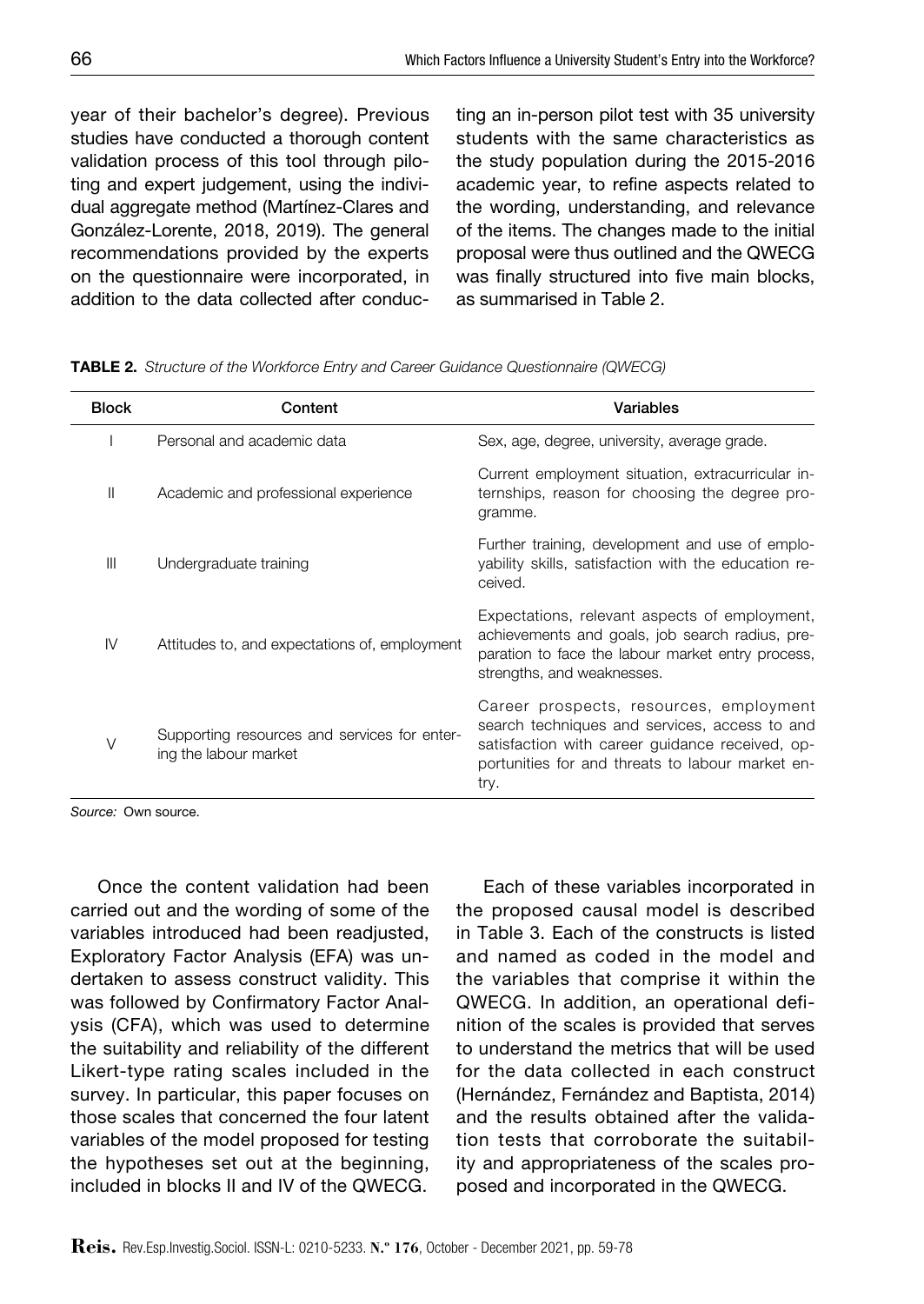| Variable         | Operational definition*                                                                                                                                                                                                                                            | Items                                                                                                                                                                                                                                                                                                                                                                                                                                                                                                                                                                                                                                                                                                            |
|------------------|--------------------------------------------------------------------------------------------------------------------------------------------------------------------------------------------------------------------------------------------------------------------|------------------------------------------------------------------------------------------------------------------------------------------------------------------------------------------------------------------------------------------------------------------------------------------------------------------------------------------------------------------------------------------------------------------------------------------------------------------------------------------------------------------------------------------------------------------------------------------------------------------------------------------------------------------------------------------------------------------|
| <b>DEVSKILLS</b> | Employability skills scale included<br>in the QWECG. the development<br>of which obtained a Cronbach's<br>alpha $\alpha$ = 0.897 for the EFA and<br>satisfactory goodness of fit in-<br>dices in the CFA (CFI = $0.910$ ;<br>$NFI = 0.884; 0.057$ ).               | Self-awareness (DC1).<br>Analysis. synthesis and critical skills (DC2).<br>Planning and organisation skills (DC3).<br>Communication skills (DC4).<br>Responsibility and perseverance (DC5).<br>Decision-making (DC6).<br>People orientation (DC7).<br>Teamwork and cooperation (DC8).<br>Learning and adaptation (DC9).<br>Flexibility and orientation to change (DC10).<br>Motivation for achievement (DC11).<br>Commitment to the organisation (DC12).<br>Working under pressure (DC13).<br>Conflict resolution and negotiation techniques (DC14).<br>Pursuit of excellence (DC15).<br>Innovation (DC16).<br>Entrepreneurship (DC17).<br>Leadership (DC18).<br>Resilience and tolerance to frustration (DC19). |
| <b>SATISEDUC</b> | Single-item variable included in<br>the QWECG with a Kurtosis coef-<br>ficient of 0.208, indicating a lep-<br>tokurtic distribution of the varia-<br>ble with a higher concentration of<br>data around the mean.                                                   | What is your level of satisfaction with your undergraduate<br>education in terms of meeting the demands of labour mar-<br>ket entry?                                                                                                                                                                                                                                                                                                                                                                                                                                                                                                                                                                             |
| <b>PREPENTRY</b> | Single-item variable included in<br>the QWECG with a Kurtosis co-<br>efficient of 0.8, which means that<br>it is very close to being a meso-<br>kurtic or normal distribution (simi-<br>lar to the Gaussian distribution).                                         | Do you feel prepared to meet the demands of entering the<br>labour market?                                                                                                                                                                                                                                                                                                                                                                                                                                                                                                                                                                                                                                       |
| MOVEMPLOY        | Likert-type scale made up of two<br>items that circumscribe the uni-<br>versity student's job search to<br>the province and the town/city<br>where they reside, included in<br>the QWECG with normal distri-<br>bution and a Cronbach's alpha<br>$\alpha = 0.790.$ | Willingness to seek employment only in the municipality<br>where you live (LOCALWORK).<br>Willingness to seek employment only in the province<br>where you live (PROVWORK).                                                                                                                                                                                                                                                                                                                                                                                                                                                                                                                                      |

Table 3. *Structure and operational definition of the variables used in the causal relationship model*

\* Data obtained from content and construct validation in Martínez-Clares and González-Lorente (2018, 2019).

*Source:* Own source.

#### Procedure

The study began with an in-depth search of the literature on the entry into the labour market of university students. This was followed by the research objective and hypotheses of this paper. Next, the QWECG was designed and subjected to a content validation process using the expert judgement technique and a pilot test in which 35 finalyear undergraduate students from the University of Murcia participated. After the ad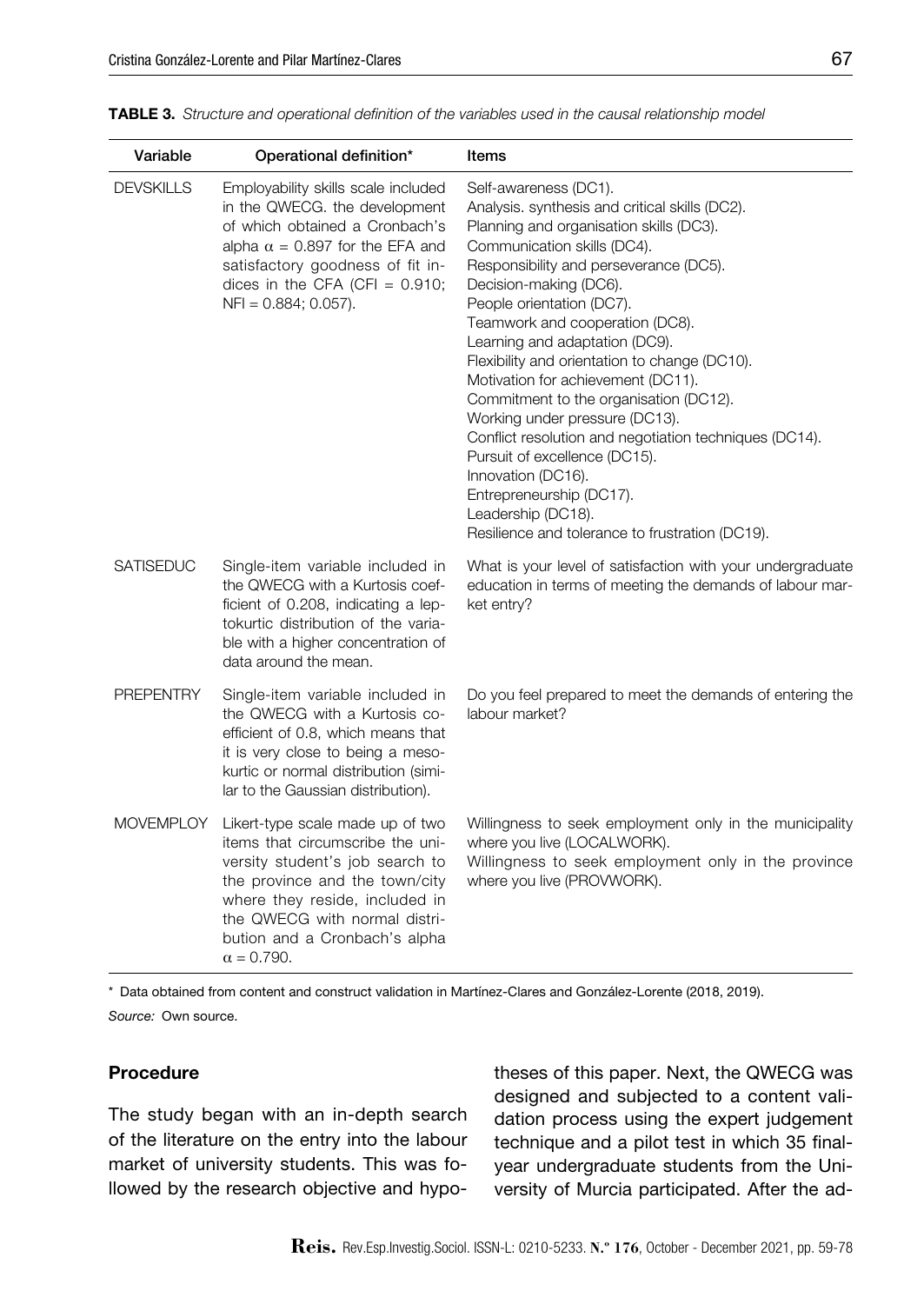justments proposed in this validation and the definitive implementation of the QWECG structured in five large blocks, data collection took place during the 2016-2017 and 2017-2018 academic years.

To collect the data, the researcher went personally to each classroom at a time previously agreed with each of the lecturers teaching in the final year of the degree course. The researcher provided the students with directions for completing the questionnaire, and reminded them of the voluntary, anonymous and confidential nature of the QWECG.

Following the data collection of process, the construct validation of the QWECG measurement scales was carried out using SPSS v24 and AMOS v7 statistical software, with values for Cronbach's alpha (alpha skill development  $= 0.897$ ; alpha relevance of skills =  $0.894$ ; alpha willingness to relocate for work  $= 0.769$ ) and optimal goodness-of-fit indices (RMSEA <0.60 and CFI >0.90 for all scales). These demonstrated the internal consistency and reliability of the instrument. A structural regression model was then developed, based both on the theory and on the data obtained. Its aim was to further enquire into the possible relationship between different variables and the beliefs of students regarding their preparation for entry into the labour market. Finally, the results of the study of this hypothetical model were analysed and presented.

### Data analysis

SPSS v24 statistical software was used for the data analysis to calculate the mean and standard deviation of each variable. The programme was used to optimise the sample size by calculating the missing values using the expectation-maximisation method. None of the items exceeded 5% of the missing values (Tabachnick and Fidell, using the Kolmogorov-Smirnov test, and the null hypothesis was rejected with a significance of less than 0.05.

The AMOS v7 statistical software was then used to test the goodness of fit of the proposed causal model, and the relationship between its variables. Prior to this analysis, Bartlett's test of sphericity was used (with a value of *p*=0.000, which allowed the null hypothesis that there was no correlation between variables to be rejected). The Kayser-Meyer-Olkin test (KMO) was also employed, which yielded a value above 0.80. It was considered appropriate to carry out the factorisation in accordance with the parameters established in López-Aguado and Gutiérrez-Provecho (2019).

Based on these results, it was decided to apply structural equation modelling (SEM) to test the hypotheses and determine the strength of the relationship between the latent variables (constructs represented by ovals in the diagram in Figure 1), and the observable variables (represented by rectangles), because of its advantages over other multivariate statistical techniques for model analysis. One of the main advantages pointed out by García (2011) is that SEM allows for the same variable to behave as a response variable in one equation and then appear as an explanatory variable in another equation. It also makes it possible to specify a reciprocal effect, in which two variables feed back on each other. Both of these situations are present in the hypothetical model proposed in this study.

Therefore, the use of SEM makes it easier for the researcher to test the proposed structural theory on the entry into the labour market through hypothesis testing (confirmatory approach). In order to more accurately determine whether the model fits the data, the most commonly used goodness-of-fit indices in the literature for SEMs were applied using the Maximum Likelihood Estimation method. The most commonly employed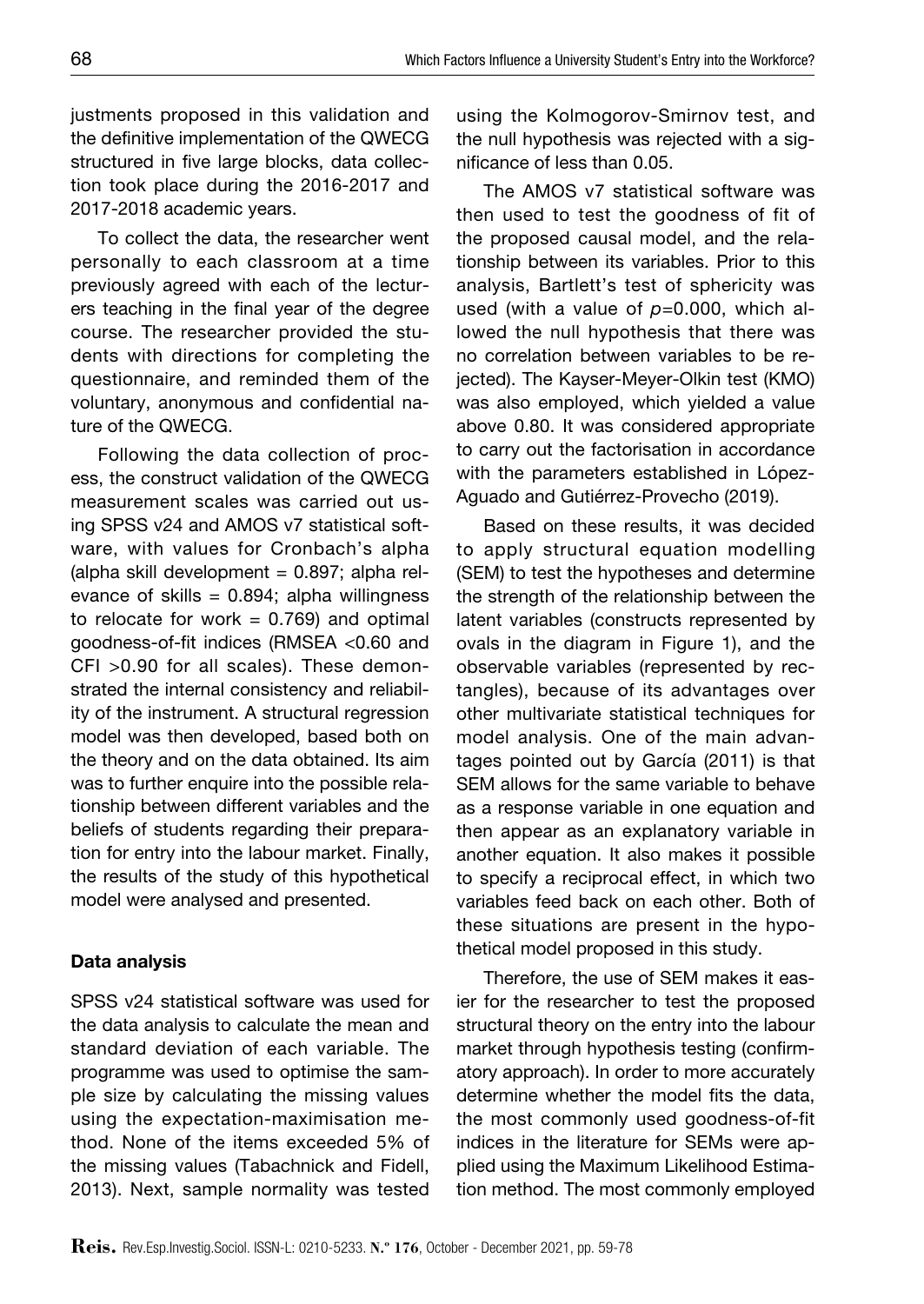are absolute indices (Chi-Square) (although they are sometimes too sensitive for the sample size), comparative indices such as CFI (Comparative Fix Index), whose values must be close to 1, and other indices, notably including the Root Mean Square Error of Approximation (RMSEA) - which indicates a good fit when it is less than 0.05.

# **RESULTS**

#### Descriptive analysis

The descriptive statistics were used to firstly calculate the mean and standard deviation of the students' assessments of each of the observable variables of the model (items). These results are shown in Table 4. Teamwork and cooperation (DC8) was the most highly developed skill from the point of view of the students surveyed  $(X = 4.05$ ,  $SD = 0.932$ ). This was the only skill that was assessed by a score slightly higher than 4, followed by skill DC5, which refers to student responsibility and perseverance, with an average of 3.88 (SD =  $0.921$ ). For the other skills, the averages were around 3.5 on the proposed 1-5 Likert scale (the latter being the highest score). The averages that fell closer to 3 were entrepreneurship (DC17) and leadership (DC18), the skills that the participating students believed had been least focused on during their university education.

|                  | N     | Average $(X)$ | Std. Dev. | Asymmetry | Kurtosis |
|------------------|-------|---------------|-----------|-----------|----------|
| DC <sub>1</sub>  | 1,328 | 3.71          | 0.857     | $-0.484$  | 0.284    |
| DC <sub>2</sub>  | 1,328 | 3.57          | 0.841     | $-0.229$  | $-0.055$ |
| DC <sub>3</sub>  | 1,328 | 3.75          | 0.894     | $-0.388$  | $-0.177$ |
| DC4              | 1,328 | 3.74          | 0.929     | $-0.385$  | $-0.379$ |
| DC <sub>5</sub>  | 1,327 | 3.88          | 0.921     | $-0.522$  | $-0.244$ |
| DC <sub>6</sub>  | 1,328 | 3.64          | 0.900     | $-0.432$  | $-0.019$ |
| DC7              | 1,328 | 3.35          | 0.996     | $-0.246$  | $-0.387$ |
| DC <sub>8</sub>  | 1,328 | 4.05          | 0.934     | $-0.880$  | 0.444    |
| DC <sub>9</sub>  | 1,328 | 3.79          | 0.893     | $-0.496$  | 0.072    |
| DC <sub>10</sub> | 1,328 | 3.52          | 0.913     | $-0.294$  | $-0.047$ |
| <b>DC11</b>      | 1,328 | 3.51          | 1.058     | $-0.450$  | $-0.273$ |
| DC <sub>12</sub> | 1,326 | 3.40          | 0.974     | $-0.319$  | $-0.257$ |
| DC <sub>13</sub> | 1,328 | 3.60          | 1.128     | $-0.492$  | $-0.471$ |
| DC <sub>14</sub> | 1,328 | 3.41          | 1.009     | $-0.318$  | $-0.383$ |
| <b>DC15</b>      | 1,328 | 3.48          | 0.982     | $-0.423$  | $-0.085$ |
| DC <sub>16</sub> | 1,328 | 3.33          | 0.997     | $-0.226$  | $-0.414$ |
| DC <sub>17</sub> | 1,328 | 3.17          | 1.049     | $-0.241$  | $-0.417$ |
| DC <sub>18</sub> | 1,328 | 3.28          | 1.055     | $-0.207$  | $-0.456$ |
| <b>DC19</b>      | 1,328 | 3.34          | 1.098     | $-0.358$  | $-0.437$ |
| <b>SATISEDUC</b> | 1,325 | 3.18          | 0.839     | $-0.372$  | 0.175    |
| <b>PREPENTRY</b> | 1,328 | 3.43          | 0.929     | $-0.338$  | 0.287    |
| <b>LOCALWORK</b> | 1,324 | 3.94          | 1.423     | $-1.008$  | $-0.441$ |
| <b>PROVWORK</b>  | 1.328 | 4.26          | 1.060     | $-1.520$  | 1.762    |

|  | <b>TABLE 4.</b> Descriptive statistics |  |
|--|----------------------------------------|--|
|--|----------------------------------------|--|

*Source:* Own source.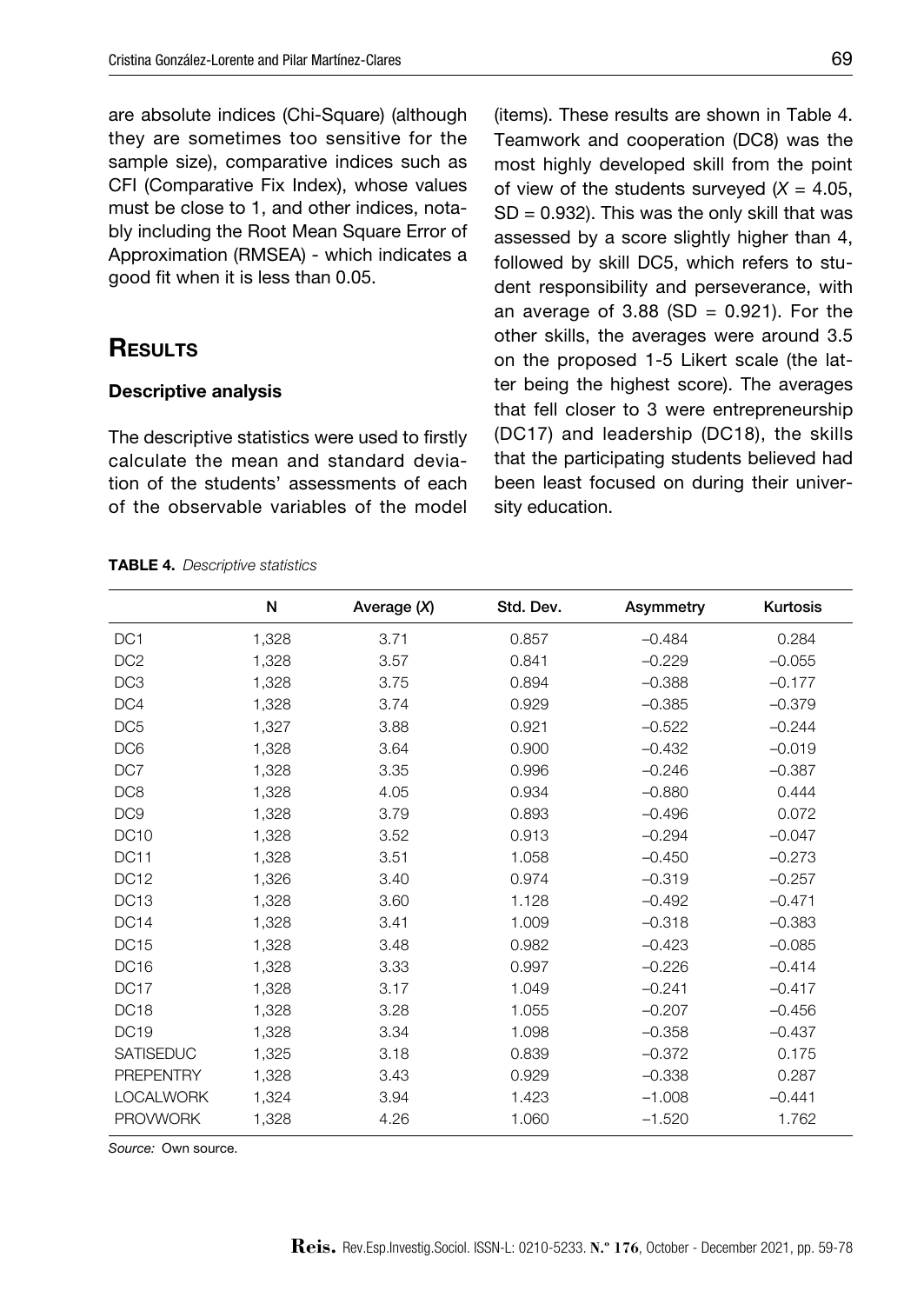Students' satisfaction with their education in terms of facing their entry into the workforce (SATISEDUC) was at a mediumlow level, close to 3 on the scale, and was somewhat higher when participants assessed their general preparation to start this process (PREPENTRY). Averages scores rose in connection with the students' intention to look for a job in their local area (LOCALWORK) and, even more so, in their province (PROVWORK), where the highest score was recorded  $(X = 4.26; SD = 1.060)$ . These evaluations refer to the willingness of which university students to relocate for work. Far from being positive, they can limit the radius of their search and with it, their job opportunities in an interconnected and global market.

The rest of the results shown in Table 4 (skewness and kurtosis) were considered acceptable to demonstrate their normal distribution in accordance with Gravetter and Wallnau (2014), who placed the suitability of these values at between –2 and +2. In this case, "skewness" values ranged between –207 and –1,520, and those of "kurtosis" ranged between –471 and 1,762, which denoted a normal distribution of the observed variables.

The Pearson coefficient (r) was then used to analyse the relationship between the variables (constructs) in the model. The results of this coefficient are shown in Table 5, with a level of significance in the correlations between all the variables with a value of *p* of less than 0.001.

|                  | м      | SD    | <b>DEVSKILLS</b> | <b>MOVEMPLOY</b> | <b>PREPENTRY</b> | <b>SATISEDUC</b> |
|------------------|--------|-------|------------------|------------------|------------------|------------------|
| <b>DEVSKILLS</b> | 3.5545 | 0.581 | 1.000            |                  |                  |                  |
| <b>MOVEMPLOY</b> | 4.1017 | 1.140 | 0.011            | 1.000            |                  |                  |
| <b>PREPENTRY</b> | 3.4300 | 0.929 | 0.163            | 0.113            | 1.000            |                  |
| <b>SATISEDUC</b> | 3.1800 | 0.839 | 0.333            | $-0.033$         | 0.214            | 1.000            |

*Source:* Own source.

In all cases, Pearson's coefficient was  $(r)$  > 0; therefore, a positive correlation was established between the variables, which were directly related. The exception to this trend was the negative correlation between the variables SATISEDUC and MOVEM-PLOYMENT, with a value of  $r = -0.033$ , which showed that these variables were inversely related. A result that supports the decision not to establish a direct relationship between these two variables in the hypothetical model proposed from the theory.

#### Structural analysis

The proposed theoretical model  $(M_T)$  was compared with a number of related models that introduced minor changes and/or relationships to check whether the model was suitable, or whether those changes needed to be made. Therefore, the objective of the first analysis within SEM methodology was to determine the model's best fit using different approaches, all of which were based on the theoretical foundations and literature consulted. In this study, two alternative models to the theoretical one are proposed:  $M_1$ and  $M<sub>2</sub>$ . In these two models, a new construct or variable, USEFSKILLS, was included to refer to how useful students believed the same scale of skills proposed in the DE-VSKILLS variable were, but in this case, to face the process of entering the labour market. The first model  $(M_1)$  included the direct relationship between USEFSKILLS → PRE-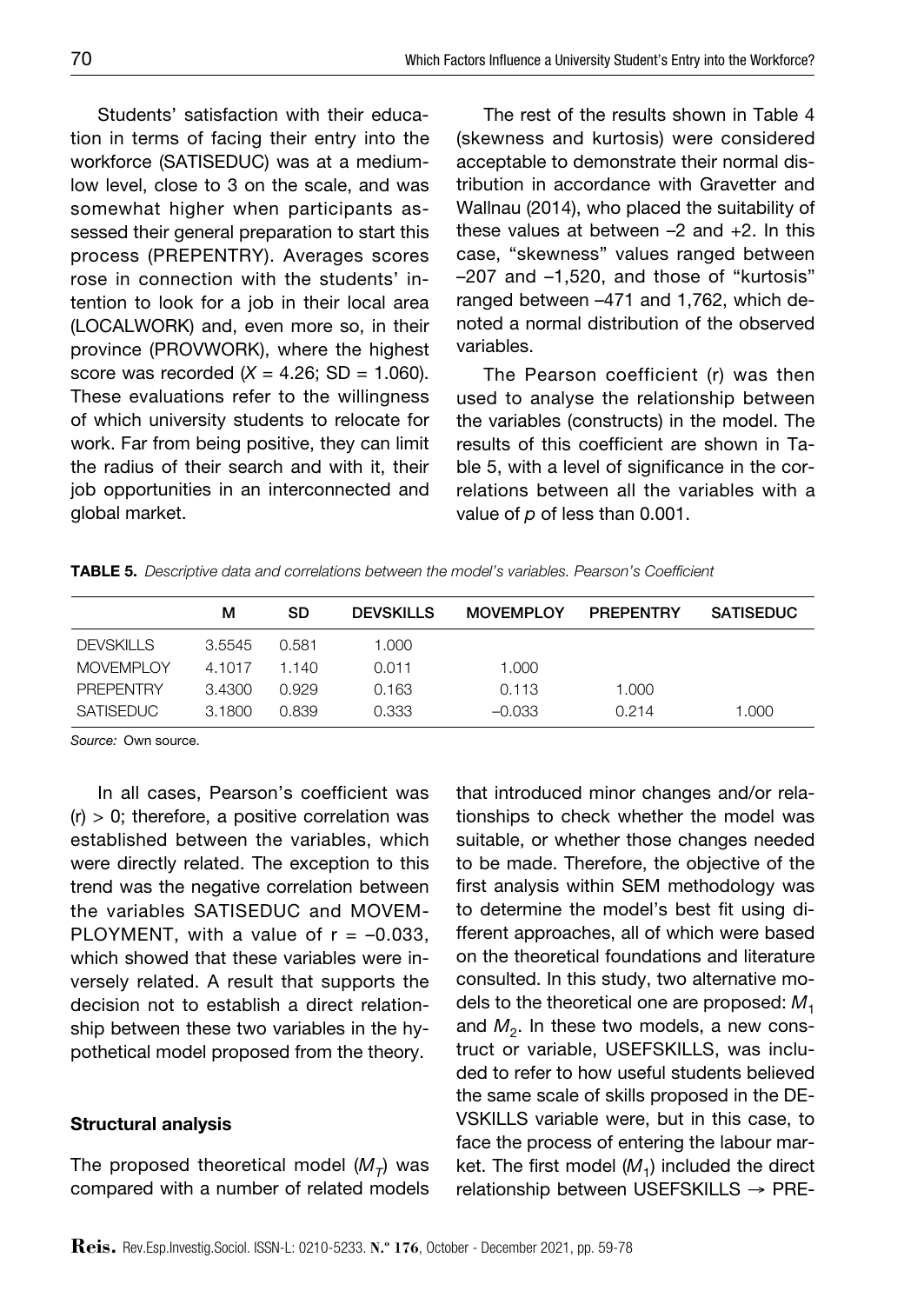PENTRY, while  $M_2$ , in addition to this relationship, included USEFSKILLS → SATISE-DUC to measure whether the importance that students attached to the proposed employability skills had any influence.

The results of this comparative analysis are shown in Table 6, where it can be seen that the goodness-of-fit indices were very similar and acceptable for all three models.

However, there were differences between them, as was the case with the Chi-Square statistic (*X*2). Although this absolute value was lower in  $M<sub>2</sub>$ , its significance was closer to 0.05, thus establishing a worse fit than in  $M<sub>T</sub>$  and  $M<sub>1</sub>$  (which had a p value of 0.153 and 0.103, respectively, that is, considerably higher than 0.05, statistically insignificant in practice) (Gravetter and Wallnau, 2014).

|  |  | <b>TABLE 6.</b> Fit indices for the proposed theoretical model and related ones |  |  |  |
|--|--|---------------------------------------------------------------------------------|--|--|--|
|--|--|---------------------------------------------------------------------------------|--|--|--|

|                         | Theoretical (MT) | M1    | M2    |
|-------------------------|------------------|-------|-------|
| Chi-Square (CMIN)       | 8.066            | 7.701 | 6.926 |
| Degrees of freedom (gl) | 5                | 4     | 3     |
| Chi-Square value p      | 0.153            | 0.103 | 0.074 |
| CMIN/df                 | 1.613            | 1.925 | 2.309 |
| <b>CFI</b>              | 0.992            | 0.990 | 0.990 |
| <b>RMSEA</b>            | 0.020            | 0.024 | 0.029 |

*Source:* Own source.

A better fit was also observed in the case of the  $M<sub>\tau</sub>$  model by calculating the ratio between *X*2 and the degrees of freedom and obtaining a lower value (1,613) compared to those obtained in  $M_1$  and  $M_2$ , as recommended by Schermelleh-Engel, Moosbrugger and Müller (2003). For the rest of the indices included in Table 6, CFI and RMSEA, the results were slightly better in the initial theoretical model  $(M_T)$ , as CFI was closer to 1 and the RMSEA value reached 0.02, and was therefore considered to be a good fit (Browne and Cudeck, 1993). On the basis of these results, it was decided to use  $M<sub>T</sub>$  to analyse the relationships between the variables and test the research hypotheses.

The standardised regression coefficients (*ß*) shown in Figure 2 allowed the hypotheses of this study to be verified  $(M<sub>T</sub>)$ . All these coefficients are statistically significant, which confirms, firstly, a positive and direct relationship between the acquisition of employability skills during the bachelor's degree (H1) and the students' greater satisfaction with the education received in order to meet the process of entering the labour market  $(\beta = 0.334)$ . For H2, the values of *p* were also lower than 0.001 and therefore, the *ß* coefficients indicated the positive relationship that the acquisition of skills had to the students' perception of their chances in entering the labour market, with a total influence of 0.174 as a result of their direct  $(\beta = 0.110)$  and indirect ( $\beta = 0.064$ ) relationship.

Finally, Figure 2 shows the standardised regression coefficients that both satisfaction with the education received (H3) and low willingness to relocate for work (H4) had on the students' perception of a proper transition from study to the labour market. In both cases, *p* was less than 0.001 and a positive and direct relationship was established with the *ß* coefficients shown in Figure 2, confirming hypotheses H3 and H4.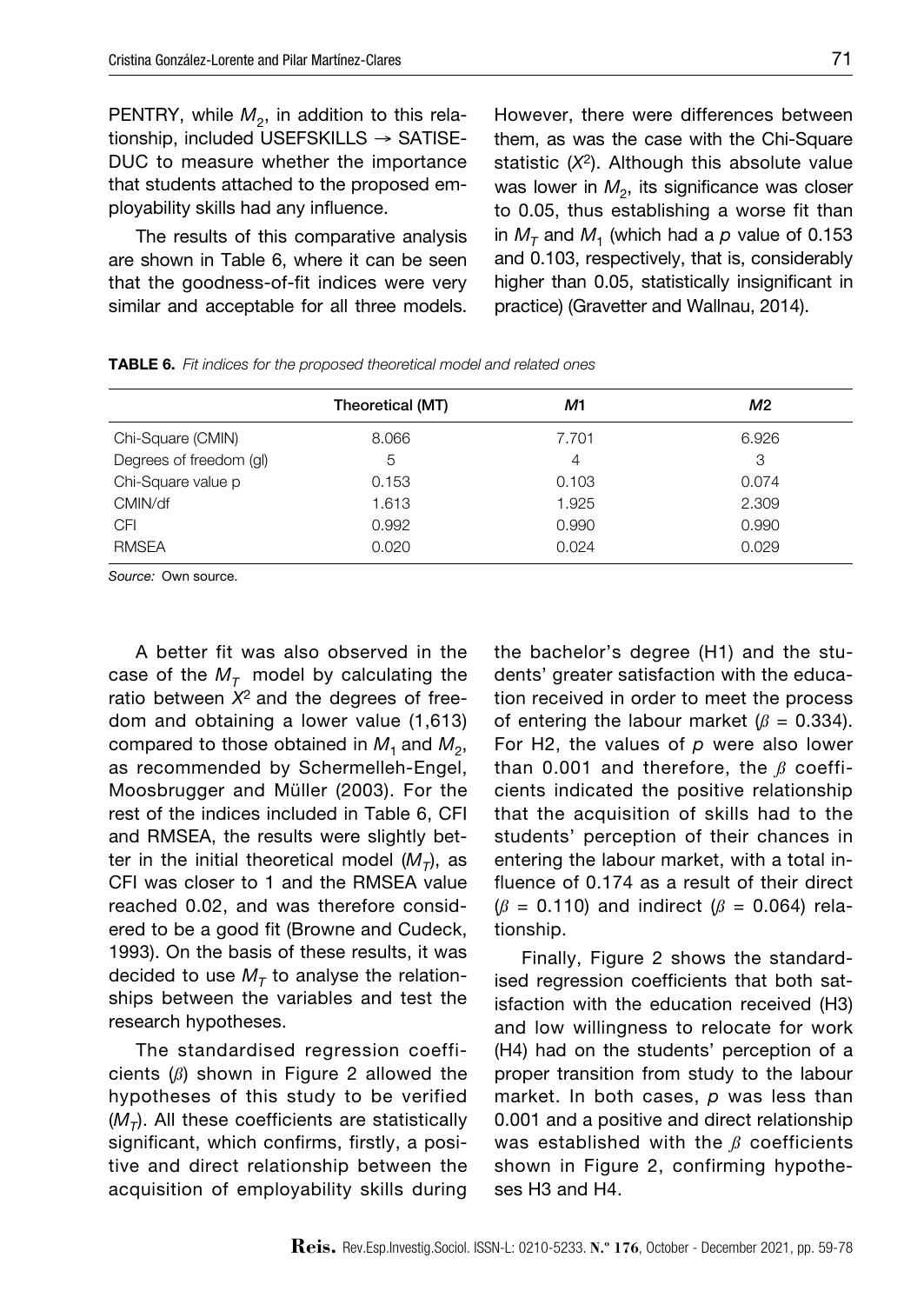#### Figure 2. *SEM results*





## Discussion and conclusions

One of the first conclusions drawn from this study lies in the contribution of the causal model constructed on the basis of expert opinions, in which goodness-of-fit indices were obtained that endorsed its design. As in this study, some previous studies (Chiva, Ramos and Moral, 2017; Michavila *et al.*, 2018; Northen and Kurland, 2013; Stokes, 2015; Wu, Tennyson and Hsia, 2010) focused on unravelling the complex process involved in the entry into the labour market of new generations with high education levels. These are based on the relationship and effect that different personal, social, economic and academic factors have during this process.

Today's social and occupational dynamics are highly complex and unpredictable, which means that graduates are faced with new challenges. In addition to possessing the knowledge and skills specific to their area of education, they must deploy a series of generic or transversal skills. As shown in the present study, where university students reported that they possessed these low or mid-level skills, other studies (Caballero, LópezMiguens and Lampón, 2014; Räty *et al.*, 2019) have highlighted how skills of this type have not been sufficiently addressed in traditional university education, marked by academicism, objectives and the assimilation of knowledge in a vertical teaching approach (Caballero, López-Miguens and Lampón, 2014). An issue that Pineda-Herrero, Ciraso-Calí and Armijos-Yambay (2018) argued is one of the most important deficits of university education from the students' perspective.

The causal model showed that the development of these skills has a direct impact on the perception that university students have of meeting the challenges involved in entering the labour market, thus confirming hypothesis 1. Although with a lower total regression weight than expected, perhaps related to the existence of other external and internal factors (Pineda-Herrero, Ciraso-Calí and Armijos-Yambay, 2018), this hypothesis was validated by a direct and positive relationship, in line with the contributions from Arco and Enciso (2011). The latter noted the need to make this relationship visible through the European Higher Education Area (EHEA) so that, stronger, more effec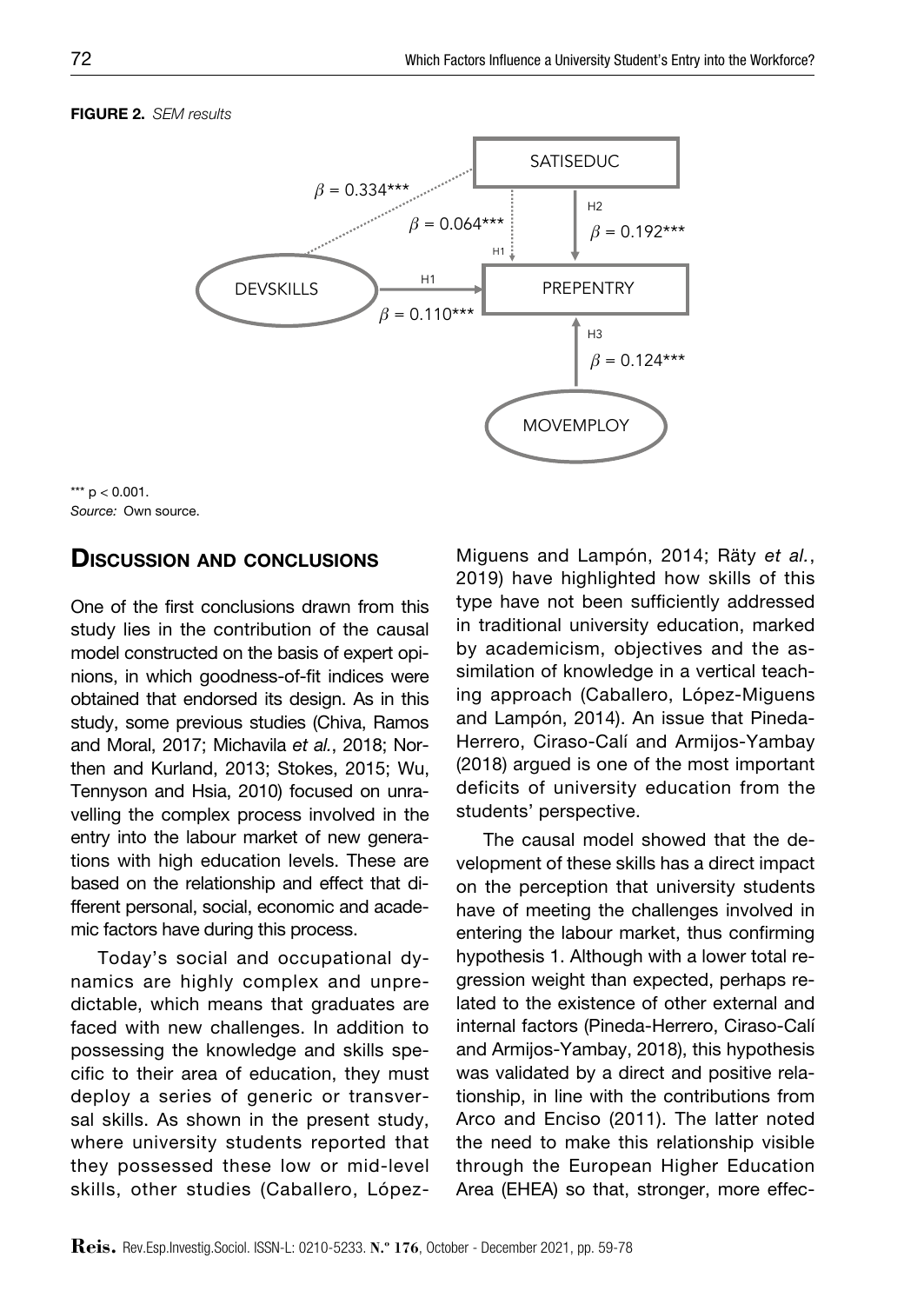tive links can be finally established between the university and the labour market (Fernández-Salinero and García-Álvarez, 2020).

An important conclusion was the correlation between the acquisition of transversal skills and satisfaction with the education received at the initial stages of university study. Hypothesis 1 was validated by a high regression coefficient ( $\beta$  = 0.334), in line with other studies such as those by Blanco. Sánchez and Tallón (2019) and Sonlleva, Martínez and Monjas (2019). This was also demonstrated in the study by Ruiz-Corbella, Bautista-Cerro and García-Blanco (2019), where university students' training in employability skills increased satisfaction with the education received. In addition, this study explores the contributions, beliefs and evaluations of final-year undergraduate students about their skills background and how this can influence their preparation for working life. Along these lines, Qenani, MacDougall and Sexton (2014) found in a study conducted among American students that the confidence of final-year students regarding their employability and employability skills decreased the longer they studied at university and the closer they came to having to face this process. These authors underlined the direct influence between satisfaction with education and the skills acquired during the years of study, as was the case in the present study with the confirmation of hypothesis 1.

It can be concluded that there is a significant and direct causal effect of student's satisfaction with the training received on the real likelihood of them gaining employment (H2). The confirmation of this second hypothesis is not only supported by the results obtained, but also by other studies such as the report conducted by Pérez (2018). It highlighted that receiving satisfactory education encourages employability by 12% from students' point of view. The study by Blanco, Sánchez and Tallón (2019) also stressed that there is a direct relationship between satisfaction with education and success in entering the labour market; although in this case, the survey was carried out on recent graduates who had already found their first job.

However, university students' perception of being better prepared to meet the demands of the employment market does not only depend on skills training and their overall satisfaction with the education received. Although there are other internal or external factors, such as each student's interests, personal and contextual opportunities and their transversal skills (Pineda-Herrero, Ciraso-Calí and Armijos-Yambay, 2018), the proposed causal model pointed to the influence of another factor: university students' predisposition to relocate in their search for employment (H3).

Despite the fact that many experts consider that part of the success in the employability of workers can be attributed to their flexibility and willingness to relocate (Räty *et al*., 2019; Pastore and Tomei, 2018; Wood, 2011), the university students surveyed did not see this as a priority. The relationship with their perceived preparation for entering the labour market reflected a weaker significance of hypothesis 3. A result that suggests that it would be interesting to new lines of research in the future using hypotheses that relate the effect of university students' willingness to relocate for work and how their experiences abroad can enhance the development of skills that favour entering a global economy and a permeable market.

One of the limitations of this study lies precisely in having obtained some lowerthan-expected regression coefficients in relation to willingness to relocate. However, and in spite of this, all the causal relationships of the hypothetical model have a significant influence on the perception that university students have when faced with entering the workforce.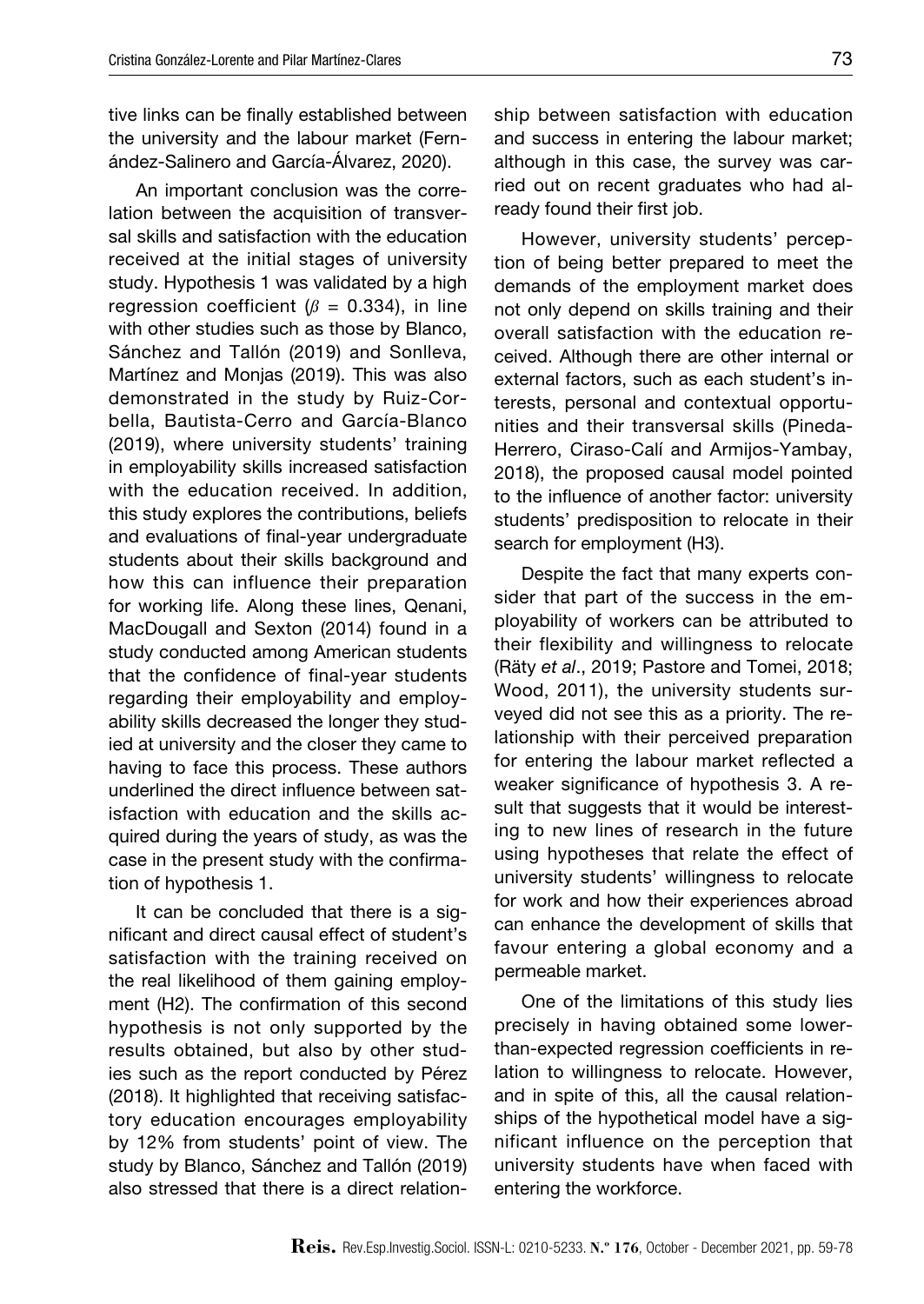A conclusion that looks to the future is that, given the complexity of this process at present and the number of factors that directly and indirectly influence it, this line of research should be pursued further, and the sampling scenarios should be expanded in order to be able to draw broader conclusions in the international context. Universities should provide connective tissue capable of linking the sources of knowledge generation with new jobs, with new forms of production, and with the changing parameters of a globalised cultural world in which it will be more difficult for each society to maintain its own identity.

# **BIBLIOGRAPHY**

- Akkermans, Jos; Brenninkmeijer, Veerle; Huibers, Marthe and Blonk, Ronald W. B. (2013). "Competencies for the Contemporary Career: Development and Preliminary Validation of the Career Competencies Questionnaire". *Journal of Career Development*, 40(3): 245-267. doi: 0.1177/0894845312467501
- Albert, Cecilia and Davia, María A. (2018). "Job Search Strategies and Underemployment in Recent Graduates First Jobs in Spain". *Revista de Economía Aplicada*, 78(XXVI): 21-41.
- Alcañiz, Manuela; Claveria, Óscar and Riera-Prunera, Carme (2014). "Competencias en educación superior desde tres perspectivas diferentes: estudiantes, empleadores y académicos". *Revista Iberoamericana de Educación*, 66(2): 1-19. doi: 10.35362/rie662277
- Arco, Isabel del and Enciso, Joan P. (2011). "Valoración de las competencias instrumentales de los titulados universitarios: estudio comparativo". *Bordón*, 63(3): 91-105.
- Argos, Javier and Ezquerra, Pilar (2014). "Universidad y competencias para la empleabilidad". *Procedia. Social and Behavioral Sciences*, 139: 290- 296. doi: 10.1016/j.sbspro.2014.08.002
- Baquero, Javier and Ruesga, Santos M. (2019). "Factores determinantes del éxito en la inserción laboral de los estudiantes universitarios. El caso de España". *Atlantic Review of Economics*, 2(2): 1-24.
- Blanco, Marta; Sánchez, Esteban and Tallón, Elena (2019). "La inserción laboral y la satisfacción de los egresados del Grado en la Facultad de Trabajo Social de la Universidad Complutense de Madrid". *Cuadernos de Trabajo Social*, 32(2): 329- 340. doi: http://dx.doi.org/10.5209/cuts.60790
- Browne, Michael W. and Cudeck, Robert (1993). "Alternative Ways of Assessing Model Fit". In: Bollen, K. A. and Long, J. S. (eds.). *Testing Structural Equation Models*. Newbury Park: Sage Publications.
- Caballero, Gloria; López-Miguens, María J. and Lampón, Jesús F. (2014). "Spanish Universities and Their Involvement with the Employability of Graduates"/"La Universidad y su implicación con la empleabilidad de sus graduados". *Revista Española de Investigaciones Sociológicas*, 146: 23-46. doi: 10.5477/cis/reis.146.23
- Centro de Orientación e Información de Empleo (COIE) (2019). *Diálogo UMU - empresa. Una oportunidad para el empleo universitario*. Murcia: Universidad de Murcia.
- Chiva, Inmaculada; Ramos, Genoveva and Moral, Ana M. (2017). "Análisis de la satisfacción de los estudiantes del grado de Pedagogía de la Universitat de València". *Revista Complutense de Educación*, 28(3): 755-772. doi: 10.5209/rev\_ RCED.2017.v28.n3.49831
- Coetzee, Melinde (2017). "Graduates' Psycho-Social Career Preoccupations and Employability Capacities in the Work Context". In: Tomlinson, M. and Holmes, L. (eds). *Graduate Employability in Context*. London: Palgrave Macmillan.
- Dapía, María D. and Fernández, M. Reyes (2016). "La búsqueda activa de empleo en el colectivo universitario: conocimientos y prácticas". *Revista Española de Pedagogía*, 265: 517-542.
- Duque, Lola C. and Weeks, John R. (2010). "Towards a Model and Methodology for Assessing Student Learning Outcomes and Satisfaction". *Quality Assurance in Education*, 18(2): 84-105.
- Eurostat (2020). *Unemployment Statistics*. Bruselas: Eurostat. Available at: https://ec.europa.eu/eurostat/statistics-explained/index.php/Unemployment\_statistics#Youth\_unemployment, access March 9, 2020.
- Fernández-Salinero, Carolina and García-Álvarez, Jesús (2020). "La inserción laboral de graduados y graduadas a través de los contactos personales. Una propuesta desde la gestión del conocimiento". *Teoría de la Educación. Revista Interuniversitaria*, 32(1): 163-189. doi: 10.14201/teri.20196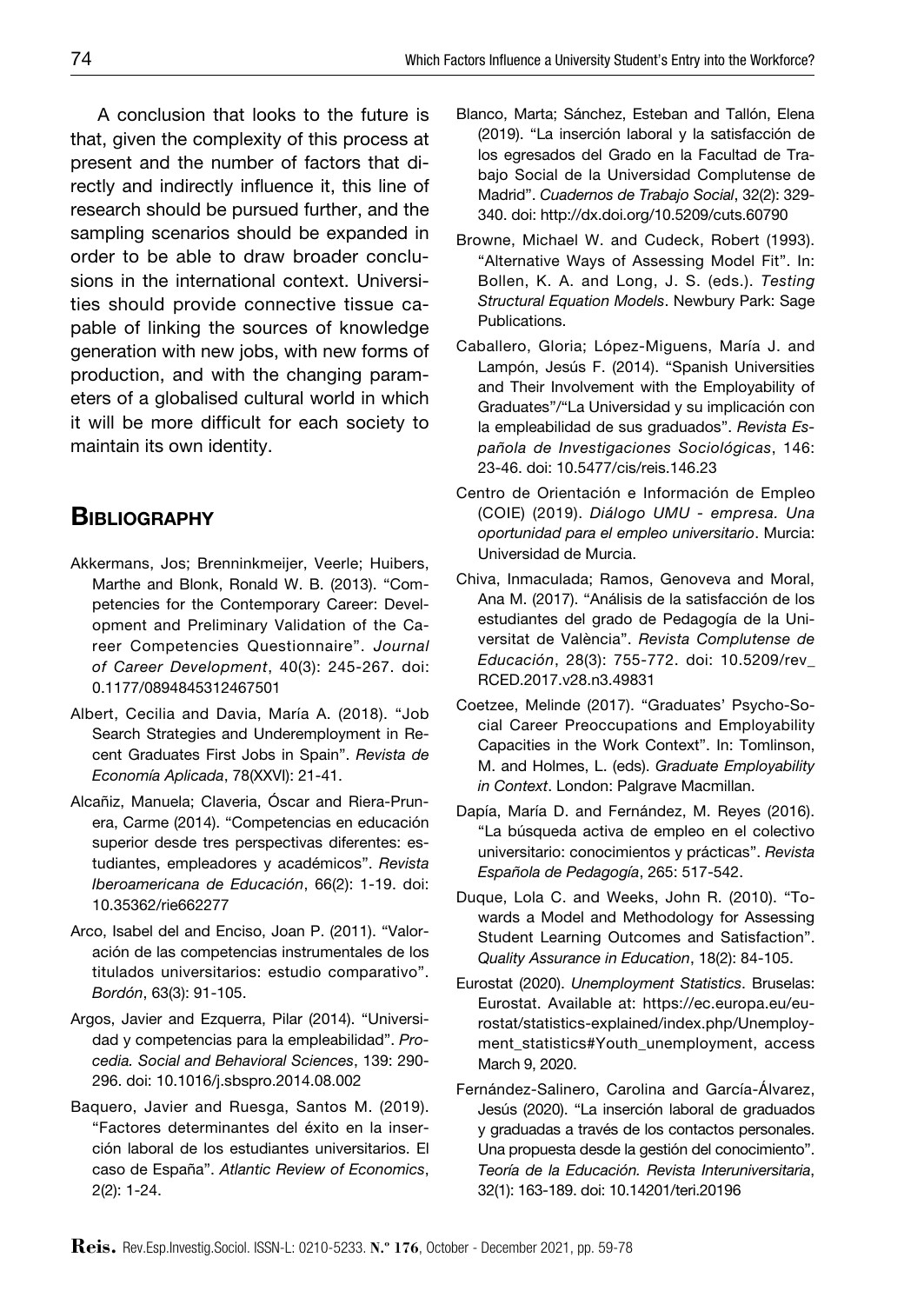- Ferrante, Francesco (2017). "Assessing Quality in Higher Education: Some Caveats". *Social Indicators Research*, 131(2): 727-743.
- Folgueiras, Pilar; Luna, Esther and Puig, Gemma (2013). "Aprendizaje y servicio: estudio del grado de satisfacción de estudiantes universitarios". *Revista de Educación*, 362: 159-185. doi: 10-4438/1988-592X-RE-2011-362-157
- García, M. Ángeles (2011). "Análisis causal con ecuaciones estructurales de la satisfacción ciudadana con los servicios municipales". Santiago de Compostela: Universidade de Santiago de Compostela. (Master´s Thesis).
- García-Blanco, Miriam and Cárdenas-Sempértegui, Elsa B. (2018). "La inserción laboral en la Educación Superior. La perspectiva latinoamericana". *Educación XXI*, 21(2): 323-347. doi: 10.5944/educxx1.16209
- García-Gutiérrez, Juan (2014). "¿Por qué lo llaman educación cuando quieren decir (…) empleabilidad? A propósito del concepto de utilidad en educación". *Procedia-Social and Behavioral Sciences*, 139: 102-109. doi: 10.1016/j. sbspro.2014.08.034
- Gowan, Mary A. (2012). "Employability, Well-Being and Job Satisfaction Following a Job Loss". *Journal of Managerial Psychology*, 27(8): 780- 798.
- Gravetter, Frederick J. and Wallnau, Larry B. (2014). *Essentials of Statistics for the Behavioral Sciences*. Belmont: Wadsworth. (8th edition).
- Hendarman, Achmad and Cantner, Uwe (2018). "Soft Skills, Hard Skills, and Individual Innovativeness". *Eurasian Business Review*, 8: 139-169.
- Hernández, Roberto; Fernández, Carlos and Baptista, Pilar (2014). *Metodología de la investigación*. México: McGraw-Hill.
- Hernández-Fernaud, Estefanía (2011). "Empleabilidad percibida y autoeficacia para la búsqueda de empleo en universitarios". *Revista de Psicología del Trabajo y de las Organizaciones*, 27(2): 131-142. doi: 10.5093/tr2011v27n2a5
- Hernández-Herrera, Claudia A. (2019). "Los jóvenes universitarios y su apreciación sobre algunos elementos que miden la calidad en la educación superior". *CienciaUAT*, 14(1): 102-120.
- Instituto Nacional de Estadística (INE) (2019). *Encuesta de Población Activa (EPA). Cuarto trimestre 2019*. Madrid: Instituto Nacional de Estadística.
- Iriondo-Múgica, Iñaki (2017). "Evaluación del impacto de la movilidad Erasmus en los salarios y el empleo de los recién titulados en España". *Documentos de Trabajo de la Facultad de Ciencias Económicas y Empresariales*, 04: 1-29.
- Komulainen, Katri; Korhonen, Maija; Räty, Hannu and Siivonen, Päivi (2012). "Changing Discourses of Employability". In: Tolonen, T.; Palmu, T.; Lappalainen, S. and Kurki, T. (eds.). *Cultural Practices and Transitions in Education*. London: The Tufnell Press.
- López-Aguado, Mercedes and Gutiérrez-Provecho, Lourdes (2019). "Cómo realizar e interpretar un análisis factorial exploratorio utilizando SPSS". *Revista d'Innovació i Recerca en Educació*, 12(2): 1-14.
- Magnano, Paola; Santisi, Giuseppe and Zammitti, Andrea (2019). "Self-Perceived Employability and Meaningful Work: The Mediating Role of Courage on Quality of Life". *Sustainability*, 11(764): 1-14. doi:10.3390/su11030764
- Martin, William E. and Bridgmon, Krista D. (2012). *Quantitative and Statistical Research Methods: From Hypothesis to Results*. New York: Wiley.
- Martín-González, Martín; Merhi, Richard and Martínez, Jorge M. (2018). "Una aproximación a la calidad del empleo de los universitarios y las universitarias". Observatorio de Empleabilidad y Empleo Universitarios (OEEU).
- Martínez-Clares, Pilar and González-Lorente, Cristina (2018). "Validez de contenido y consistencia interna de un cuestionario sobre el proceso de inserción socio-laboral desde la mirada del universitario". *Revista Complutense de Educación*, 29(3): 739-756. doi: 10.5209/RCED.53721
- Martínez-Clares, Pilar and González-Lorente, Cristina (2019). "Personal and Interpersonal Competencies of University Students Entering the Workforce: Validation of a Scale". *RELIEVE*, 25(1). doi: 10.7203/relieve.25.1.13164
- Michavila, Francisco; Martínez, Jorge M.; Martín-González, Martín; García-Peñalvo, Francisco J. and Cruz-Benito, Juan (2018). "Empleabilidad de los titulados universitarios en España. Proyecto OEEU". *Education in the Knowledge Society*, 19(1): 21-39. doi: 10.14201/ eks20181912139
- Morley, Dawn A. (2018). *Enhancing Employability in Higher Education through Work Based Learning*. Guildford: Palgrave Macmillan.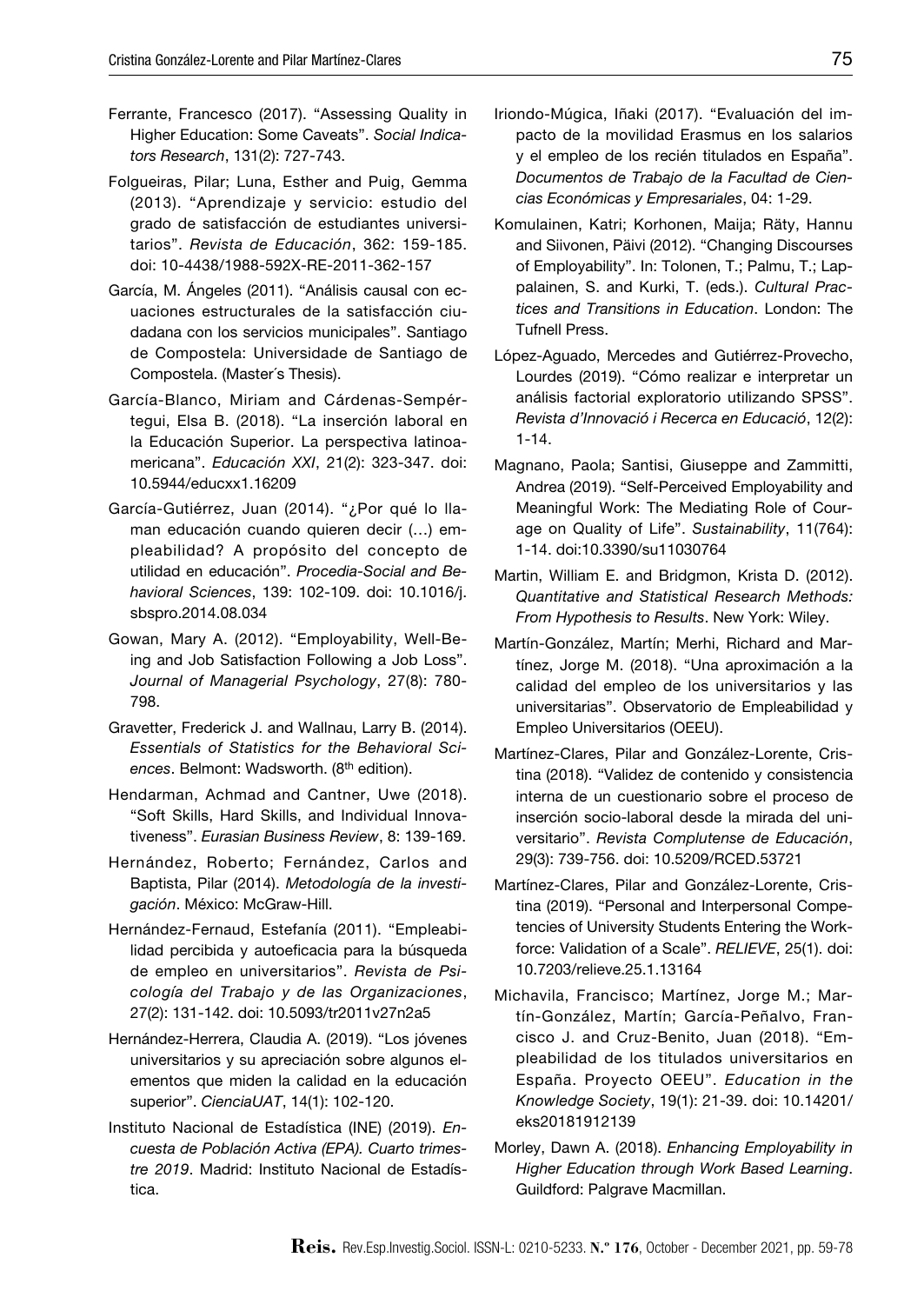- Naidu, Prashalini and Derani, Nor E. S. (2016). "A Comparative Study on Quality of Education Received by Students of Private Universities versus Public Universities". *Procedia Economics and Finance,* 35: 659-666.
- Northen, Helen and Kurland, Roselle (2013). *Social Work with Groups*. New York: Columbia University Press.
- Pastore, Gerardo and Tomei, Gabriele (2018). "High-Skilled Migration and the Knowledge Society. Theories, Processes, Perspectives". *Arxius de Sociología*, 39: 19-36.
- Pérez, Francisco (2018). *Itinerarios de inserción laboral y factores determinantes de la empleabilidad. Formación universitaria versus entorno*. Bilbao: Fundación BBA.
- Pineda-Herrero, Pilar; Ciraso-Cali, Anna and Armijos-Yambay, Mary (2018). "Competencias para la empleabilidad de los titulados en Pedagogía, Psicología y Psicopedagogía: un estudio comparativo entre empleadores y titulados". *Revista Española de Pedagogía*, 76(270): 313-333. doi: 10.22550/REP76-2-2018-06
- Qenani, Eivis; MacDougall, Neal and Sexton, Carol (2014). "An Empirical Study of Self-Perceived Employability: Improving the Prospects for Student Employment Success in an Uncertain Environment". *Active Learning in Higher Education*, 15(3): 199-213. doi: 10.1177/1469787414544875
- Räty, Hannu; Komulainen, Katri; Hytti, Ulla and Kanasen, Kati (2019). "University Students' Perceptions of Their Abilities Relate to Their Entrepreneurial Intent". *Journal of Applied Research in Higher Education*, 11(4): 897-909. doi: 10.1108/ JARHE-07-2018-0119
- Riera-Prunera, M. Carmen; Rodríguez Ávila, Nuria; Blasco Martel, Yolanda; Pujol Jover, Maria and López Tamayo, Jordi (2018). "Éxito en la entrada al mercado de trabajo: Análisis factorial de componentes principales de las competencias laborales". *Revista d'Innovació Docent Universitària*, 10: 77-91. doi: 10.1344/RIDU2018.10.8
- Rodríguez Espinar, Sebastián; Prades Nebot, Anna; Bernáldez Arjona, Lorena and Sánchez Castiñeira, Sergio (2010). "Sobre la empleabilidad de los graduados universitarios en Catalunya: del diagnóstico a la acción". *Revista de Educación*, 351: 107-137.
- Römgens, Inge; Scoupe, Rémi and Beausaert, Simon (2019). "Unraveling the Concept of Employability, Bringing Together Research on Employ-

ability in Higher Education and the Workplace". *Studies in Higher Education*, 45(2): 1-16. doi: 10.1080/03075079.2019.1623770

- Rondón, Luis M.; Muñoz, Francisco and Gómez, Ana (2017). "Motivación y actitud como vectores para la inserción laboral de los jóvenes cualificados españoles". *Temas laborales*, 137: 185-208.
- Ruesga, Santos M.; Da Silva, Julimar and Monsueto, Sandro E. (2014). "Estudiantes universitarios, experiencia laboral y desempeño académico en España". *Revista de Educación*, 365: 67-95. doi.: 10.4438/1988-592X-RE-2014-365-265
- Ruiz-Corbella, Marta; Bautista-Cerro; María J. and García-Blanco, Miriam (2019). "Prácticas profesionales y la formación en competencias para la empleabilidad". *Contextos Educativos: Revista de Educación*, 23: 65-82. doi: 10.18172/ con.3560
- Schermelleh-Engel, Karin; Moosbrugger, Helfried and Müller, Hans (2003). "Evaluating the Fit of Structural Equation Models: Tests of Significance and Descriptive Goodness of Fit Measures". *MPR-Online*, 8: 23-74.
- Sonlleva, Miriam; Martínez, Suyapa and Monjas, Roberto (2019). "Comparación del grado de satisfacción del profesorado de educación física con la formación inicial y la inserción profesional". *Revista Iberoamericana de Evaluación Educativa*, 12(1): 137-174. doi: 10.15366/ riee2019.12.1.009
- Stokes, Peter J. (2015). *Higher Education and Employability: New Models for Integrating Study and Work*. Cambridge: Harvard Education Press.
- Tabachnick, Barbara G. and Fidell, Linda S. (2013). *Using Multivariate Statistics*. New York: Pearson. (6th edition).
- Teijeiro, Mercedes; Rungo, Paolo and Freire, M. Jesús (2013). "Graduate Competencies and Employability: The Impact of Matching Firms' Needs and Personal Attainments". *Economics of Education Review*, 34: 286-295.
- Tomlinson, Michael (2012). "Graduate Employability: A Review of Conceptual and Empirical Themes". *Higher Education Policy*, 25(4): 407-431.
- Villardón-Gallego, Lourdes (coord.) (2015). *Competencias genéricas en educación superior. Metodologías específicas para su desarrollo*. Madrid: Narcea.
- Wesley, Scarlett; Jackson, Vanessa and Lee, Minyoung (2017). "The Perceived Importance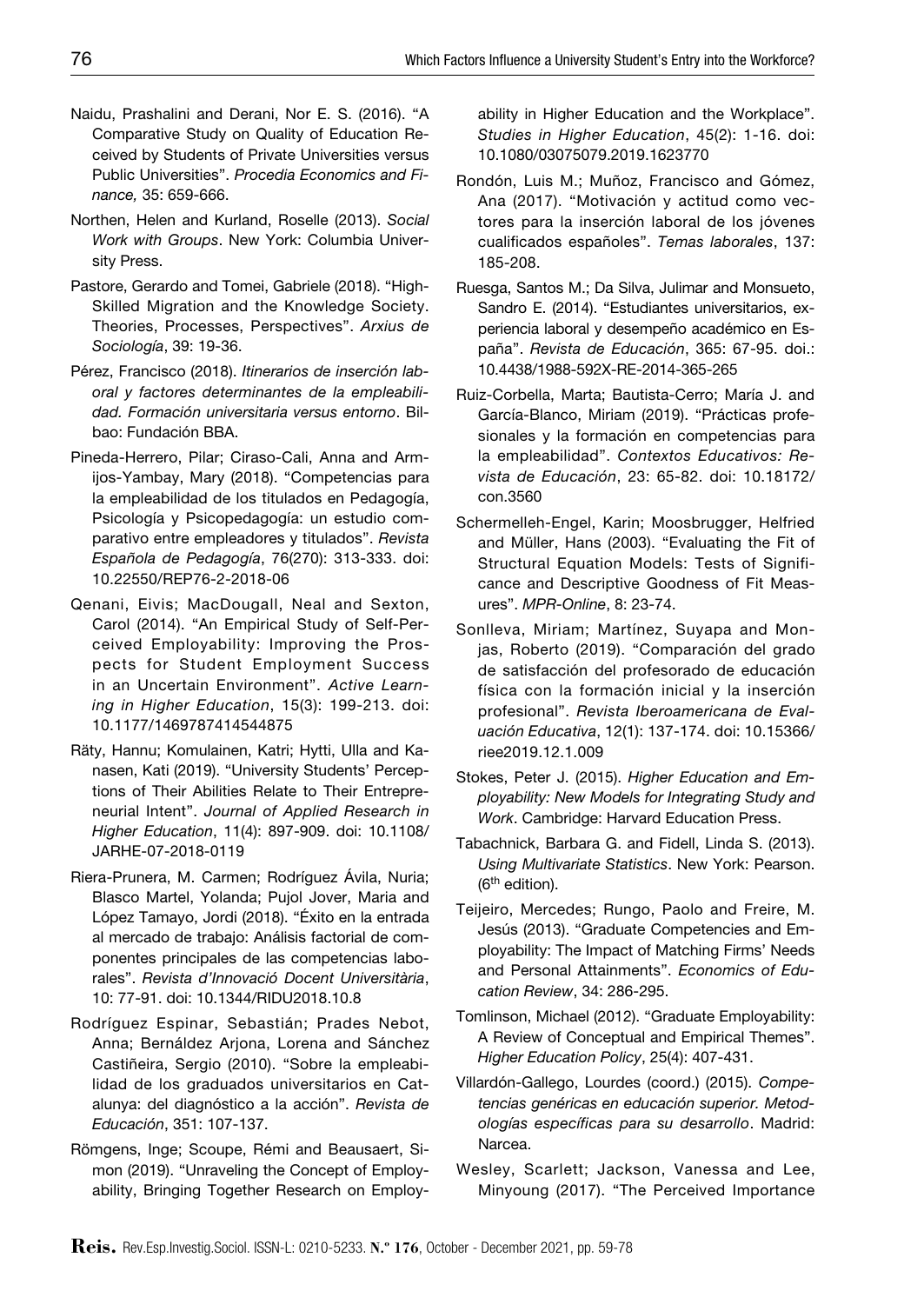of Core Soft Skills between Retailing and Tourism Management Students, Faculty and Businesses". *Employee Relations*, 39(1): 79-99. doi: 10.1108/ER-03-2016-0051

Wood, Matthew S. (2011). "A Process Model of Academic Entrepreneurship". *Busi-*

RECEPTION: July 23, 2019 REVIEW: January 27, 2020 ACCEPTANCE: October 9, 2020 *ness Horizons*, 54(2): 153-161. doi: 10.1016/j. bushor.2010.11.004

Wu, Jen-Her; Tennyson, Robert D. and Hsia, Tzyh-Lih (2010). "A Study of Student Satisfaction in a Blended E-Learning System Environment". *Computers and Education*, 55(1): 155-164.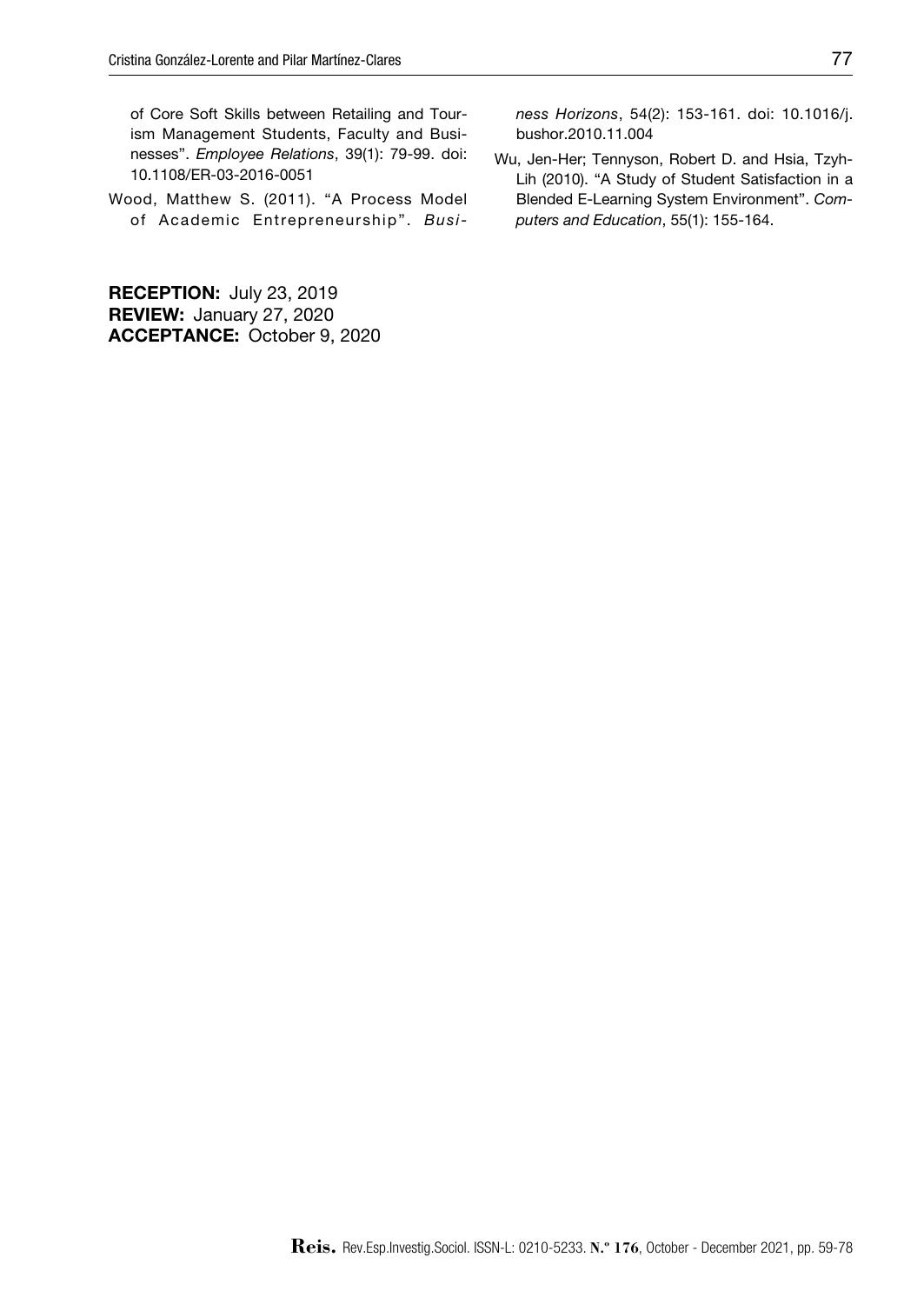# ¿Qué factores influyen en el camino hacia la inserción sociolaboral del estudiante universitario?

*Which Factors Influence a University Student's Entry into the Workforce?*

## **Cristina González-Lorente y Pilar Martínez-Clares**

# Palabras clave

- **Competencias**
- • Educación superior
- • Empleabilidad
- • Inserción
- sociolaboral
- • Satisfacción

# Key words

- **Competencies**
- Higher Education
- • Employability
- Entering the
- **Workforce**
- • Satisfaction

## Resumen

La inserción sociolaboral de los universitarios es un factor clave a efectos de planificar apropiadamente las políticas universitarias y las líneas de actuación a seguir. Es el desafío más importante de la universidad. Este trabajo analiza la interrelación que se establece entre competencias, satisfacción y predisposición a la movilidad laboral con la capacitación del alumnado para afrontar el proceso de inserción sociolaboral. Participan 1.328 estudiantes de último curso de Grado distribuidos en cuatro universidades mediante la cumplimentación del Cuestionario de Inserción y Orientación Laboral. A través de un modelo de ecuaciones estructurales, los resultados muestran su idoneidad mediante los índices de bondad de ajuste y unas relaciones causales que influyen de manera significativa en la percepción que tiene el estudiante para enfrentarse al proceso de inserción.

# **Abstract**

The importance of a university student's transition into the workforce is a key factor for planning better higher education policies and new paths of action. This research analyzes the interrelationship between competences, the satisfaction with career training and their predisposition to job mobility with the preparation for entering the workforce of the university students through an ad-hoc model approach of a causal relationship between these factors. 1,328 final year undergraduate students of four universities participated in this study through the Career Guidance and Training Questionnaire collect data. The results obtained show the suitability of the model with a good index fit and causal relationships that significantly influence the perception that the university student has when facing the process of entering the workforce.

# Cómo citar

González-Lorente, Cristina y Martínez-Clares, Pilar (2021). «¿Qué factores influyen en el camino hacia la inserción sociolaboral del estudiante universitario?». *Revista Española de Investigaciones Sociológicas*, 176: 59-78. (doi: 10.5477/cis/reis.176.59)

La versión en inglés de este artículo puede consultarse en http://reis.cis.es

Cristina González-Lorente: Universidad de Murcia | c.gonzalezlorente@um.es Pilar Martínez-Clares: Universidad de Murcia | pmclares@um.es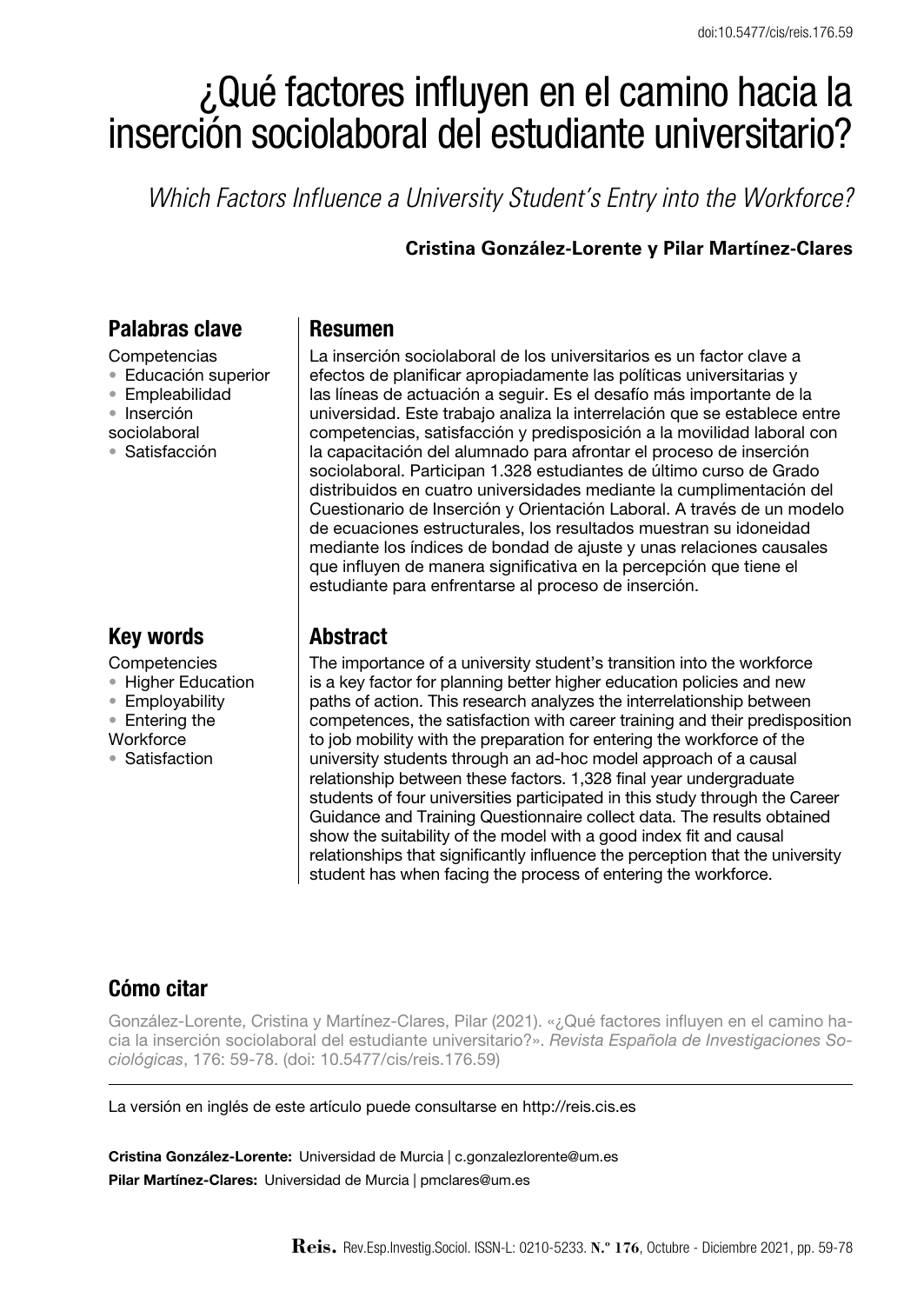# **INTRODUCCIÓN**

La mayoría de la población joven nacida entre los años ochenta y comienzos del siglo xxi (también conocidos como la generación Y o *millenials*) experimentan en la actualidad numerosos momentos de transición y cambio en el ámbito profesional, social y personal, lo que les obliga a involucrarse de forma activa en la nueva cultura del aprendizaje permanente y en el desarrollo de su empleabilidad. En el caso que nos ocupa, los jóvenes con formación universitaria, el proceso de inserción sociolaboral resulta cada vez más difícil, dando paso a un tiempo incierto y confuso, tanto por factores contextuales y socioestructurales como también por aquellos vinculados al momento vital de la juventud.

En el análisis de la inserción laboral, es importante diferenciar a nivel terminológico dos conceptos afines entre sí, como son la empleabilidad y la propia inserción sociolaboral. A lo largo de este trabajo de investigación se utiliza el concepto de empleabilidad para aludir a la macrocompetencia del universitario que le permite alcanzar una estabilidad en su carrera profesional más allá de un puesto de trabajo en concreto, así como mantenerse activo durante su vida laboral (Argos y Ezquerra, 2014; García-Gutiérrez, 2014). Por otro lado, se entiende la inserción sociolaboral como un proceso de búsqueda y acceso al empleo, con carácter general (Fernández-Salinero y García-Álvarez, 2020), donde no solo desempeñan un importante papel las condiciones de entrada al propio mercado de trabajo (García-Blanco y Cárdenas-Sempértegui, 2018), sino también la consecución de un empleo con cierta permanencia en la ocupación obtenida y acorde a la formación recibida. La inserción sociolaboral como proceso queda directamente relacionada con el desarrollo de la propia identidad personal y profesional, donde intervienen numerosos factores personales, académicos y sociales.

Inmersos en una búsqueda por profundizar en aquellos factores que más influencia pueden ejercer en este proceso de inserción sociolaboral en los universitarios, se evidencia que son diversos los estudios que durante la última década han abordado este tópico desde diferentes perspectivas (Römgens, Scoupe y Beausaert, 2019; Tomlinson, 2012). La mayoría presentan un carácter descriptivo, como es el caso de los informes del Ministerio de Educación y de las diferentes universidades, centrándose generalmente en analizar los factores que influyen en la inserción laboral de los egresados transcurridos entre dos y cuatro años después de finalizar su formación inicial en la universidad (Ruesga, Da Silva y Monsueto, 2014). Además, estas investigaciones también analizan la influencia de factores directamente relacionados con la experiencia laboral tras su paso por la universidad, haciendo referencia a datos como la inscripción en la seguridad social, el salario que alcanzan, el ajuste con la formación recibida, la satisfacción en el puesto de trabajo o los periodos de desempleo que experimentan.

Por otro lado, aunque en menor medida, otros estudios analizan los efectos derivados de otras variables como pueden ser las diferencias socioeconómicas (Pérez, 2018), la diferentes actitudes y motivaciones con las que los universitarios afrontan este proceso de inserción (Rondón, Muñoz y Gómez, 2017) o la búsqueda de empleo (Albert y Davia, 2018; Dapía y Fernández, 2016). En estos trabajos se constata la importancia de tener en cuenta la presencia de las diferencias individuales y percepciones de los estudiantes a la hora de realizar estudios empíricos en este campo de investigación (Baquero y Ruesga, 2019). En esta línea, queremos avanzar y dar voz a los universitarios que están en los albores de iniciar este proceso para que sean ellos quienes valoren, desde su perspectiva, si factores relacionados con el desarrollo de competencias para la empleabilidad, la sa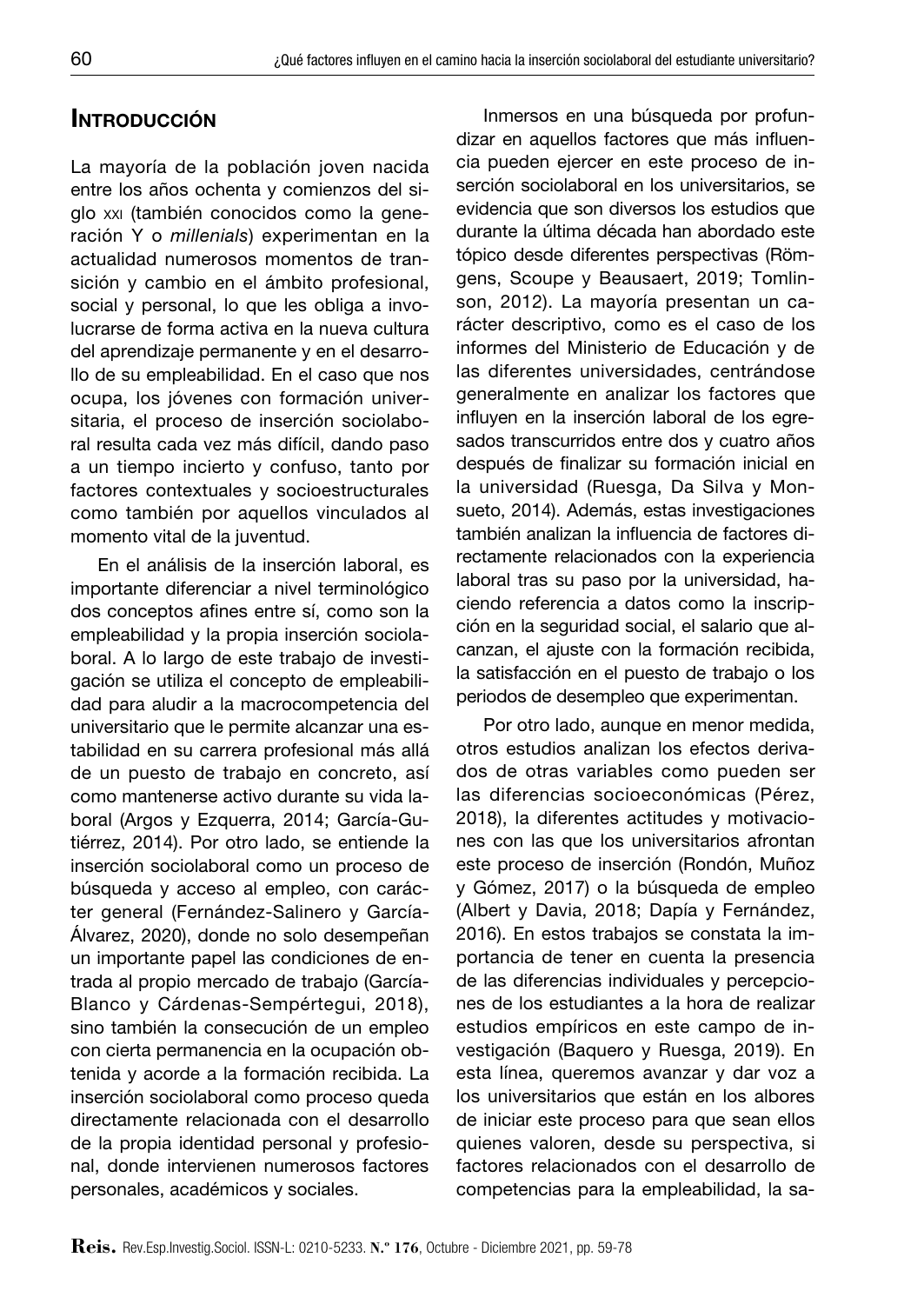tisfacción con la formación recibida o su predisposición a la movilidad laboral pueden influir sobre su capacitación para afrontar el proceso de inserción sociolaboral. En el siguiente apartado se desarrolla una revisión de la literatura relacionada con cada uno de estos factores para, posteriormente, plantear las hipótesis de investigación de acuerdo con un modelo de relación causal.

#### Las competencias para la empleabilidad en la educación superior

En los últimos años, el fomento de la empleabilidad y la adquisición de un conjunto de competencias clave o transversales representan un gran impulso para afrontar las crecientes dificultades relacionadas con la inserción laboral de los titulados y los desajustes en el binomio formación-empleo. Cada vez son más numerosas las experiencias e investigaciones sobre el desarrollo de competencias que se producen en la formación universitaria (Ruiz-Corbella, Bautista-Cerro y García-Blanco, 2019; Villardón-Gallego, 2015, entre otras) así como su influencia en la inserción y empleabilidad de los estudiantes (Michavila *et al*., 2018), las cuales se sitúan ahora en el eje central del proceso de enseñanza-aprendizaje.

Entre estas publicaciones aparecen ejemplos de estudios que se centran en el análisis de las competencias desde el punto de vista de los egresados y determinan la relación directa que se establece entre su desarrollo de competencias y el éxito a la hora de acceder al mercado laboral (Akkermans *et al*., 2013; Teijeiro, Rungo y Freire, 2013). Otro grupo de estudios se centra en conocer la visión de los empleadores (Hendarman y Cantner, 2018), quienes revelan una escasa satisfacción con el nivel competencial de los egresados universitarios y otros, más recientes, abordan la perspectiva de los tutores de empresa para valorar el desarrollo competencial de los universitarios (Riera-Prunera *et al*., 2018),

sin obviar aquellos que realizan análisis comparativos para contrastar la percepción de diferentes agentes, al integrar la opinión de estudiantes, empleadores y académicos (Alcañiz, Claveria y Riera-Prunera, 2014; Wesley, Jackson y Lee, 2017).

Sin embargo, son menos los ejemplos que aparecen en la literatura que abordan el desarrollo y utilidad de estas competencias para los universitarios cuando todavía forman parte del sistema educativo pero ven próximo el momento de transición a la vida activa y, por ende, empiezan a plantearse dudas e inquietudes en torno a su proceso de inserción sociolaboral. En este sentido, como destaca Morley (2018), cabe esperar que los estudiantes demanden, y en ocasiones requieran, experiencias de aprendizaje que reflejen y mejoren su forma de vivir y desenvolverse en el mundo actual a partir de competencias para la empleabilidad, transversales y extensibles a diferentes contextos. Para verificar y evaluar el desarrollo de competencias en la educación superior no solo es suficiente con conocer y contrastar la visión de expertos, empleadores y egresados, sino que es preciso recurrir también a la realidad educativa que perciben los estudiantes, para comprender mejor la complejidad que acompaña tanto al proceso de adquisición de competencias en el ámbito universitario como a la importancia que adquieren para acceder al mercado laboral.

## Satisfacción con la formación universitaria para afrontar el proceso de inserción laboral

Si bien la satisfacción de los estudiantes se puede definir como una actitud a corto plazo resultado de la experiencia educativa, en la actualidad se concibe como un importante indicador de calidad de la educación superior (Ferrante, 2017; Naidu y Derani, 2016) y, por ello, es preciso conocer y analizar esta variable entre los universitarios (Hernández-Herrera, 2019).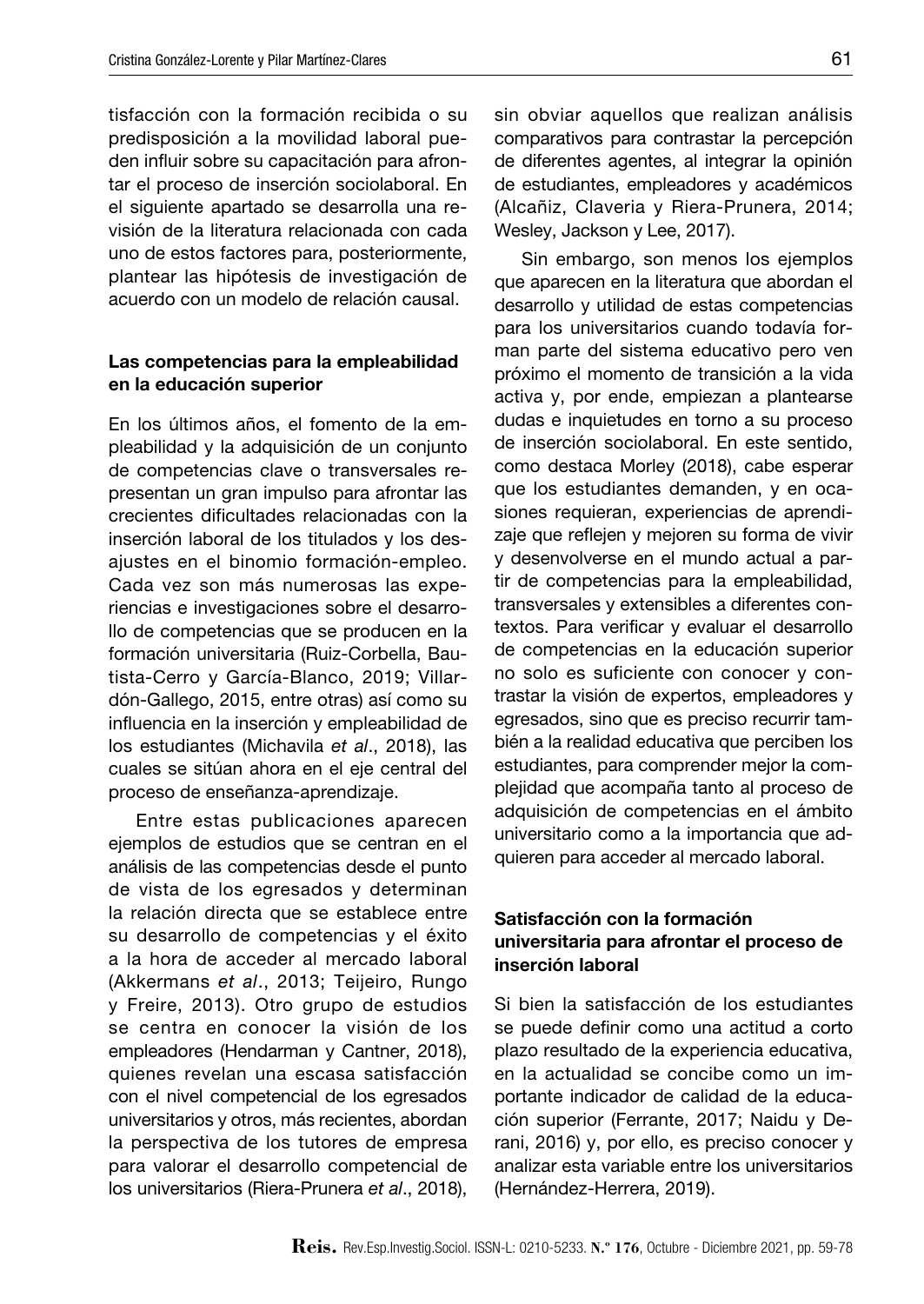La satisfacción del alumnado, en ocasiones, se relaciona directamente con el proceso de enseñanza-aprendizaje y, en otras, con variables sociodemográficas o factores extracurriculares (Martín-González, Merhi y Martínez, 2018). Es fácil encontrar estudios que tratan de conocer la satisfacción de los egresados respecto a la formación recibida durante el Grado y si esta les ha facilitado el acceso al mercado laboral (Blanco, Sánchez y Tallón, 2019; Sonlleva, Martínez y Monjas, 2019), siendo menos numerosas las investigaciones que trabajan esta temática desde la perspectiva del alumnado de último curso de Grado y, cuando lo hacen, miden su satisfacción en relación con la adquisición de unos aprendizajes conceptuales, personales y ciudadanos (p. ej., Folgueiras, Luna y Puig, 2013) sin establecer una posible utilidad y vínculo con su preparación a la vida activa.

Para avanzar en esta línea, desde este trabajo se considera que la satisfacción que los estudiantes tienen sobre la formación recibida puede repercutir de forma favorable en la valoración que estos hagan acerca de la contribución que ejerce la universidad sobre el desarrollo de sus competencias para la inserción sociolaboral. En esta línea, Duque y Weeks (2010) y Wu, Tennyson y Hsia (2010) añaden los recursos de apoyo, la calidad educativa, el rendimiento de la facultad y los resultados de aprendizaje (entre los que se encuentra la adquisición de competencias) como factores que potencian la satisfacción de los estudiantes a partir de una correlación positiva. Un motivo suficiente para ampliar el conocimiento y analizar qué competencias se están trabajando en la educación superior actual (Michavila *et al*., 2018), y si realmente dan respuesta a las nuevas necesidades y expectativas de formación de la generación Y, mediante la relación directa que se establece con la satisfacción del alumnado, tanto para con su formación en general, como para afrontar el complejo proceso de

inserción a la vida activa a través de un mayor ajuste entre la educación y el empleo, en particular.

## Percepción subjetiva del universitario sobre su preparación para afrontar el proceso de inserción laboral

Lejos queda para los universitarios de hoy aquellos tiempos en los que una persona transitaba de forma prácticamente automática desde la universidad al mercado laboral, en la mayoría de casos con garantías de calidad y continuidad en el puesto de trabajo. La Revolución 4.0 ha desdibujado este escenario, provocando un cambio de mentalidad entre los universitarios, cuyas expectativas de lograr una adecuada transición a la vida activa se ven mediatizadas por múltiples factores al tiempo que el proceso de inserción sociolaboral se vuelve más complejo e incierto para ellos. Este camino implica ahora una (re)consideración de su empleabilidad en el mercado laboral y necesitan una evaluación continua de sus competencias autopercibidas en relación con sus expectativas profesionales (Räty *et al*., 2019).

El desarrollo de competencias en la universidad puede ser una medida de evaluación del alumnado para determinar su empleabilidad y, por ello, puede incidir en sus expectativas de acceder con éxito al mercado laboral (Komulainen *et al*., 2012; Tomlinson, 2012). En este sentido, Hernández-Fernaud (2011) propone una escala de valoración de 10 ítems para determinar cómo experimenta el universitario su proceso de inserción laboral a través de sus creencias sobre la probabilidad de encontrar trabajo al finalizar los estudios, sus competencias profesionales y perspectivas laborales. Aunque existen más estudios que abordan la percepción subjetiva del egresado universitario frente al proceso de inserción laboral (Gowan, 2012; Magnano, Santisi y Zammitti, 2019), son más escasos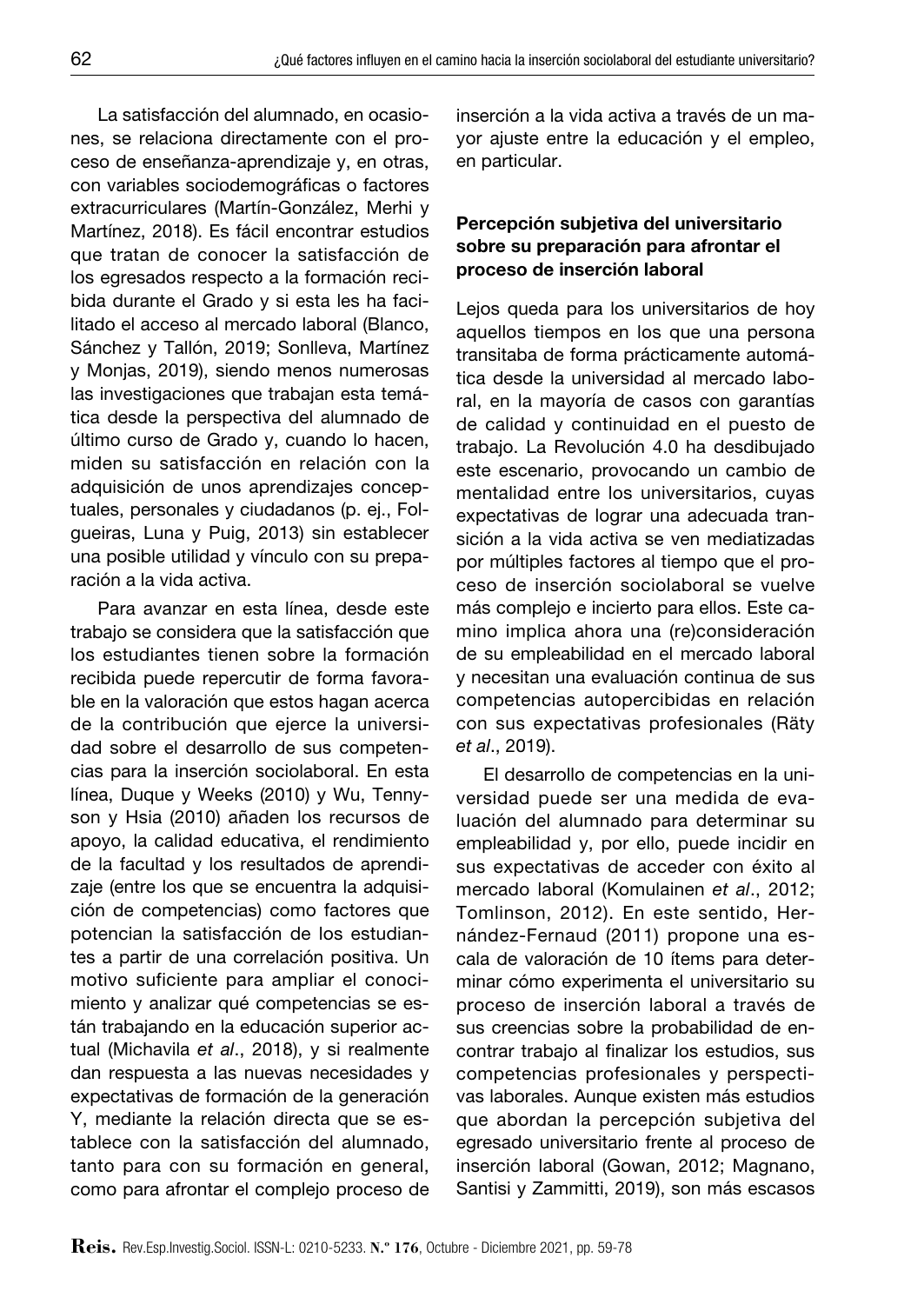aquellos que ponen en relación dicha percepción con su preparación real a partir de las competencias que desarrollan en el aula universitaria y la satisfacción con la formación recibida.

Desde este trabajo se ahonda en esta línea de investigación y se profundiza en el conocimiento iniciado por otros autores como Coetzee (2017), quien relaciona la capacidad de inserción laboral del egresado con el desarrollo de un conjunto de competencias transversales que le permitirán actuar de forma proactiva en el inicio y desarrollo de su carrera profesional. Pero, además, se pretende incluir la utilidad e importancia que el universitario le concede a dichas competencias para iniciar este camino hacia la inserción laboral como una posible variable de estudio. Una nueva perspectiva de análisis secundada por las aportaciones de Rodríguez *et al*. (2010), donde se argumenta que el éxito en el proceso de inserción sociolaboral no depende únicamente de las competencias adquiridas por la persona a través de su formación y experiencia, sino que debe completarse con la forma en la que estas competencias y recursos se presentan ante los empleadores y la relevancia que adquieren en función del contexto en el que se busca empleo.

### Movilidad laboral en la búsqueda de empleo

Las trayectorias profesionales se definen cada vez más por su flexibilidad y movilidad (Wood, 2011) y, como parte de esta tendencia en alza, las empresas incrementan la demanda de egresados con predisposición a trabajar en diferentes entornos y contextos, incluyendo cualquier desplazamiento a nivel nacional e internacional. Así se pone de manifiesto, por ejemplo, en el último informe publicado por la Universidad de Murcia sobre las demandas de los empleadores (COIE, 2019), en el que se destaca la actual reticencia de muchos estudiantes por cambiar la mentalidad tradicional de buscar trabajo en un radio limitado y próximo al lugar de residencia.

A pesar de esta aparente resistencia por parte del alumnado, son muchas las ventajas de fomentar la movilidad laboral, especialmente entre la población más joven, no solo por la adquisición de habilidades lingüísticas, sino por el desarrollo de otras competencias para la empleabilidad tan importantes como la integración en grupos multiculturales, el fomento de la independencia, la iniciativa o la autonomía, entre otras muchas (COIE, 2019; Räty *et al*., 2019). A la hora de entrar a trabajar en un mercado global, programas de movilidad como ERASMUS+ o las becas ILA pueden contribuir a mejorar el inicio de la carrera profesional de los estudiantes (Iriondo-Múgica, 2017) y su inversión puede generar un retorno positivo sobre quienes viven esta experiencia a través de la puesta en práctica de diferentes competencias profesionales (Baquero y Ruesga, 2019).

En base a la literatura científica sobre el tema, en el presente trabajo se considera que la escasa predisposición a realizar una búsqueda de empleo más allá de la localidad del universitario puede influir en la valoración que realizan dichos estudiantes sobre sus posibilidades de inserción sociolaboral y, por lo tanto, actuar como un factor que incide en su percepción de estar más o menos preparados para iniciar este proceso.

## **M**étodo

## Objetivo, identificación de hipótesis y propuesta del modelo

El objetivo de este trabajo es conocer y analizar desde la percepción del alumnado de último curso de Grado la influencia que pueden ejercer importantes factores rela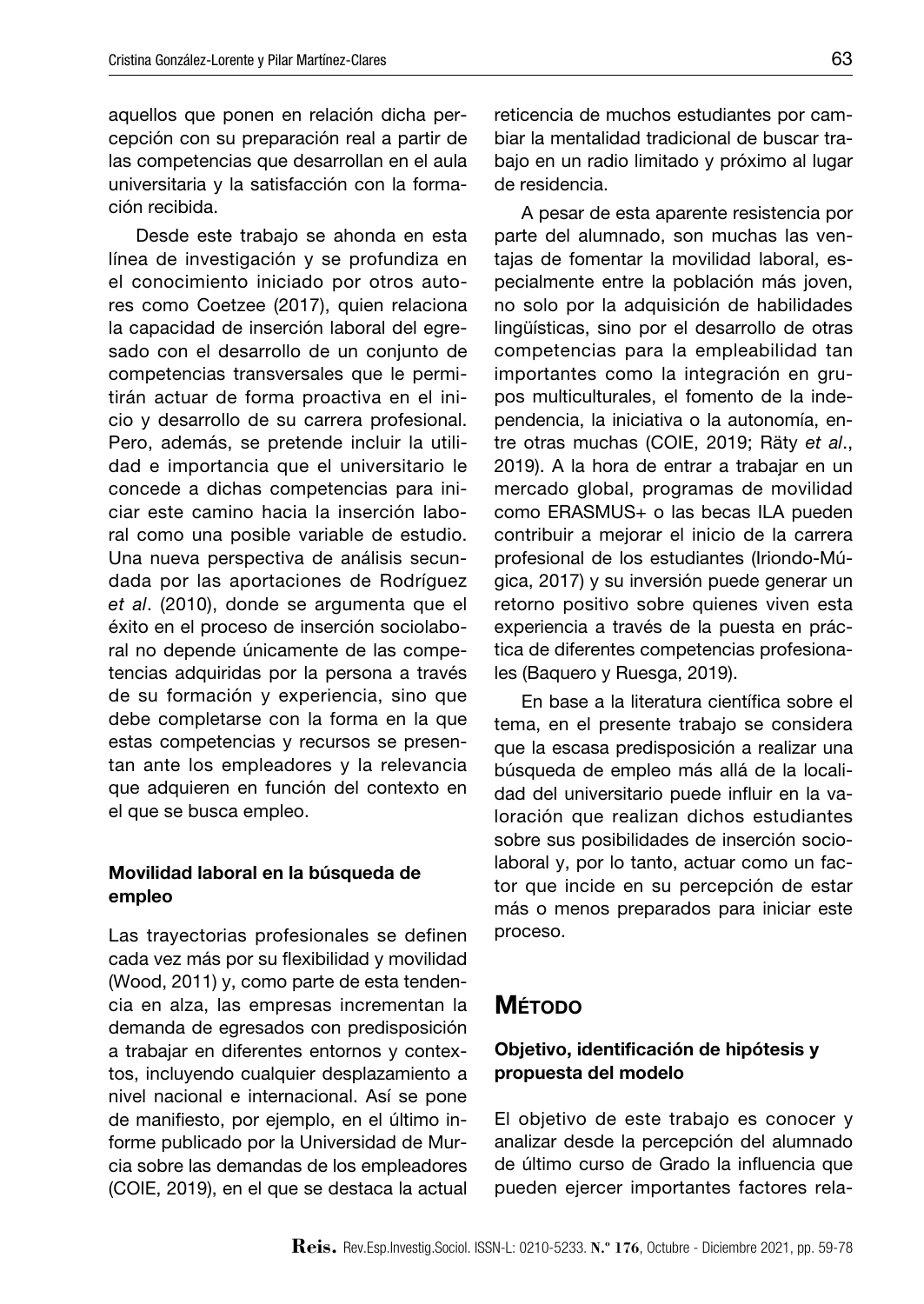cionados con la formación en competencias, la satisfacción con la formación y la predisposición a la movilidad laboral sobre las posibilidades de éxito futuro en el proceso de inserción sociolaboral. Para determinar la relación que se produce entre estos factores se construyen una serie de hipótesis de investigación de tipo causal multivariada (Martin y Bridgmon, 2012), al estar compuestas por tres variables independientes o causas (DESARCOMP, desarrollo de competencias de empleabilidad durante el Grado; SATISFORM, satisfacción con la formación recibida para afrontar el proceso de inserción; MOVEMPLEO, disposición a buscar empleo en un radio de búsqueda limitado a localidad o provincia) y una dependiente o efecto (PREPINSER, capacitación percibida por el alumnado para afrontar el proceso de inserción). A partir de este planteamiento, se proponen las siguientes hipótesis:

- H1. En los estudiantes universitarios, el desarrollo de competencias para la empleabilidad incide sobre su forma de afrontar el proceso de inserción sociolaboral, tanto directa como indirectamente.
- H2. La satisfacción del estudiante con la formación recibida en la universidad influye sobre la creencia del alumnado de estar mejor preparado para hacer frente al proceso de inserción sociolaboral.
- H3. La baja movilidad laboral que presenta el alumnado incide directamente sobre su valoración de estar preparados para enfrentarse al proceso de inserción sociolaboral.

Tras una revisión del estado del arte y una vez definidas las hipótesis de investigación, la figura 1 muestra el modelo causal ( $M_T$ ) que se seguirá para realizar el análisis, en el que aparecen claramente identificadas cada una de las hipótesis con las relaciones causa-efecto.





*Fuente:* Elaboración propia.

#### **Muestra**

En este estudio participan en total 1.328 estudiantes de último curso de Grado distribuidos en cuatro universidades diferentes: tres de ellas ubicadas en España —Universidad de Murcia (UM), Universidade da Coruña (UDC) y Universidad de Granada (UGR)— y una de ellas, University of New Haven (UNH), en Estados Unidos. A tenor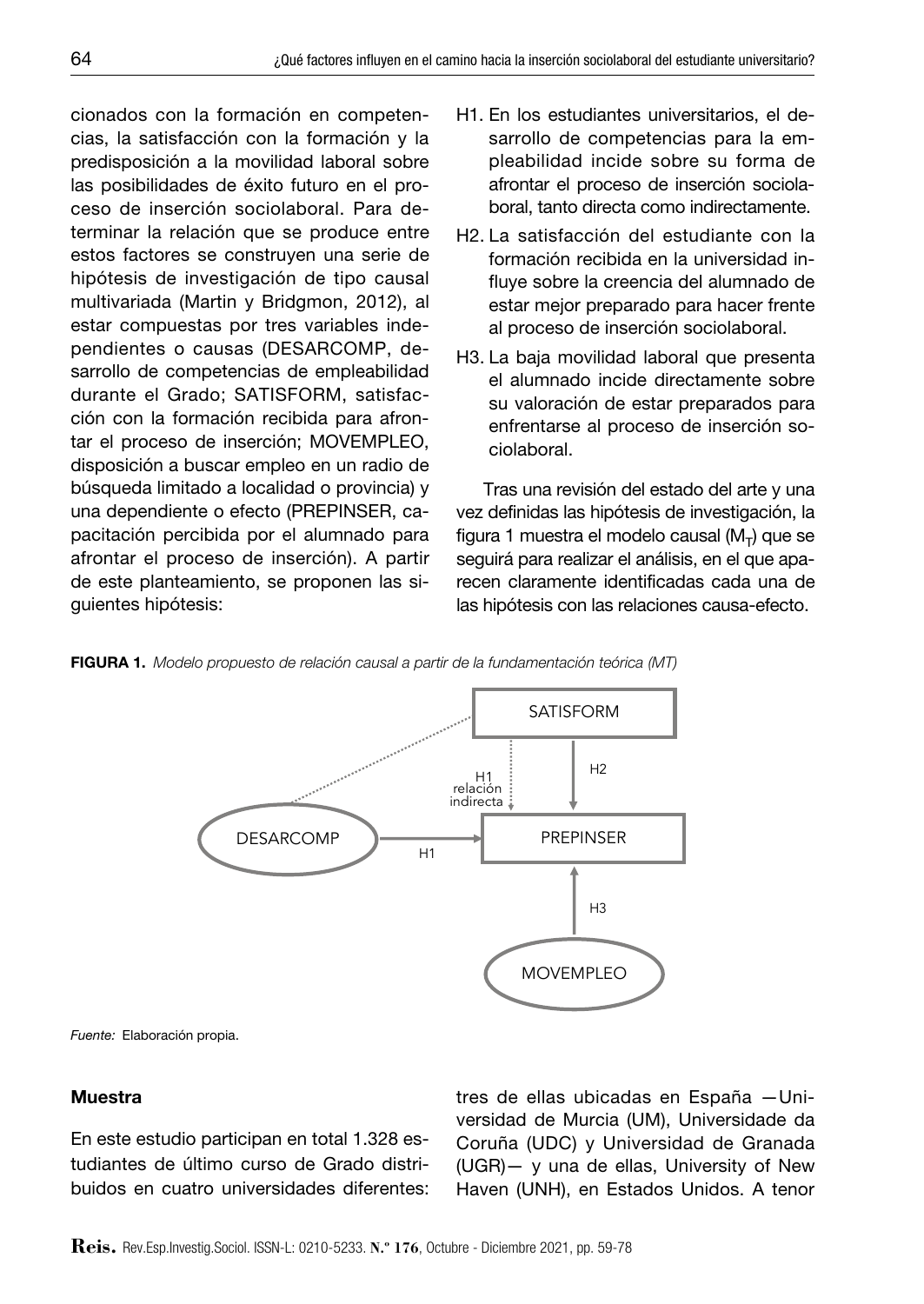de obtener una muestra representativa en todas las titulaciones a las que el investigador ha tenido acceso, se tiene en cuenta la población objeto de estudio a partir de un muestreo probabilístico por conglomerados, tal y como se refleja en la tabla 1, con el porcentaje de la participación obtenida en función de cada una de las poblaciones distribuidas por rama del conocimiento, titulación y universidad. De acuerdo con las aportaciones de Hernández, Fernández y Baptista (2014), en la tabla 1 se sigue la fórmula (*Nh*) (*fh*) = *nh*, para calcular la muestra esperada en cada titulación, donde *nh* y *Nh* son muestra y población de cada estrato y *fh* representa la fracción constante.

|                                                  | Univ.                          | N                 | n (esperado)<br>$fh = 0,41$ | n (alcanzado)        | % muestra alcanzado<br>por titulación (esperado = 41%) |
|--------------------------------------------------|--------------------------------|-------------------|-----------------------------|----------------------|--------------------------------------------------------|
| Ed. Primaria                                     | UM<br><b>UGR</b><br><b>UDC</b> | 420<br>510<br>143 | 173<br>210<br>59            | 103<br>202<br>103    | 38,0                                                   |
| Ed. Infantil                                     | <b>UM</b><br><b>UDC</b>        | 186<br>147        | 76<br>60                    | 125<br>91            | 64,8                                                   |
| Pedagogía                                        | <b>UM</b><br><b>UGR</b>        | 140<br>137        | 58<br>56                    | 92<br>32             | 44,7                                                   |
| Ed. Social                                       | UM<br><b>UGR</b>               | 124<br>137        | 51<br>56                    | 41<br>41             | 31,4                                                   |
| Relaciones Laborales<br>y RR. HH.                | UM                             | 250               | 103                         | 59                   | 23,6                                                   |
| Derecho penal                                    | <b>UNH</b>                     | 30                | 12                          | 11                   | 36,6                                                   |
| Comunicación                                     | <b>UNH</b>                     | 85                | 35                          | 39                   | 45,8                                                   |
| Criminología                                     | <b>UNH</b>                     | 64                | 26                          | 49                   | 76,5                                                   |
| Estudios Ingleses                                | UM                             | 140               | 58                          | 73                   | 52,1                                                   |
| Ingeniería en Tecnolo-<br>gías de la Información | <b>UNH</b>                     | 76                | 31                          | 60                   | 78,9                                                   |
| Ingeniería Mecánica                              | <b>UNH</b>                     | 40                | 16                          | 18                   | 45,0                                                   |
| Logopedia                                        | <b>UM</b>                      | 100               | 41                          | 44                   | 44,0                                                   |
| Psicología                                       | <b>UM</b><br><b>UNH</b>        | 190<br>53         | 78<br>22                    | 17<br>14             | 12,7                                                   |
| Farmacia                                         | UM                             | 50                | 21                          | 38                   | 76,0                                                   |
| Biología                                         | <b>UNH</b>                     | 35                | 14                          | 14                   | 41,0                                                   |
| Biotecnología                                    | <b>UM</b><br><b>UNH</b>        | 50<br>20          | 21<br>8                     | 34<br>3              | 52,8                                                   |
| Química                                          | UM<br><b>UNH</b>               | 70<br>35          | 29<br>14                    | 18<br>$\overline{7}$ | 23,8                                                   |

Tabla 1. *Distribución de la muestra por titulación y universidad. Población y porcentaje de participantes*

*Fuente:* Elaboración propia.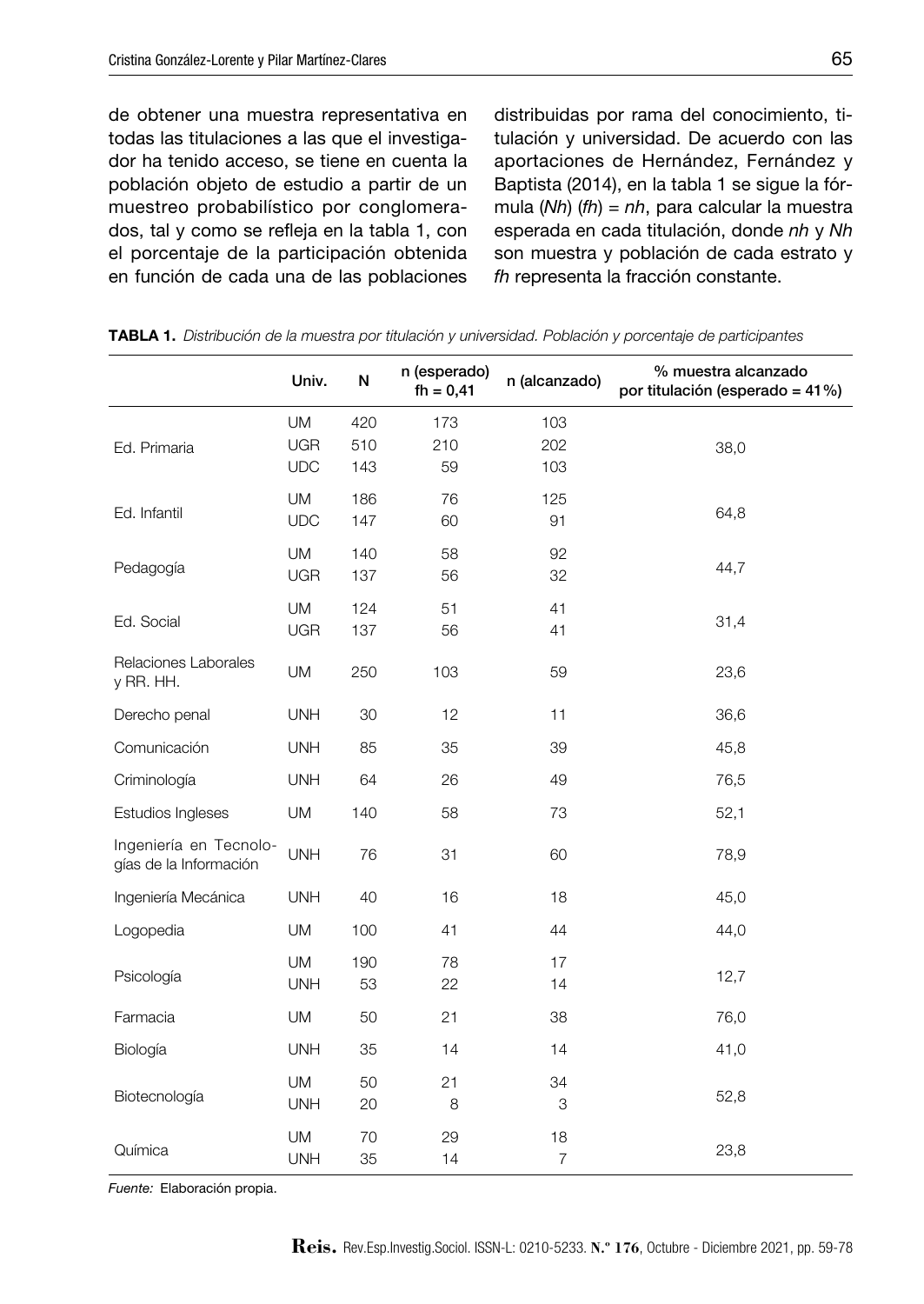Se trata de una muestra estratificada por titulaciones que, en la mayoría de los casos, alcanza o se aproxima al porcentaje esperado (41%) e incluso se supera notoriamente en muchas de ellas. Sin embargo, en Grados como Psicología o Química dicho porcentaje baja hasta situarse en el 12,7 y 23,8, respectivamente. A pesar de esta limitación en la que hubiese sido ideal incrementar estos porcentajes hasta situarlos próximos al valor recomendado para  $n = 1.328$ , siendo *fh* = 0,4109, cabe destacar la representatividad de la muestra global que, atendiendo a una población objeto de estudio (N) de 3.232 estudiantes, responde a un nivel de confianza del 95% y un error máximo aceptable del 2,1% ( $p = q = 50\%$ ).

La muestra se caracteriza por el elevado porcentaje de representación femenina que alcanza, el 72,8% de los casos (n = 967), con una media de edad cercana a los 23 años (*X* = 22,87; DT = 3.895). Entre todos estos participantes, solo el 27% manifiesta haber realizado prácticas extracurriculares a lo largo de su formación de Grado y cerca del 70% se dedica en exclusividad a sus estudios y actualmente no realiza ningún trabajo remunerado. Este último porcentaje se mantiene estable entre las tres universidades españolas analizadas en este estudio, mientras que en el caso de los participantes de UNH (localizada en EE. UU.) baja significativamente hasta situarse en el 45,11%.

|  |  |  |  |  | <b>TABLA 2.</b> Estructura del Cuestionario de Orientación e Inserción Laboral (COIL) |  |
|--|--|--|--|--|---------------------------------------------------------------------------------------|--|
|--|--|--|--|--|---------------------------------------------------------------------------------------|--|

| <b>Bloque</b> | Contenido                                                                  | Variables                                                                                                                                                                                                                 |
|---------------|----------------------------------------------------------------------------|---------------------------------------------------------------------------------------------------------------------------------------------------------------------------------------------------------------------------|
|               | Datos personales y académicos                                              | Sexo, edad, Grado, universidad, nota media.                                                                                                                                                                               |
| Ш             | Experiencia académica y profesional                                        | Situación laboral actual, prácticas extracurricula-<br>res, motivo elección del Grado.                                                                                                                                    |
| Ш             | Formación durante el Grado                                                 | Formación complementaria, desarrollo y utilidad de<br>competencias para la empleabilidad, satisfacción<br>con la formación recibida.                                                                                      |
| IV            | Actitudes y expectativas hacia el empleo                                   | Expectativas, aspectos relevantes en el empleo,<br>logros y metas a alcanzar, radio de búsqueda de<br>empleo, preparación para afrontar el proceso de<br>inserción laboral, fortalezas y debilidades.                     |
| V             | Recursos y servicios para afrontar el proceso<br>de inserción sociolaboral | Salidas profesionales de la carrera, recursos, técni-<br>cas y servicios para buscar empleo, acceso y satis-<br>facción con la orientación profesional recibida, opor-<br>tunidades y amenazas para la inserción laboral. |

*Fuente:* Elaboración propia.

#### Instrumento de recogida de información

Como instrumento de recogida de información se utiliza el Cuestionario de Orientación e Inserción Laboral (COIL). Este cuestionario pertenece a una investigación más amplia de la que forma parte este trabajo, en la que se pretende analizar el proceso de inserción sociolaboral al que se enfrentan los estudiantes de educación superior que se encuentran próximos a finalizar su formación inicial, concretamente, en el último curso de Grado. En trabajos anteriores (Martínez-Clares y González-Lorente, 2018, 2019) este instrumento se ha sometido a un exhaustivo proceso de validación de contenido a través de un pilotaje y la técnica de juicio de expertos con el método de agregados individuales. Tras aplicar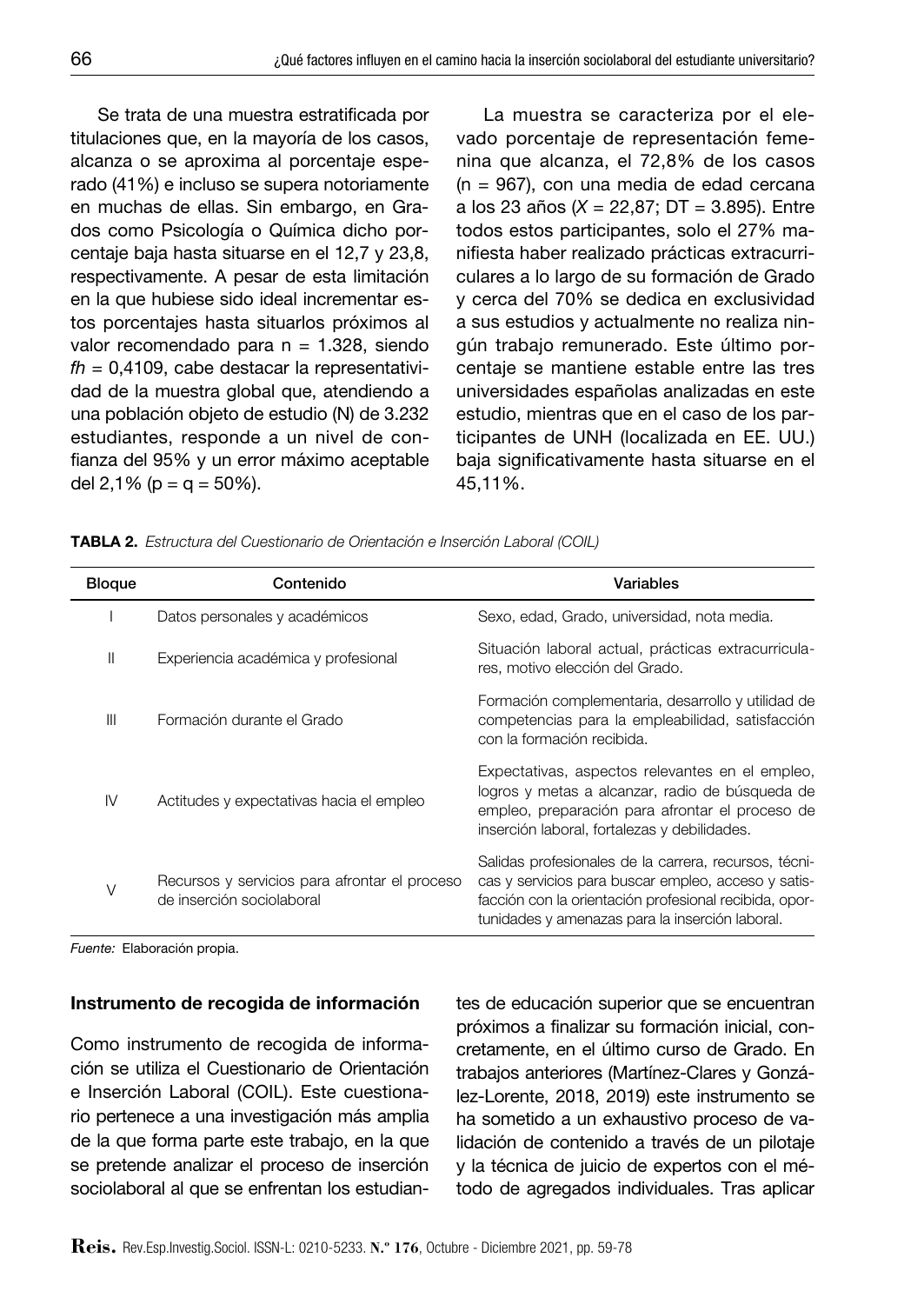estas técnicas de validación, se recogen las recomendaciones generales que aportan los jueces sobre el cuestionario, así como los datos recabados tras realizar una prueba piloto de forma presencial con 35 universitarios con las mismas características que la población objeto de estudio durante el curso académico 2015-2016 para depurar aspectos referidos a la redacción, comprensión y pertinencia de los ítems. Como resultado, se perfilan los cambios introducidos con respecto al planteamiento inicial y el COIL queda finalmente estructurado en cinco grandes bloques, tal y como se resumen en la tabla 2.

|  | TABLA 3. Configuración y definición operacional de las variables utilizadas en el modelo de relación causal |  |  |  |  |  |  |  |  |  |
|--|-------------------------------------------------------------------------------------------------------------|--|--|--|--|--|--|--|--|--|
|--|-------------------------------------------------------------------------------------------------------------|--|--|--|--|--|--|--|--|--|

| Variable         | Definición operacional*                                                                                                                                                                                                                                                                     | Items                                                                                                                                                                                                                                                                                                                                                                                                                                                                                                                                                                                                                                                                                                                                 |
|------------------|---------------------------------------------------------------------------------------------------------------------------------------------------------------------------------------------------------------------------------------------------------------------------------------------|---------------------------------------------------------------------------------------------------------------------------------------------------------------------------------------------------------------------------------------------------------------------------------------------------------------------------------------------------------------------------------------------------------------------------------------------------------------------------------------------------------------------------------------------------------------------------------------------------------------------------------------------------------------------------------------------------------------------------------------|
| <b>DESARCOMP</b> | Escala de competencias para la<br>empleabilidad incluida en el COIL,<br>en cuya dimensión de desarrollo<br>se obtiene un alfa de Cronbach<br>$\alpha$ = 0,897 para el AFE y unos ín-<br>dices de bondad de ajuste satis-<br>factorios en el AFC (CFI = $0,910$ ;<br>$NFI = 0,884; 0,057$ ). | Conciencia de uno mismo (DC1).<br>Análisis, síntesis y crítica (DC2).<br>Organización y planificación (DC3).<br>Habilidades de comunicación (DC4).<br>Responsabilidad y perseverancia (DC5).<br>Toma de decisiones (DC6).<br>Orientación a las personas (DC7).<br>Trabajo en equipo y cooperación (DC8).<br>Aprendizaje y adaptación (DC9).<br>Flexibilidad y orientación al cambio (DC10).<br>Motivación por el logro (DC11).<br>Compromiso con la organización (DC12).<br>Trabajo bajo presión (DC13).<br>Resolución de conflictos y técnicas de negociación (DC14).<br>Búsqueda de la excelencia (DC15).<br>Innovación (DC16).<br>Emprendimiento (DC17).<br>Liderazgo (DC18).<br>Resiliencia y tolerancia a la frustración (DC19). |
| <b>SATISFORM</b> | Variable de un único ítem incluida<br>en el COIL con un coeficiente de<br>Curtosis de 0,208, lo que indica la<br>distribución leptocúrtica de la varia-<br>ble, con una mayor concentración<br>de los datos en torno a la media.                                                            | ¿Cuál es tu nivel de satisfacción con la formación de<br>Grado para afrontar el proceso de inserción laboral?                                                                                                                                                                                                                                                                                                                                                                                                                                                                                                                                                                                                                         |
| <b>PREPINSER</b> | Variable de un único ítem incluida<br>en el COIL con un coeficiente de<br>Curtosis de 0,8, lo que implica que<br>está muy próxima a ser una distri-<br>bución mesocúrtica o normal (simi-<br>lar a la distribución de Gauss).                                                               | ¿Te sientes preparado para afrontar el proceso de inser-<br>ción laboral?                                                                                                                                                                                                                                                                                                                                                                                                                                                                                                                                                                                                                                                             |
| <b>MOVEMPLEO</b> | Escala tipo Likert compuesta por<br>dos ítems que circunscriben la<br>búsqueda de empleo del univer-<br>sitario a la provincia y a la locali-<br>dad en la que residen, incluida en<br>el COIL con distribución normal y<br>un alfa de Cronbach $\alpha$ = 0,790.                           | Disposición a buscar empleo únicamente en el municipio<br>o localidad en la que resides (MOVLOCAL).<br>Disposición a buscar empleo únicamente en la provincia<br>en la que resides (MOVPROV).                                                                                                                                                                                                                                                                                                                                                                                                                                                                                                                                         |

\* Datos obtenidos de la validación de contenido y constructo en Martínez-Clares y González-Lorente (2018, 2019). *Fuente:* Elaboración propia.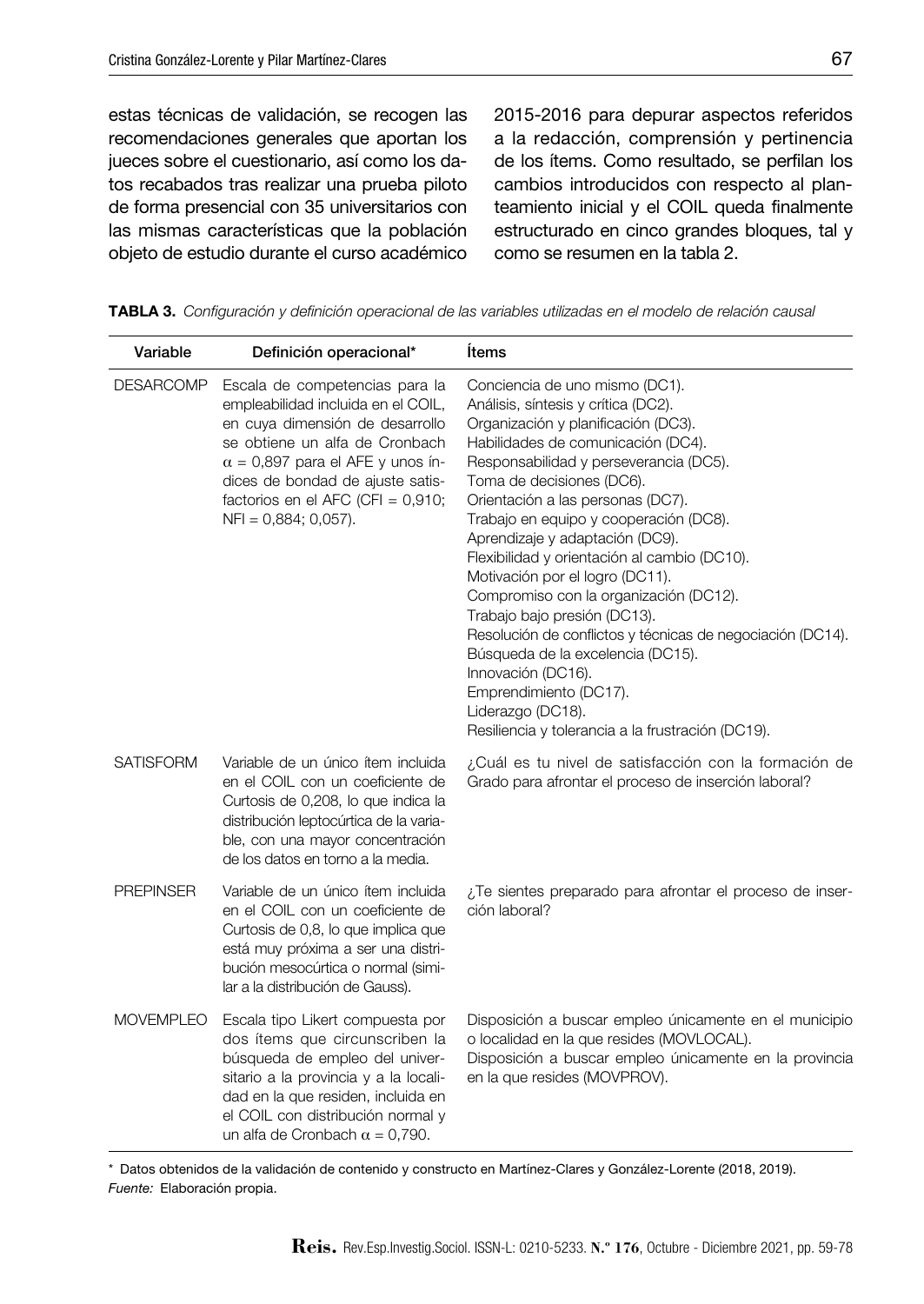Una vez realizada la validación de contenido y el reajuste en la redacción de algunas de las variables introducidas, se procede a realizar la validación de constructo mediante el análisis factorial exploratorio (AFE), en primer lugar, y confirmatorio, en un segundo momento (AFC), lo que ha permitido conocer la adecuación y fiabilidad de las diferentes escalas de valoración tipo Likert incluidas en el mismo. En particular, este trabajo se focaliza en aquellas escalas que responden a las cuatro variables latentes del modelo propuesto para la resolución de las hipótesis planteadas al inicio, incluidas en los bloques II y IV del COIL.

Cada una de estas variables incorporadas en el modelo causal propuesto se describen en la tabla 3, donde se recoge cada uno de los constructos con el nombre utilizado en la codificación del modelo y las variables que lo componen dentro del cuestionario COIL. Además, se puede diferenciar una definición operacional de las mismas que sirve para conocer cómo se van a medir los datos recabados en cada constructo (Hernández, Fernández y Baptista, 2014) y los resultados obtenidos tras las pruebas de validación que corroboran la idoneidad y adecuación de las escalas propuestas e incorporadas en el COIL.

#### Procedimiento

Esta investigación se inicia con una búsqueda de información en profundidad de la literatura sobre el proceso de inserción laboral de los universitarios y se plantea el objetivo y las hipótesis de investigación de este trabajo. A continuación, se diseña el Cuestionario de Orientación e Inserción Laboral (COIL) y se somete a un proceso de validación de contenido mediante la técnica de juicio de expertos y la realización de un pilotaje en el que participan 35 estudiantes de último curso de Grado de la Universidad de Murcia. A partir de los ajustes propuestos en dicha validación y el planteamiento definitivo del COIL estructurado en cinco grandes bloques, se procede a la recogida de información durante los cursos académicos 2016-2017 y 2017-2018.

Para recabar los datos, el investigador se desplaza personalmente al aula en el horario acordado previamente con cada uno de los profesores que imparten docencia en el último curso de Grado. Una vez allí, el investigador facilita al alumnado las pautas necesarias para su cumplimentación y les recuerda en todo momento el carácter voluntario, anónimo y confidencial del COIL.

Tras la recogida de información, se efectúa la validación de constructo de las escalas de medición del COIL a partir del *software* estadístico SPSS v24 y AMOS v7, con unos valores para el alfa de Cronbach (alfa desarrollo competencias = 0,897; alfa relevancia de competencias = 0,894; alfa movilidad laboral =  $0,769$ ) y unos índices de bondad de ajuste óptimos (RMSEA <0,60 y CFI >0,90 en todas las escalas) que permiten demostrar la consistencia interna y fiabilidad de este instrumento. Seguidamente, para el caso concreto de este trabajo, se elabora un modelo de regresión estructural, fundamentado en la teoría y en los propios datos obtenidos, con el que se pretende ahondar en la posible relación que se establece entre diferentes variables y las creencias de los estudiantes de preparación para enfrentarse al proceso de inserción sociolaboral. Finalmente, se analizan y presentan los resultados del estudio de este modelo hipotético que constituyen y dan forma al presente trabajo de investigación.

#### Análisis de datos

Para el análisis de datos se utiliza el *software* estadístico SPSS v24, para calcular la media y desviación típica de cada variable. A través de este programa se optimiza el tamaño de la muestra mediante el cálculo de los valores perdidos utilizando el método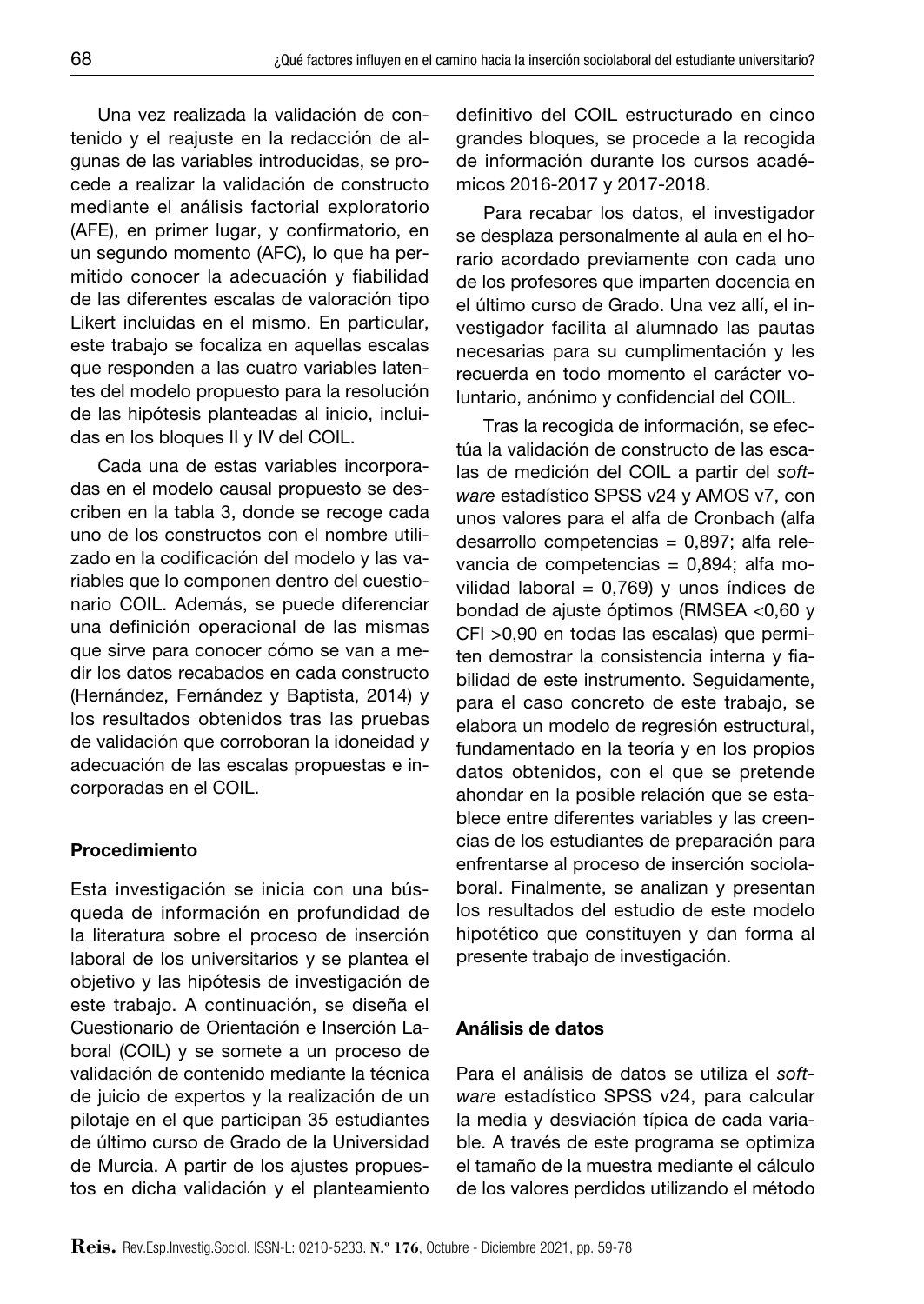de maximización de la esperanza (*expectation-maximization*), tras el cual ninguno de los elementos supera el 5% de valores perdidos (Tabachnick y Fidell, 2013). A continuación, se realiza el contraste de normalidad sobre la muestra mediante la prueba Kolmogorov-Smirnov, tras cuya aplicación se rechaza la hipótesis nula al obtener un valor de significatividad inferior a 0,05.

Seguidamente, se utiliza el *software* estadístico AMOS v7 para comprobar la bondad de ajuste del modelo causal propuesto y conocer la relación que se establece entre sus variables. No obstante, de forma previa a este análisis, se realiza la prueba de esfericidad de Bartlett (con un valor de *p* = 0,00 permite rechazar la hipótesis nula de incorrelación de variables) y la prueba de adecuación de Kaise-Meyer-Olkin (KMO), donde se obtiene un valor superior a 0,80, razón por la que se considera apropiado realizar la factorización de acuerdo con los parámetros establecidos en López-Aguado y Gutiérrez-Provecho (2019).

A partir de estos resultados, se opta por aplicar un modelo de ecuaciones estructurales (MEE) para contrastar las hipótesis planteadas y determinar la fuerza de relación entre las variables latentes (constructos representados con óvalos en el diagrama de la figura 1) y las variables observables (representadas con rectángulos) por las ventajas que presenta sobre otras técnicas de estadísticas multivariantes que realizan el análisis de modelos. Entre las principales ventajas que señala García (2011), destaca el hecho de que en MEE, una misma variable puede comportarse como variable respuesta en una ecuación y aparecer como una variable explicativa en otra ecuación, así como también es posible, especificar un efecto recíproco, en el que dos variables produzcan efectos la una sobre la otra, mediante un proceso de *feedback*, ambas situaciones presentes en el modelo hipotético que se presenta en este trabajo de investigación.

Por lo tanto, el uso de MEE facilita al investigador contrastar la teoría estructural propuesta sobre el proceso de inserción sociolaboral a partir del contraste de hipótesis (enfoque confirmatorio). Para determinar con mayor precisión si dicho modelo y los datos obtenidos se ajustan entre sí, se aplican los índices de bondad de ajuste más recurridos en la literatura para los MEE mediante el Método de Máxima Verosimilitud. Entre los más utilizados se encuentran los índices absolutos (Chi-Cuadrado), aunque en ocasiones demasiado sensible al tamaño de la muestra, los índices comparativos como CFI (Comparative Fix Index), cuyos valores deben estar próximos a 1 y otros índices, entre los que destaca la raíz cuadrada del error cuadrático medio o RMSEA (Root Mean Square Error of Approximation), que nos indicará un buen ajuste cuando su valor esté por debajo de 0,05.

## **RESULTADOS**

#### Análisis descriptivo

A partir de la estadística descriptiva se calcula, en primer lugar, la media y desviación típica de las valoraciones que hace el alumnado sobre cada una de las variables observables del modelo (ítems). Estos resultados se recogen en la tabla 4, y entre ellos destaca el trabajo en equipo y la cooperación (DC8) como la competencia más desarrollada desde la visión del alumnado encuestado (*X* = 4,05, DT = 0,932). Esta es la única competencia cuyo desarrollo en las aulas universitarias alcanza un valor ligeramente superior a 4, seguida de la competencia DC5 que, con una media de 3,88 ( $DT = 0.921$ ), alude a la responsabilidad y perseverancia del alumnado. Para las demás competencias, las medias se sitúan en torno a 3,5 en la escala Likert propuesta de 1 a 5, siendo este último, el nivel máximo.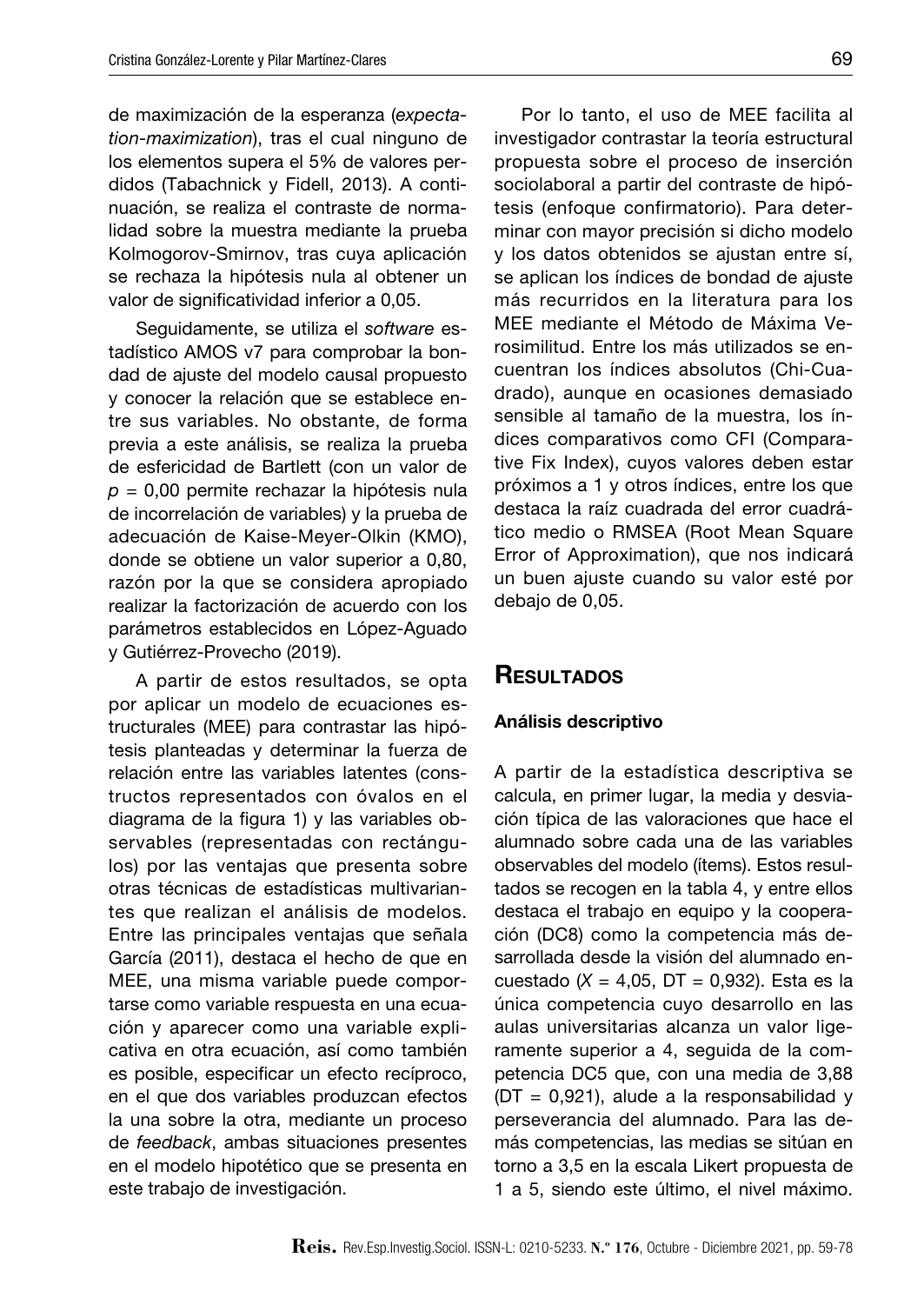Entre las medias que bajan y se sitúan más próximas al valor 3 aparece el emprendimiento (DC17) y el liderazgo (DC18), siendo estas las competencias que el alumnado considera menos trabajadas durante su formación universitaria.

|                  | N     | Media $(X)$ | Desv. Típica | Asimetría | Curtosis |
|------------------|-------|-------------|--------------|-----------|----------|
| DC <sub>1</sub>  | 1.328 | 3,71        | 0,857        | $-0,484$  | 0,284    |
| DC <sub>2</sub>  | 1.328 | 3,57        | 0,841        | $-0,229$  | $-0,055$ |
| DC <sub>3</sub>  | 1.328 | 3,75        | 0,894        | $-0,388$  | $-0,177$ |
| DC4              | 1.328 | 3,74        | 0,929        | $-0,385$  | $-0,379$ |
| DC <sub>5</sub>  | 1.327 | 3,88        | 0,921        | $-0,522$  | $-0,244$ |
| DC <sub>6</sub>  | 1.328 | 3,64        | 0,900        | $-0,432$  | $-0,019$ |
| DC7              | 1.328 | 3,35        | 0,996        | $-0,246$  | $-0,387$ |
| DC <sub>8</sub>  | 1.328 | 4,05        | 0,934        | $-0,880$  | 0,444    |
| DC <sub>9</sub>  | 1.328 | 3,79        | 0,893        | $-0,496$  | 0,072    |
| <b>DC10</b>      | 1.328 | 3,52        | 0,913        | $-0,294$  | $-0,047$ |
| <b>DC11</b>      | 1.328 | 3,51        | 1,058        | $-0,450$  | $-0,273$ |
| <b>DC12</b>      | 1.326 | 3,40        | 0,974        | $-0,319$  | $-0,257$ |
| DC <sub>13</sub> | 1.328 | 3,60        | 1,128        | $-0,492$  | $-0,471$ |
| DC <sub>14</sub> | 1.328 | 3,41        | 1,009        | $-0,318$  | $-0,383$ |
| <b>DC15</b>      | 1.328 | 3,48        | 0,982        | $-0,423$  | $-0,085$ |
| DC <sub>16</sub> | 1.328 | 3,33        | 0,997        | $-0,226$  | $-0,414$ |
| DC <sub>17</sub> | 1.328 | 3,17        | 1,049        | $-0,241$  | $-0,417$ |
| DC <sub>18</sub> | 1.328 | 3,28        | 1,055        | $-0,207$  | $-0,456$ |
| <b>DC19</b>      | 1.328 | 3,34        | 1,098        | $-0,358$  | $-0,437$ |
| <b>SATISFORM</b> | 1.325 | 3,18        | 0,839        | $-0,372$  | 0,175    |
| <b>PREPINSER</b> | 1.328 | 3,43        | 0,929        | $-0,338$  | 0,287    |
| <b>MOVLOCAL</b>  | 1.324 | 3,94        | 1,423        | $-1,008$  | $-0,441$ |
| <b>MOVPROV</b>   | 1.328 | 4,26        | 1,060        | $-1,520$  | 1,762    |

| <b>TABLA 4.</b> Estadísticos descriptivos |  |  |  |
|-------------------------------------------|--|--|--|
|-------------------------------------------|--|--|--|

*Fuente:* Elaboración propia.

En un nivel medio-bajo, más cercano al valor 3 de la escala, también se mantiene la satisfacción del alumnado con la formación recibida para afrontar el proceso de inserción (SATISFORM) y es algo superior cuando valoran su preparación general para iniciar dicho proceso (PRE-PINSER). Sin embargo, estas medias suben en la intención del alumnado de buscar empleo en su localidad (MOVLOCAL) y más aún, en su provincia (MOVPROV), donde se obtiene la puntuación más alta (*X* = 4,26; DT = 1,060); unas valoraciones referidas a la movilidad laboral a la que el universitario está predispuesto y que, lejos de ser positivas, pueden limitar el radio de búsqueda y, con ello, las oportunidades laborales en un mercado interconectado y global.

El resto de los resultados que se reflejan en la tabla 4 (asimetría y curtosis) se consideran aceptables para demostrar su distribución normal de acuerdo con las aportaciones de Gravetter y Wallnau (2014), que sitúan la idoneidad de estos valores entre –2 y +2. En este caso, los valores de «asimetría» oscilan entre –207 y –1.520, y los de «curtosis» entre –471 y 1.762, lo que denota una distribución normal de las variables observadas.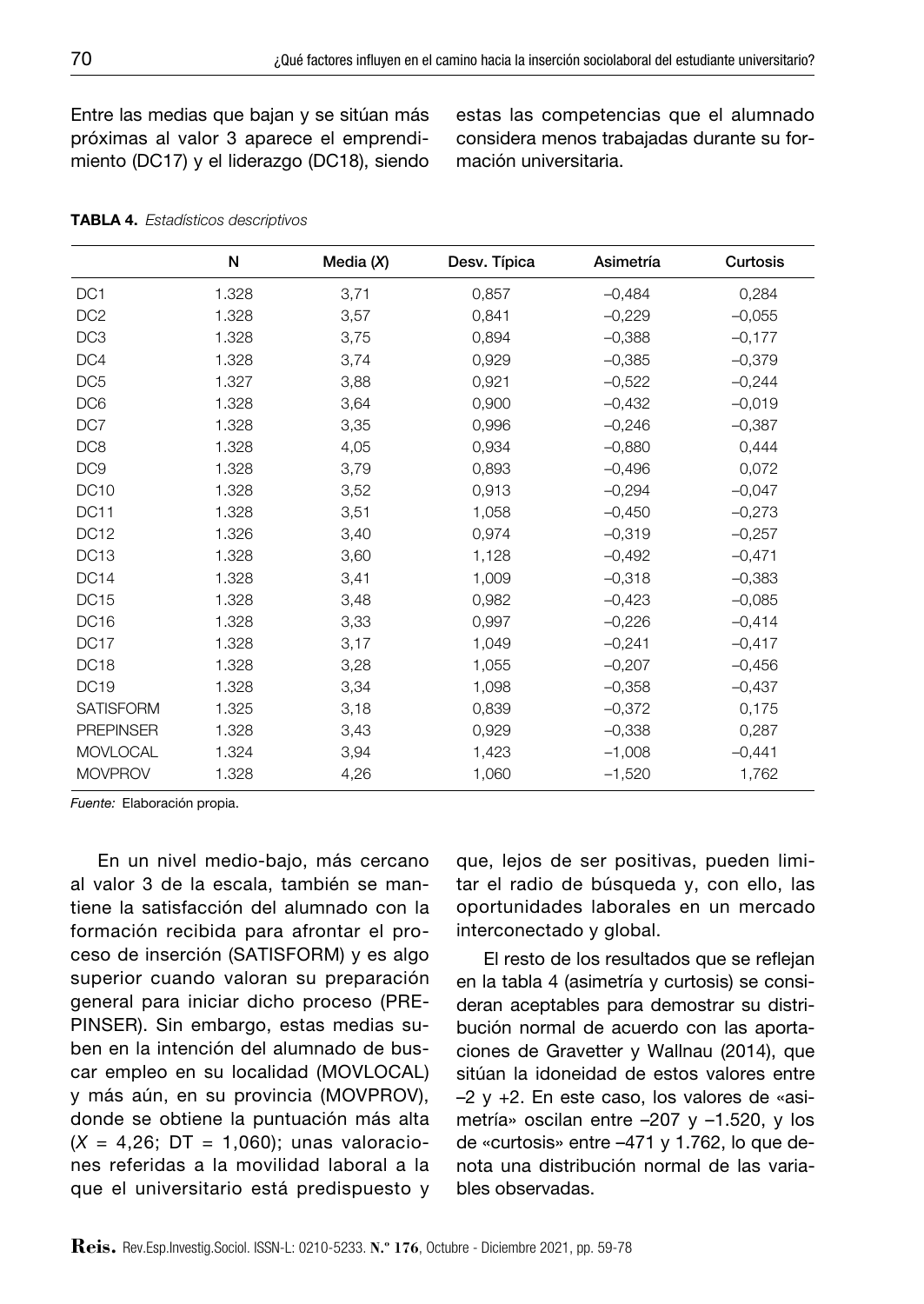A continuación, se recurre al coeficiente de Pearson (r) para analizar la relación que se establece entre las variables (constructos) del modelo. Tras su aplicación, los resultados de este coeficiente se recogen en la tabla 5, con un nivel de significatividad en las correlaciones entre todas las variables con un valor de *p* inferior a 0,001.

| <b>TABLA 5.</b> Descriptivos y correlaciones entre las variables del modelo. Coeficiente de Pearson |  |
|-----------------------------------------------------------------------------------------------------|--|
|-----------------------------------------------------------------------------------------------------|--|

|                  | м      | SD    | <b>DESARCOMP</b> | <b>MOVEMPLEO</b> | <b>PREPINSER</b> | <b>SATISFORM</b> |
|------------------|--------|-------|------------------|------------------|------------------|------------------|
| <b>DESARCOMP</b> | 3.5545 | 0.581 | 1.000            |                  |                  |                  |
| <b>MOVEMPLEO</b> | 4.1017 | 1.140 | 0.011            | 1,000            |                  |                  |
| <b>PREPINSER</b> | 3.4300 | 0.929 | 0.163            | 0.113            | 1.000            |                  |
| SATISFORM        | 3.1800 | 0.839 | 0.333            | $-0.033$         | 0.214            | 1.000            |

*Fuente:* Elaboración propia.

En todos los casos el coeficiente de Pearson  $(r) > 0$  y, por lo tanto, se establece una correlación positiva entre sus variables, las cuales se relacionan en un sentido directo. Como excepción a esta tendencia, destaca la correlación negativa que se obtiene entre las variables SATISFORM y MO-VEMPLEO que con un valor de  $r = -0.033$ refleja que dichas variables se relacionan en un sentido inverso. Un resultado que avala la decisión de no establecer una relación directa entre estas dos variables en el modelo hipotético propuesto a partir de la teoría.

#### Análisis estructural

El modelo teórico propuesto (M<sub>T</sub>) se compara con una serie de modelos afines que introducen pequeñas modificaciones y/o relaciones para comprobar la idoneidad de este o si, por el contrario, es preciso incorporar dichas variaciones. Por lo tanto, el objetivo de este primer análisis dentro de la metodología MEE es determinar el mejor modelo de ajuste a partir de diferentes propuestas, todas ellas planteadas desde la fundamentación teórica y la literatura consultada. En este estudio se proponen dos modelos alternativos al teórico: M<sub>1</sub> y M<sub>2</sub>. En estos dos modelos se incluye un nuevo constructo o variable, UTILCOMP, para hacer referencia a la utilidad que el alumnado le confiere a la misma escala de competencias que se proponen en la variable DESARCOMP pero, en este caso, para afrontar el proceso de inserción laboral. En el primero de ellos (*M*1) se incluye la relación directa UTILCOMP → PREPINSER, mientras que en  $M<sub>2</sub>$  se incorpora, además de esta relación, la de UTILCOMP → SATISFORM para medir si ejerce alguna influencia la relevancia que el alumnado le otorga a las competencias para la empleabilidad propuestas.

Los resultados de este análisis comparativo se reflejan en la tabla 6, donde se puede observar que los índices de bondad de ajuste son muy similares y aceptables en los tres modelos. No obstante, se aprecian diferencias entre sí, como ocurre con el estadístico de Chi-Cuadrado (*X*2). A pesar de que este valor absoluto es inferior en M<sub>2</sub>, su significatividad está más próxima a 0,05, por lo que se establece un peor ajuste que en  $M_T$  y  $M_1$ , en cuyos casos el valor de *p*, 0,153 y 0,103 respectivamente, es considerablemente superior a 0,05, es decir, estadísticamente insignificante en la práctica (Gravetter y Wallnau, 2014).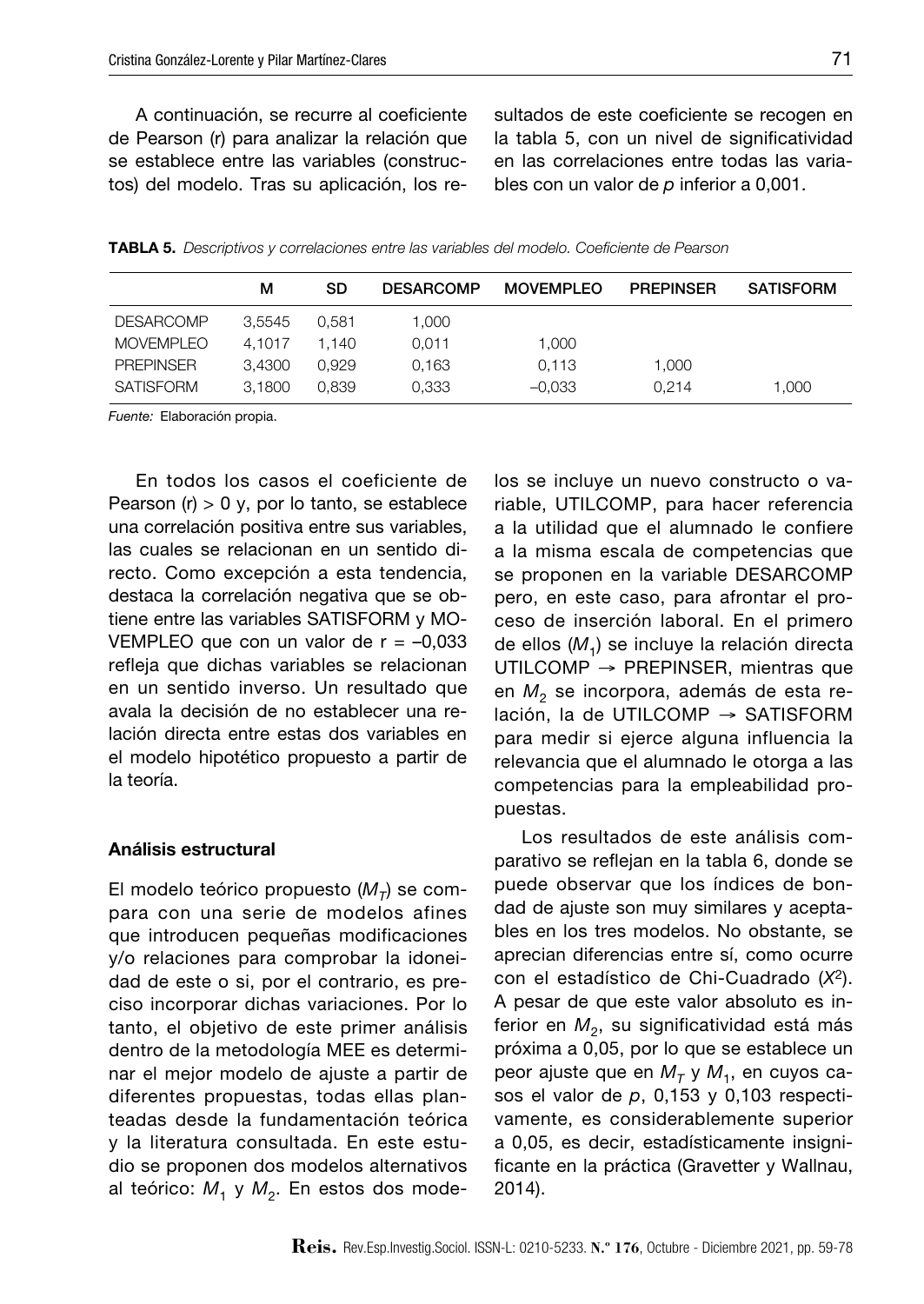|                         | Teórico (MT) | M1    | M2    |
|-------------------------|--------------|-------|-------|
| Chi-Cuadrado (CMIN)     | 8,066        | 7,701 | 6,926 |
| Grados de libertad (gl) | 5            | 4     | З     |
| Chi-Cuadrado valor p    | 0.153        | 0,103 | 0,074 |
| CMIN/df                 | 1,613        | 1,925 | 2,309 |
| <b>CFI</b>              | 0,992        | 0,990 | 0,990 |
| <b>RMSEA</b>            | 0,020        | 0.024 | 0.029 |

Tabla 6. *Índices de ajuste para el modelo teórico propuesto y afines*

*Fuente:* Elaboración propia.

Por otro lado, también se observa un mejor ajuste en el caso del modelo  $M<sub>T</sub>$  al calcular el cociente entre *X*2 y los grados de libertad y obtener un valor más bajo (1.613) en comparación con los obtenidos en M<sub>1</sub> y  $M<sub>2</sub>$ , tal y como recomiendan Schermelleh-Engel, Moosbrugger y Müller (2003). Para el resto de los índices que se incluyen en la tabla 6, CFI y RMSEA, los resultados son ligeramente mejores en el modelo teórico inicial  $(M_T)$  ya que, en este caso, CFI se aproxima más a la unidad y el valor de RMSEA alcanza 0,02, considerado como un buen ajuste (Browne y Cudeck, 1993). Por lo tanto, a partir de estos resultados, se opta por utilizar  $M_T$  para analizar las relaciones que se establecen entre las variables y dar respuesta a las hipótesis planteadas.

#### Figura 2. *Resultados MEE*





Los coeficientes de regresión estandarizados (*ß*) que se muestran en la figura 2 permiten verificar las hipótesis de este estudio  $(M_T)$ . Todos estos coeficientes son estadísticamente significativos, razón por la que se confirma, en primer lugar, relación positiva y directa que ejerce el desarrollo de competencias para la empleabilidad durante el Grado (H1) para que el alumnado presente una mayor satisfacción con la formación recibida para afrontar el proceso de inserción (*ß* = 0,334). Para H2 los valores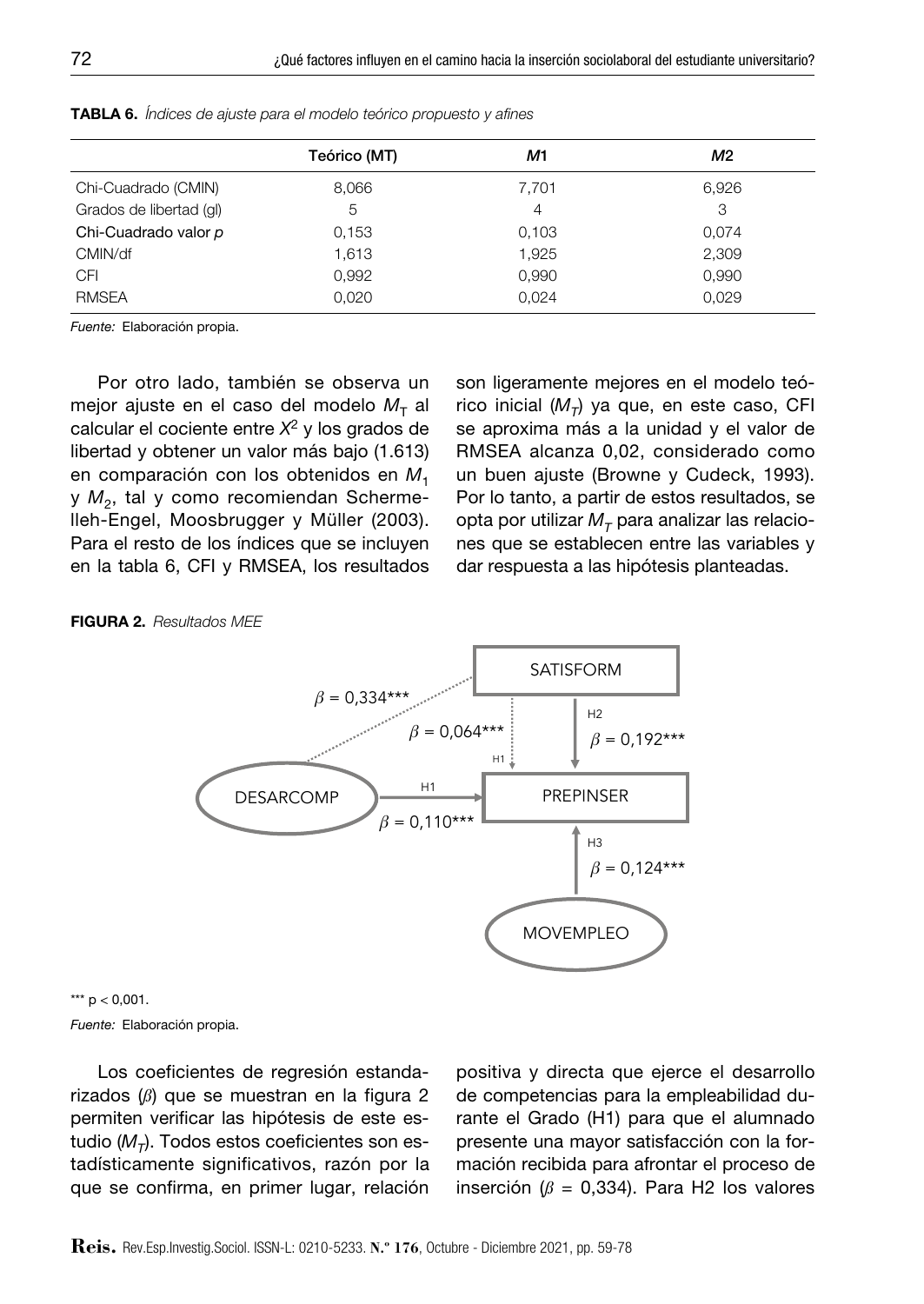de *p* también son inferiores a 0,001 y por lo tanto, los coeficientes *ß* denotan la relación positiva que ejerce el desarrollo de competencias con la percepción que el alumnado tiene sobre sus posibilidades de éxito en el proceso de inserción sociolaboral, con una influencia total de 0,174 como resultado de su relación directa (*ß* = 0,110) e indirecta  $(\beta = 0.064)$ .

Por último, la figura 2 contempla los coeficientes de regresión estandarizados que tanto la satisfacción con la formación recibida (H3) como la disposición baja a la movilidad laboral (H4) ejercen sobre la percepción que el alumnado tiene para realizar un adecuado proceso hacia la inserción sociolaboral. En ambos casos, *p* es inferior a 0,001 y se establece una relación positiva y directa con los coeficientes *ß* que se aprecian en la figura 2, lo que confirma las hipótesis H3 y H4.

## Discusión y conclusiones

Una de las primeras conclusiones extraídas de este trabajo reside en la aportación del modelo causal construido desde la fundamentación especializada, en el que se obtienen unos índices de bondad de ajuste que avalan su diseño a los datos empíricos. Al igual que sucede en este trabajo, otros estudios previos (Chiva, Ramos y Moral, 2017; Michavila *et al*., 2018; Northen y Kurland, 2013; Stokes, 2015; Wu, Tennyson y Hsia, 2010) se centran en desgranar la complejidad que acompaña al proceso de inserción sociolaboral de las nuevas generaciones con altos niveles de formación, a partir de la relación y efecto que ejercen diferentes factores personales, sociales, económicos y académicos durante este proceso.

Las dinámicas sociolaborales actuales son altamente complejas e impredecibles, lo que supone nuevos retos y desafíos para los graduados, ya que además de poseer los conocimientos y las competencias propias de

su área de formación, deben desplegar una serie de competencias genéricas o transversales. Tal y como se muestra en el presente estudio, donde los universitarios reflejan un desarrollo medio-bajo de estas competencias, otros trabajos de investigación (Caballero, López-Miguens y Lampón, 2014; Räty *et al*., 2019) también destacan cómo competencias de este tipo no han sido atendidas de manera suficiente en la formación tradicional universitaria, marcada por el academicismo, el logro de objetivos y la asimilación de conocimientos en un enfoque de enseñanza vertical (Caballero, López-Miguens y Lampón, 2014). Una cuestión que Pineda-Herrero, Ciraso-Calí y Armijos-Yambay (2018) señalan como uno de los déficits más importantes de la formación universitaria desde la perspectiva del alumnado.

En el modelo causal se ha comprobado que el desarrollo de estas competencias incide directamente sobre la percepción que el universitario posee para enfrentarse al proceso de inserción sociolaboral, confirmándose así la hipótesis 1. Aunque con un peso de regresión total menor del esperado que puede estar relacionado con la existencia de otros factores externos e internos (Pineda-Herrero, Ciraso-Calí y Armijos-Yambay, 2018), se valida dicha hipótesis con una relación directa y positiva, en consonancia con las aportaciones de Arco y Enciso (2011), quienes también insisten en la necesidad de visibilizar esta relación a través del EEES para que, finalmente, se consiga establecer vínculos más fuertes y eficaces entre la universidad y el mercado laboral (Fernández-Salinero y García-Álvarez, 2020).

Una conclusión importante es la correlación que se establece entre el desarrollo de competencias transversales y la satisfacción con la formación recibida durante la formación inicial en la universidad. Con un coeficiente de regresión más elevado (*ß* = 0,334) se valida la hipótesis 1 de esta investigación, en la misma línea que presentan otros estudios como el de Blanco,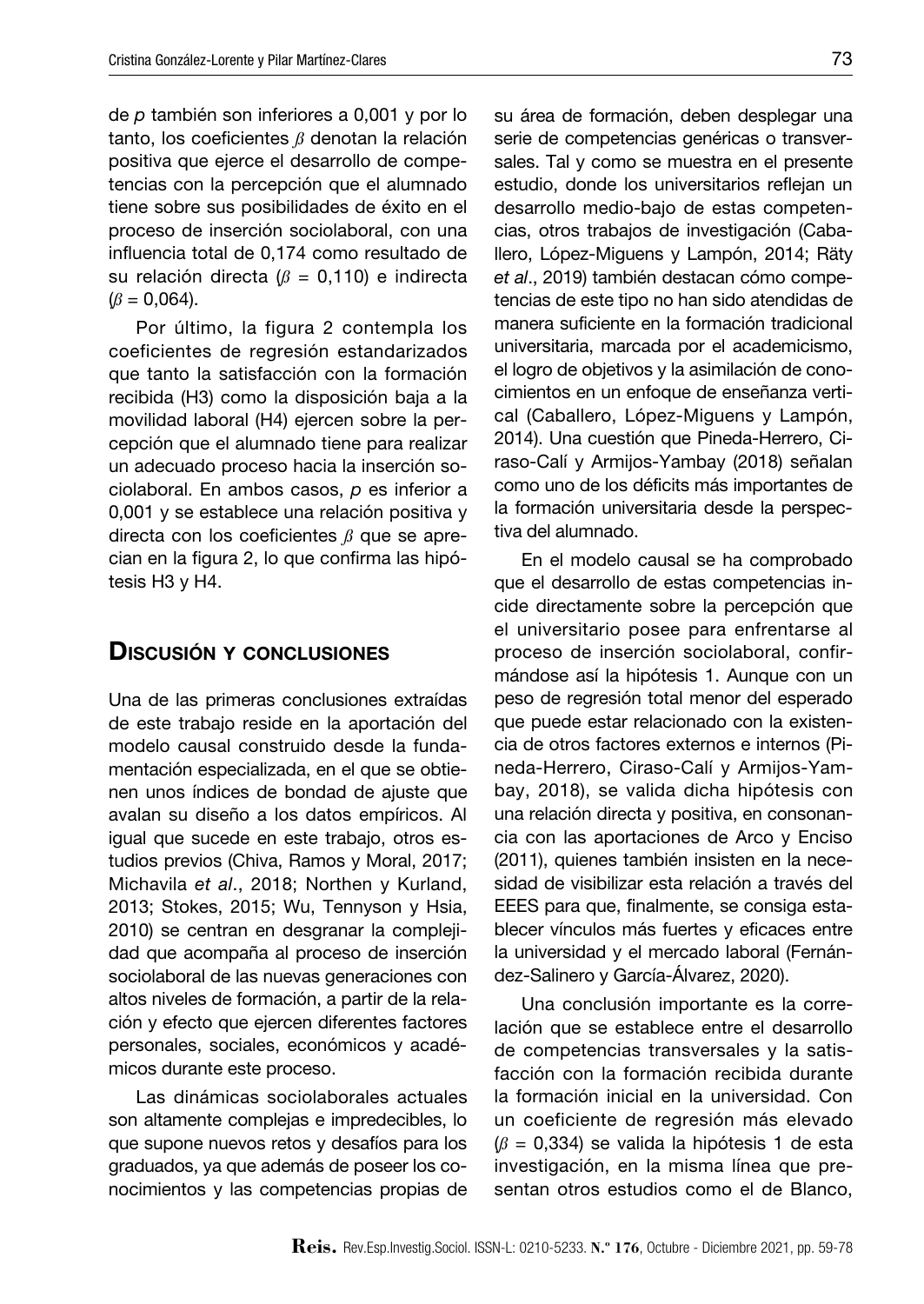Sánchez y Tallón (2019) y el de Sonlleva, Martínez y Monjas (2019). Así se demuestra también en el trabajo de Ruiz-Corbella, Bautista-Cerro y García-Blanco (2019), donde la formación de los universitarios en competencias para el empleo incrementa la satisfacción con la formación recibida. Además, con el presente trabajo se profundiza en las aportaciones, creencias y valoraciones que realiza el estudiante de último curso de Grado sobre su bagaje competencial y cómo puede influir este en su preparación para la vida activa. En esta línea, Qenani, MacDougall y Sexton (2014) determinan en una investigación realizada entre estudiantes norteamericanos que la confianza del alumnado de último curso de carrera respecto a sus competencias para la empleabilidad e inserción laboral decrece cuanto más tiempo están estudiando en la universidad y más cerca se encuentran de afrontar dicho proceso. Estos autores subrayan la influencia directa entre la satisfacción con la formación y las competencias desarrolladas a lo largo de los años de carrera, como sucede en el presente trabajo con la confirmación de la hipótesis 1.

En el caso del efecto causal que ejerce la satisfacción del estudiante con la formación recibida sobre sus posibilidades reales de inserción (H2), se concluye que esta es significativa y directa. La confirmación de esta segunda hipótesis no solo está avalada por los resultados obtenidos, sino por otros estudios como p.ej. el informe dirigido por Pérez (2018), en el cual se subraya que recibir una formación satisfactoria favorece un 12% la empleabilidad desde la visión del estudiante, o el estudio de Blanco, Sánchez y Tallón (2019) que también destaca la relación directa establecida entre la satisfacción con la formación y el éxito en el proceso de inserción; aunque en este caso, la encuesta se realiza a recién egresados que ya han accedido a su primer empleo.

No obstante, la percepción del universitario respecto a su mejor preparación para enfrentarse al mercado laboral no solo depende de la formación en competencias y su satisfacción general con la formación recibida. Si bien existen otros factores de carácter interno o externo, como p. ej. los intereses, las posibilidades personales y contextuales de cada estudiante o sus competencias transversales (Pineda-Herrero, Ciraso-Calí y Armijos-Yambay, 2018), en el modelo causal propuesto se señala la influencia de otro de ellos: la predisposición a la movilidad laboral en la búsqueda de empleo de los universitarios (H3).

A pesar de ser muchos los expertos que supeditan parte del éxito en la empleabilidad de los trabajadores a su flexibilidad y movilidad laboral (Räty *et al*., 2019; Pastore y Tomei, 2018; Wood, 2011), los universitarios encuestados aún no lo conciben como una prioridad y la relación que se establece con su preparación para la inserción sociolaboral refleja una significatividad más débil de la hipótesis 3. Un resultado que sugiere abrir nuevas prospectivas de investigación e incluir, en futuros trabajos, hipótesis que pongan en relación el efecto de la movilidad de los universitarios y cómo estas experiencias en el extranjero pueden potenciar el desarrollo de competencias que favorezcan la inserción en una economía global y un mercado permeable.

En este aspecto radica una de las limitaciones de este estudio, precisamente, en la obtención de algunos coeficientes de regresión más bajos de lo esperado en relación a la movilidad. No obstante, y a pesar de ello, todas las relaciones causales del modelo hipotético influyen de manera significativa en la percepción que tiene el universitario al enfrentarse al proceso de inserción sociolaboral.

La conclusión final enunciada en forma de prospectiva sería que, dada la complejidad que acompaña a este proceso en la actualidad y la cantidad de factores que directa e indirectamente confluyen en su desarrollo, es preciso continuar con esta línea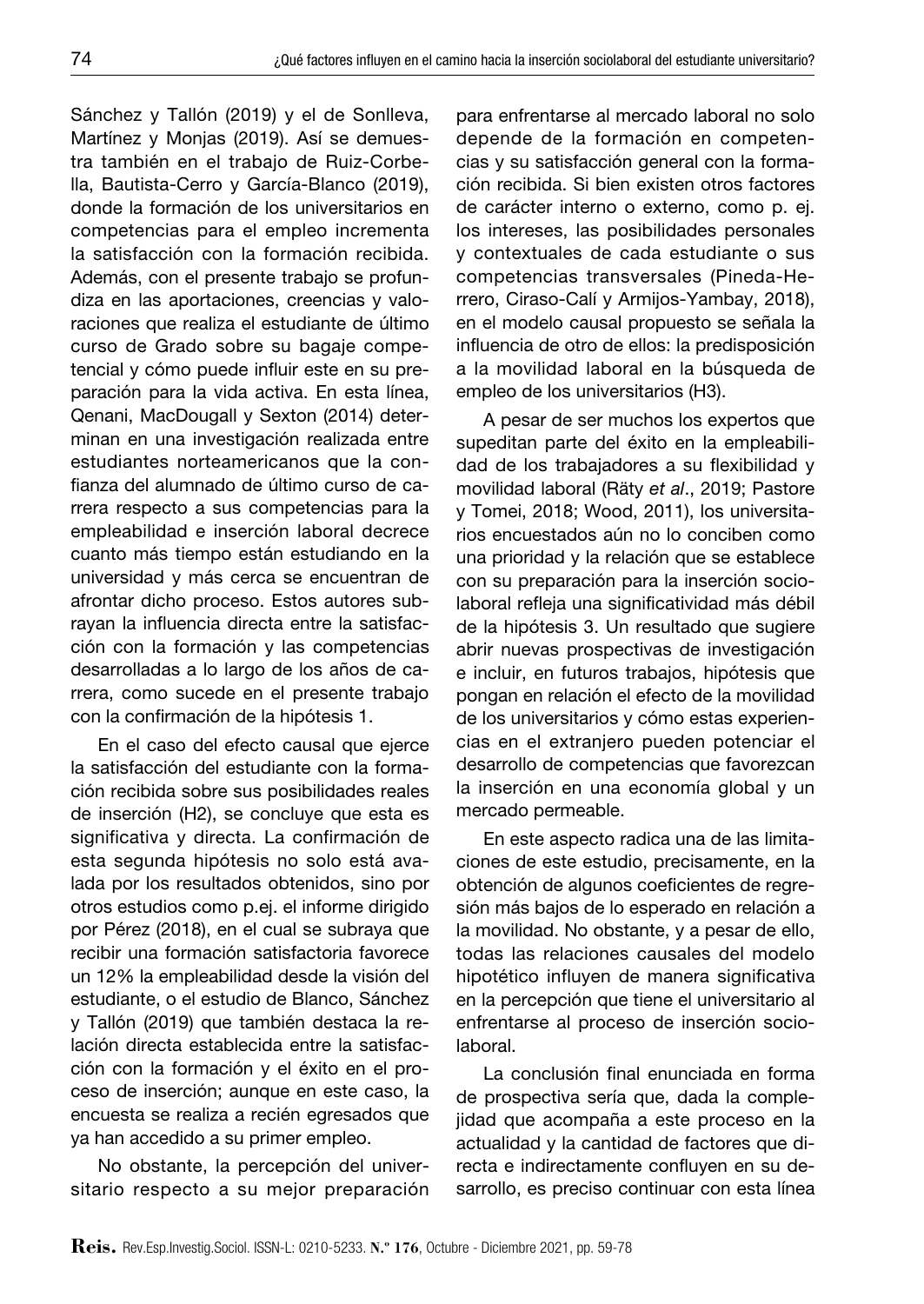de investigación y ampliar los escenarios de muestreo para poder extraer conclusiones más amplias en el contexto internacional. Las universidades tienen que proporcionar el tejido conjuntivo capaz de unir las fuentes de generación de conocimiento con los nuevos trabajos, con las nuevas formas de producción y con los cambiantes parámetros de un mundo cultural globalizado en el que será más difícil para cada sociedad mantener su propia identidad.

## **BIBLIOGRAFÍA**

- Akkermans, Jos; Brenninkmeijer, [Veerle; Huibers,](https://www.researchgate.net/profile/Veerle-Brenninkmeijer)  [Marthe](https://www.researchgate.net/profile/Veerle-Brenninkmeijer) y Blonk, Ronald W. B. (2013). «Competencies for the Contemporary Career: Development and Preliminary Validation of the Career Competencies Questionnaire». *Journal of Career Development*, 40(3): 245-267. doi: 0.1177/0894845312467501
- Albert, Cecilia y Davia, María A. (2018). «Job Search Strategies and Underemployment in Recent Graduates First Jobs in Spain». *Revista de Economía Aplicada*, 78(XXVI): 21-41.
- Alcañiz, Manuela; Claveria, Óscar y Riera-Prunera, Carme (2014). «Competencias en educación superior desde tres perspectivas diferentes: estudiantes, empleadores y académicos». *Revista Iberoamericana de Educación,* 66(2): 1-19. doi: [10.35362/rie662277](https://doi.org/10.35362/rie662277)
- Arco, Isabel del y Enciso, Joan P. (2011). «Valoración de las competencias instrumentales de los titulados universitarios: estudio comparativo». *Bordón*, 63(3): 91-105.
- Argos, Javier y Ezquerra, Pilar (2014). «Universidad y competencias para la empleabilidad». *Procedia. Social and Behavioral Sciences*, 139: 290-296. [doi: 10.1016/j.sbspro.2014.08.002](https://doi.org/10.1016/j.sbspro.2014.08.002)
- Baquero, Javier y Ruesga, Santos M. (2019). «Factores determinantes del éxito en la inserción laboral de los estudiantes universitarios. El caso de España». *Atlantic Review of Economics*, 2(2): 1-24.
- Blanco, Marta; Sánchez, Esteban y Tallón, Elena (2019). «La inserción laboral y la satisfacción de los egresados del Grado en la Facultad de Trabajo Social de la Universidad Complutense de Madrid». *Cuadernos de Trabajo Social*, 32(2): 329-340. doi: 10.5209/cuts.60790
- Browne, Michael W. y Cudeck, Robert (1993). «Alternative Ways of Assessing Model Fit». En: Bollen, K. A. y Long, J. S. (eds.). *Testing Structural Equation Models*. Newbury Park: Sage Publications.
- Caballero, Gloria; López-Miguens, María J. y Lampón, Jesús F. (2014). «La Universidad y su implicación con la empleabilidad de sus graduados»/«Spanish Universities and Their Involvement with the Employability of Graduates». *Revista Española de Investigaciones Sociológicas,* 146: 23-46. doi: 10.5477/cis/reis.146.23
- Centro de Orientación e Información de Empleo (COIE) (2019). *Diálogo UMU - empresa. Una oportunidad para el empleo universitario*. Murcia: Universidad de Murcia.
- Chiva, Inmaculada; Ramos, Genoveva y Moral, Ana M. (2017). «Análisis de la satisfacción de los estudiantes del grado de Pedagogía de la Universitat de València». *Revista Complutense de Educación,* 28(3): 755-772. doi: 10.5209/rev\_ RCED.2017.v28.n3.49831
- Coetzee, Melinde (2017). «Graduates' Psycho-Social Career Preoccupations and Employability Capacities in the Work Context». En: Tomlinson, M. y Holmes, L. (eds). *Graduate Employability in Context*. London: Palgrave Macmillan.
- Dapía, María D. y Fernández, M. Reyes (2016). «La búsqueda activa de empleo en el colectivo universitario: conocimientos y prácticas». *Revista Española de Pedagogía*, 265: 517-542.
- Duque, Lola C. y Weeks, John R. (2010). «Towards a Model and Methodology for Assessing Student Learning Outcomes and Satisfaction». *Quality Assurance in Education,* 18(2): 84-105.
- Eurostat (2020). *Unemployment Statistics.* Bruselas: Eurostat. Disponible en: [https://ec.europa.eu/](https://ec.europa.eu/eurostat/statistics-explained/index.php/Unemployment_statistics#Youth_unemployment) [eurostat/statistics-explained/index.php/Unem](https://ec.europa.eu/eurostat/statistics-explained/index.php/Unemployment_statistics#Youth_unemployment)[ployment\\_statistics#Youth\\_unemployment](https://ec.europa.eu/eurostat/statistics-explained/index.php/Unemployment_statistics#Youth_unemployment), acceso 9 de marzo de 2020.
- Fernández-Salinero, Carolina y García-Álvarez, Jesús (2020). «La inserción laboral de graduados y graduadas a través de los contactos personales. Una propuesta desde la gestión del conocimiento». *Teoría de la Educación. Revista Interuniversitaria,* 32(1): 163-189. doi: 10.14201/ teri.20196
- Ferrante, Francesco (2017). «Assessing Quality in Higher Education: Some Caveats». *Social Indicators Research*, 131(2): 727-743.
- Folgueiras, Pilar; Luna, Esther y Puig, Gemma (2013). «Aprendizaje y servicio: estudio del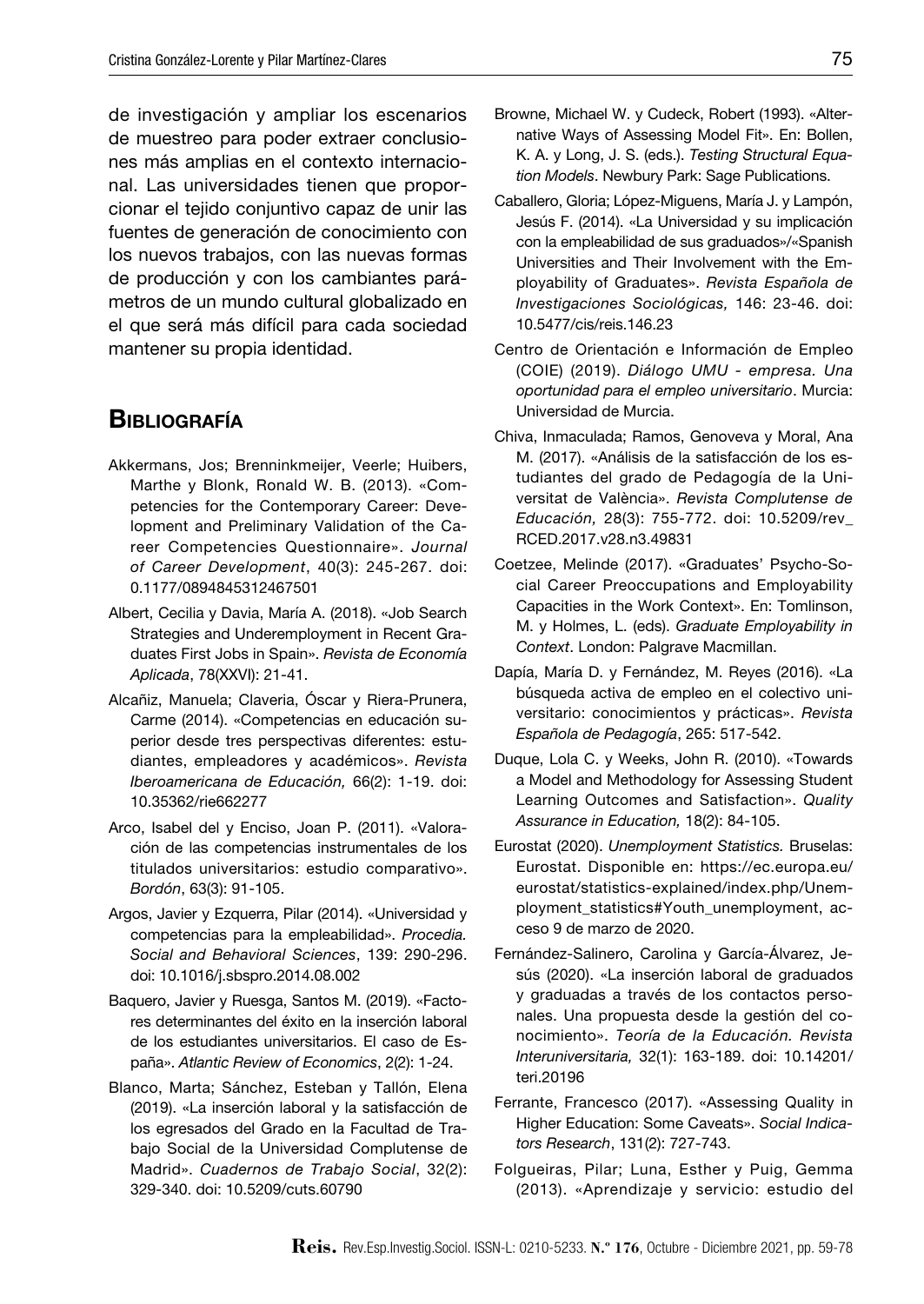grado de satisfacción de estudiantes universitarios». *Revista de Educación*, 362: 159-185. doi: 10-4438/1988-592X-RE-2011-362-157

- García, M. Ángeles (2011). «Análisis causal con ecuaciones estructurales de la satisfacción ciudadana con los servicios municipales». Santiago de Compostela: Universidade de Santiago de Compostela. (Proyecto Fin de Máster).
- García-Blanco, Miriam y Cárdenas-Sempértegui, Elsa B. (2018). «La inserción laboral en la Educación Superior. La perspectiva latinoamericana». *Educación XXI*, 21(2): 323-347. doi: https://doi. org/10.5944/educxx1.16209
- García-Gutiérrez, Juan (2014). «¿Por qué lo llaman educación cuando quieren decir (…) empleabilidad? A propósito del concepto de utilidad en educación». *Procedia-Social and Behavioral Sciences*, 139: 102-109. doi: 10.1016/j. sbspro.2014.08.034
- Gowan, Mary A. (2012). «Employability, Well-Being and Job Satisfaction Following a Job Loss». *Journal of Managerial Psychology*, 27(8): 780- 798.
- Gravetter, Frederick J. y Wallnau, Larry B. (2014). *Essentials of Statistics for the Behavioral Sciences*. Belmont: Wadsworth. (8.ª ed.).
- Hendarman, Achmad y Cantner, Uwe (2018). «Soft Skills, Hard Skills, and Individual Innovativeness». *Eurasian Business Review*, 8: 139-169.
- Hernández, Roberto; Fernández, Carlos y Baptista, Pilar (2014). *Metodología de la investigación*. México: McGraw-Hill.
- Hernández-Fernaud, Estefanía (2011). «Empleabilidad percibida y autoeficacia para la búsqueda de empleo en universitarios». *Revista de Psicología del Trabajo y de las Organizaciones*, 27(2): 131-142. doi: 10.5093/tr2011v27n2a5
- Hernández-Herrera, Claudia A. (2019). «Los jóvenes universitarios y su apreciación sobre algunos elementos que miden la calidad en la educación superior». *CienciaUAT,* 14(1): 102-120.
- Instituto Nacional de Estadística (INE) (2019). *Encuesta de Población Activa (EPA). Cuarto trimestre 2019*. Madrid: Instituto Nacional de Estadística.
- Iriondo-Múgica, Iñaki (2017). «Evaluación del impacto de la movilidad Erasmus en los salarios y el empleo de los recién titulados en España». *Documentos de Trabajo de la Facultad de Ciencias Económicas y Empresariales,* 04: 1-29.
- Komulainen, Katri; Korhonen, Maija; Räty, Hannu y Siivonen, Päivi (2012). «Changing Discourses of Employability». En: Tolonen T.; Palmu, T.; Lappalainen, S. y Kurki, T. (eds.). *Cultural Practices and Transitions in Education*. London: The Tufnell Press.
- López-Aguado, Mercedes y Gutiérrez-Provecho, Lourdes (2019). «Cómo realizar e interpretar un análisis factorial exploratorio utilizando SPSS». *Revista d'Innovació i Recerca en Educació,* 12(2): 1-14.
- Magnano, Paola; Santisi, Giuseppe y Zammitti, Andrea (2019). «Self-Perceived Employability and Meaningful Work: The Mediating Role of Courage on Quality of Life». *Sustainability*, 11(764): 1-14. doi:10.3390/su11030764
- Martin, William E. y Bridgmon, Krista D. (2012). *Quantitative and Statistical Research Methods: From Hypothesis to Results.* New York: Wiley.
- Martín-González, Martín; Merhi, Richard y Martínez, Jorge M. (2018). «Una aproximación a la calidad del empleo de los universitarios y las universitarias». *Observatorio de Empleabilidad y Empleo Universitarios* (OEEU).
- Martínez-Clares, Pilar y González-Lorente, Cristina (2018). «Validez de contenido y consistencia interna de un cuestionario sobre el proceso de inserción socio-laboral desde la mirada del universitario». *Revista Complutense de Educación*, 29(3): 739-756. doi: 10.5209/RCED.53721
- Martínez-Clares, Pilar y González-Lorente, Cristina (2019). «Personal and Interpersonal Competencies of University Students Entering the Workforce: Validation of a Scale». *RELIEVE,* 25(1). doi: 10.7203/relieve.25.1.13164
- Michavila, Francisco; Martínez, Jorge M.; Martín-González, Martín; García-Peñalvo, Francisco J. y Cruz-Benito, Juan (2018). «Empleabilidad de los titulados universitarios en España. Proyecto OEEU». *Education in the Knowledge Society,*  19(1): 21-39. doi: [10.14201/eks20181912139](https://doi.org/10.14201/eks20181912139)
- Morley, Dawn A. (2018). *Enhancing Employability in Higher Education through Work Based Learning.*  Guildford: Palgrave Macmillan.
- Naidu, Prashalini y Derani, Nor E. S. (2016). «A Comparative Study on Quality of Education Received by Students of Private Universities versus Public Universities». *Procedia Economics and Finance,* 35: 659-666.
- Northen, Helen y Kurland, Roselle (2013). *Social Work with Groups.* New York: Columbia University Press.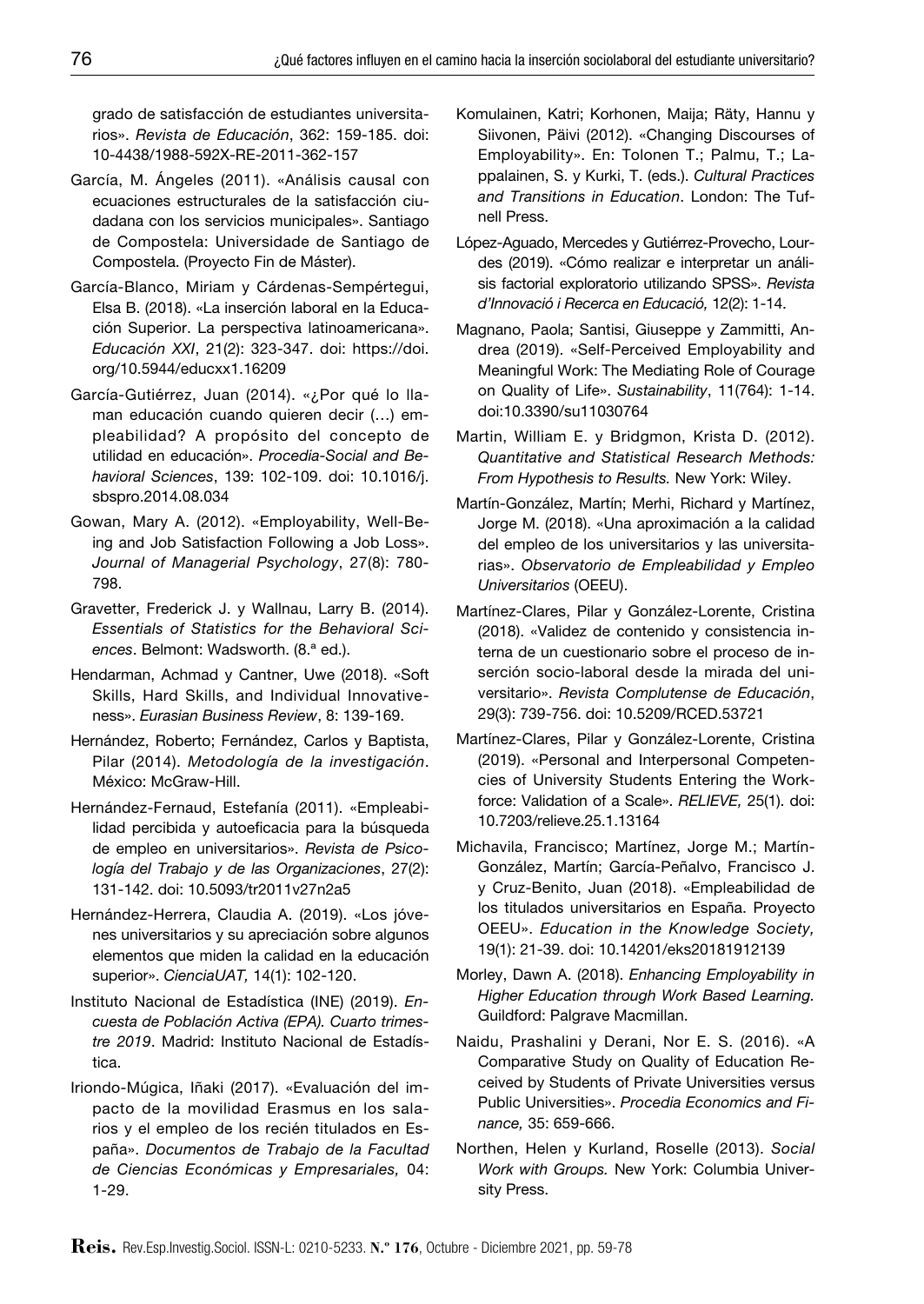- Pastore, Gerardo y Tomei, Gabriele (2018). «High-Skilled Migration and the Knowledge Society. Theories, Processes, Perspectives». *Arxius de Sociología*, 39: 19-36.
- Pérez, Francisco (2018). *Itinerarios de inserción laboral y factores determinantes de la empleabilidad. Formación universitaria versus entorno*. Bilbao: Fundación BBA.
- Pineda-Herrero, Pilar; Ciraso-Cali, Anna y Armijos-Yambay, Mary (2018). «Competencias para la empleabilidad de los titulados en Pedagogía, Psicología y Psicopedagogía: un estudio comparativo entre empleadores y titulados». *Revista Española de Pedagogía,* 76(270): 313-333. doi: [10.22550/REP76-2-2018-06](https://doi.org/10.22550/REP76-2-2018-06)
- Qenani, Eivis; MacDougall, Neal y Sexton, Carol (2014). «An Empirical Study of Self-Perceived Employability: Improving the Prospects for Student Employment Success in an Uncertain Environment». *Active Learning in Higher Education*, 15(3): 199-213. doi: [10.1177/1469787414544875](https://doi.org/10.1177%2F1469787414544875)
- Räty, Hannu; Komulainen, Katri; Hytti, Ulla y Kanasen, Kati (2019). «University Students' Perceptions of Their Abilities Relate to Their Entrepreneurial Intent». *Journal of Applied Research in Higher Education*, 11(4): 897-909. doi: 10.1108/ JARHE-07-2018-0119
- Riera-Prunera, M. Carmen; Rodríguez Ávila, Nuria; Blasco Martel, Yolanda; Pujol Jover, Maria y López Tamayo, Jordi (2018). «Éxito en la entrada al mercado de trabajo: Análisis factorial de componentes principales de las competencias laborales». *Revista d'Innovació Docent Universitària*, 10: 77-91. doi: [10.1344/RIDU2018.10.8](http://dx.doi.org/10.1344/RIDU2018.10.8)
- Rodríguez Espinar, Sebastián; Prades Nebot, Anna; Bernáldez Arjona, Lorena y Sánchez Castiñeira, Sergio (2010). «Sobre la empleabilidad de los graduados universitarios en Catalunya: del diagnóstico a la acción». *Revista de Educación*, 351: 107-137.
- Römgens, Inge; Scoupe, Rémi y Beausaert, Simon (2019). «Unraveling the Concept of Employability, Bringing Together Research on Employability in Higher Education and the Workplace». *Studies in Higher Education,* 45(2): 1-16. doi: [10.1080/03075079.2019.1623770](https://doi.org/10.1080/03075079.2019.1623770)
- Rondón, Luis M.; Muñoz, Francisco y Gómez, Ana (2017). «Motivación y actitud como vectores para la inserción laboral de los jóvenes cualificados españoles». *Temas laborales*, 137: 185- 208.
- Ruesga, Santos M.; Da Silva, Julimar y Monsueto, Sandro E. (2014). «Estudiantes universitarios, experiencia laboral y desempeño académico en España». *Revista de Educación*, 365: 67-95. doi: 10.4438/1988-592X-RE-2014-365-265
- Ruiz-Corbella, Marta; Bautista-Cerro; María J. y García-Blanco, Miriam (2019). «Prácticas profesionales y la formación en competencias para la empleabilidad». *Contextos Educativos: Revista de Educación*, 23: 65-82. doi: [10.18172/](https://doi.org/10.18172/con.3560) [con.3560](https://doi.org/10.18172/con.3560)
- Schermelleh-Engel, Karin; Moosbrugger, Helfried y Müller, Hans (2003). «Evaluating the Fit of Structural Equation Models: Tests of Significance and Descriptive Goodness of Fit Measures». *MPR-Online*, 8: 23-74.
- Sonlleva, Miriam; Martínez, Suyapa y Monjas, Roberto (2019). «Comparación del grado de satisfacción del profesorado de Educación Física con la formación inicial y la inserción profesional». *Revista Iberoamericana de Evaluación Educativa,* 12(1): 137-174. doi: [10.15366/](http://dx.doi.org/10.15366/riee2019.12.1.009) [riee2019.12.1.009](http://dx.doi.org/10.15366/riee2019.12.1.009)
- Stokes, Peter J. (2015). *Higher Education and Employability: New Models for Integrating Study and Work*. Cambridge: Harvard Education Press.
- Tabachnick, Barbara G. y Fidell, Linda S. (2013). *Using Multivariate Statistics*. New York: Pearson. (6.ª ed.).
- Teijeiro, Mercedes; Rungo, Paolo y Freire, M. Jesús (2013). «Graduate Competencies and Employability: The Impact of Matching Firms' Needs and Personal Attainments». *Economics of Education Review*, 34: 286-295.
- Tomlinson, Michael (2012), «Graduate Employability: A Review of Conceptual and Empirical Themes». *Higher Education Policy,* 25(4): 407- 431.
- Villardón-Gallego, Lourdes (coord.) (2015). *Competencias genéricas en educación superior. Metodologías específicas para su desarrollo*. Madrid: Narcea.
- Wesley, Scarlett; Jackson, Vanessa y Lee, Minyoung (2017). «The Perceived Importance of Core Soft Skills between Retailing and Tourism Management Students, Faculty and Businesses». *Employee Relations*, 39(1): 79-99. doi: [10.1108/ER-](https://doi.org/10.1108/ER-03-2016-0051)[03-2016-0051](https://doi.org/10.1108/ER-03-2016-0051)
- Wood, Matthew S. (2011). «A Process Model of Academic Entrepreneurship». *Business Horizons*, 54(2): 153-161. [doi: 10.1016/j.bushor.2010.11.004](http://doi.org/10.1016/j.bushor.2010.11.004)